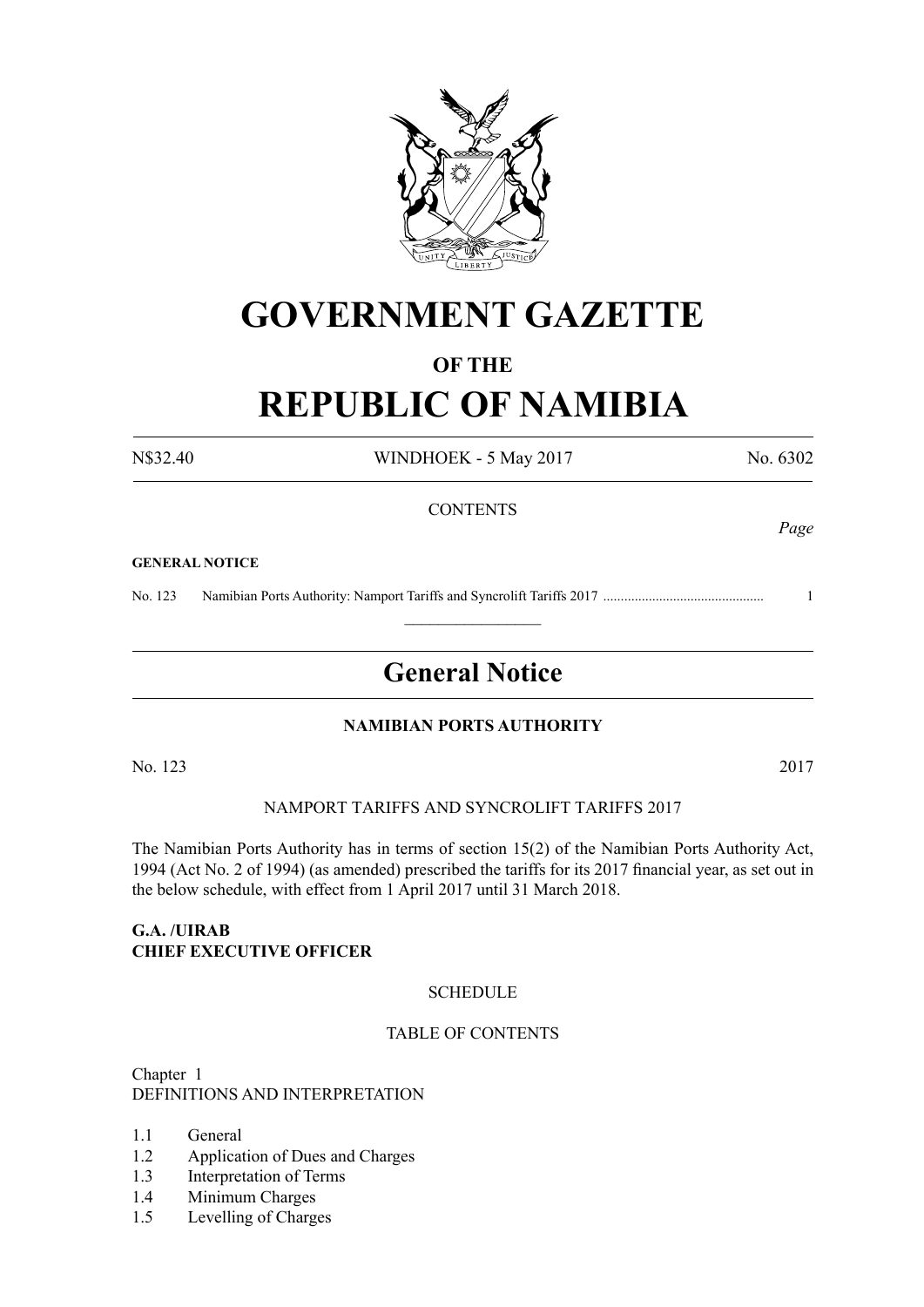- 1.6 Namport Tariff Book
- 1.7 Special Services
- 1.8 Alteration of Dues and Charges
- 1.9 Value Added Tax
- 1.10 Currency
- 1.11 Corridor Traffic
- 1.12 ISPS Code
- 1.13 Disclaimer
- 1.14 Cash Handling Fee
- 1.15 Accounts/Interest

# Chapter 2

# PORT, LIGHT AND BERTH DUES ON SHIPS

- 2.1 Port Dues
- 2.2 Light Dues
- 2.3 Berth Dues

Chapter 3 MARINE SERVICES

- 3.1 General
- 3.2 Tugs/Craft Assistance and/orAttendance
- 3.3 Miscellaneous Craft Services
- 3.4 Berthing Services
- 3.5 Pilotage Services
- 3.6 Lighter Services
- 3.7 Hire Charges, Miscellaneous Equipment
- 3.8 Channel Levy
- 3.9 Fresh Water Supplied
- 3.10 Craft Licences
- 3.11 Pleasure Craft Registration Fees
- 3.12 Combating of Pollution Charges
- 3.13 Ship to Ship Service

Chapter 4 BASE TARIFF

- 4.1 Base Tariff
- 4.2 Fish and Fish Products (break bulk)
- 4.3 General Cargo, Liquids and Bulk Cargo
- 4.4 Passenger Fees
- 4.5 Transhipment Cargo (Excluding Fish and Containers)
- 4.6 Exemptions from a Base Tariff

Chapter 5 HIRE OF WHARF CRANES

5.1 Hire of Cranes

Chapter 6 LANDING AND SHIPPING OF CARGO

- 6.1 Landing Charges
- 6.2 Shipping Charges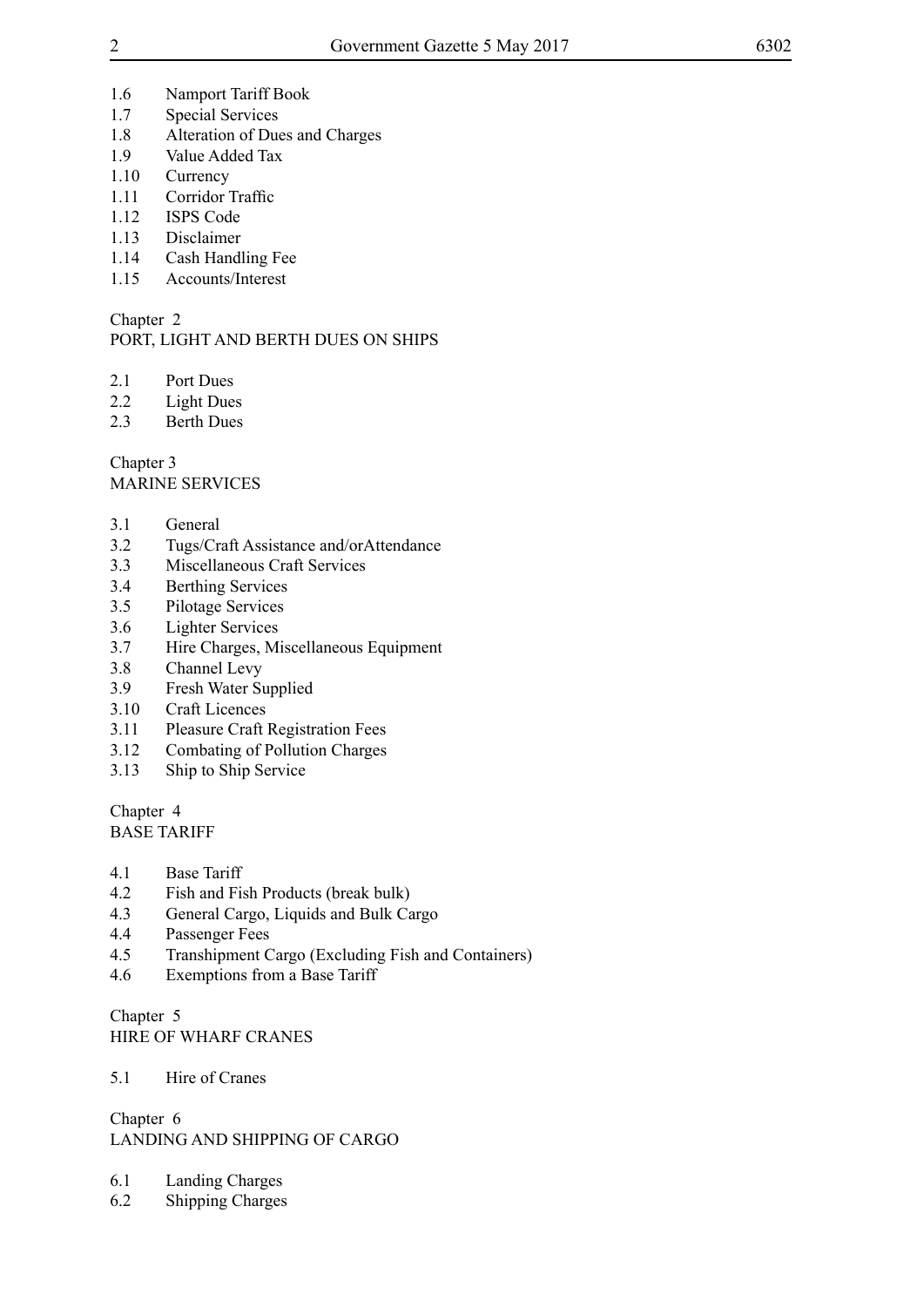# 6.3 Transhipment (Excluding Fish)

# Chapter 7

RENT, STORAGE AND DEMURRAGE

7.1 Site Rent<br>7.2 Storage of

Storage of Cargo Landed

Chapter 8

CONTAINER HANDLING

- 8.1 Definitions and Rules
- 8.2 Terminal Handling at the Container Terminal
- 8.3 Miscellaneous Charges
- 8.4 Passengers' Vehicles

Chapter 9

MISCELLANEOUS CHARGES

- 9.1 Electric Power and Compressed Air supplied
- 9.2 Fire Protection of Ships in a Port
- 9.3 Miscellaneous Licences
- 9.4 Labour, Overtime and Standing by Charges against Ships
- 9.5 Additional Labour
- 9.6 Haulage/Conveyance Charges
- 9.7 Removal of Refuse
- 9.8 Hire of Cargo Handling Equipment (Other than Wharf Cranes)
- 9.9 Cargo Not Cleared and Not Manifested
- 9.10 Liquidation of orders
- 9.11 Amending/Cancelling Orders<br>9.12 Claims for Compensation and
- 9.12 Claims for Compensation and for Refund, or Adjustment of Charges
- 9.13 Vehicle Entry Permits
- 9.14 Diving Services
- 9.15 Security Services at a Port
- 9.16 Handling of Pantoon/Hatch Covers/Gearboxes/ Tween Decks
- 9.17 Port Security Levy
- 9.18 Reprints/Photocopying Charges
- 9.19 Port Entry Access Permits/Cards Issued by Namport Security

Chapter 10

SCALE OF HARBOUR TONNAGE

- 10.1 Acids and Other Corrosive Substances
- 10.2 Empty returns of Whatever Nature
- 10.3 Vehicles and Aircrafts
- 10.4 Liquids in Portable Tanks
- 10.5 Bulk Liquids
- 10.6 All other Commodities

#### SYNCROLIFT TARIFFS: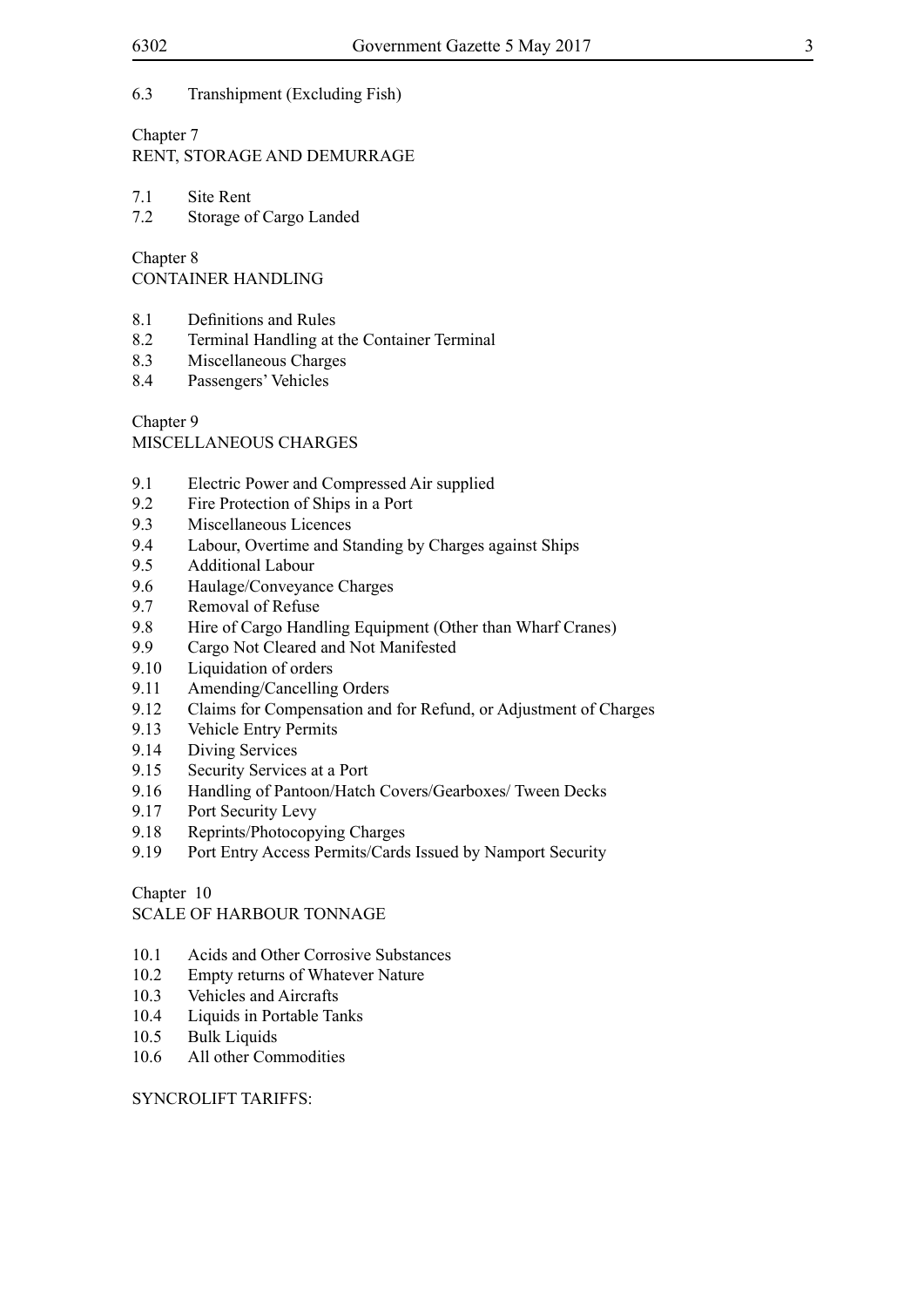# **Chapter 1 DEFINITIONS AND INTERPRETATION**

# **1.1 GENERAL** 1.1.1 "the Act" means the Namibian Ports Authority Act, 1994 (Act No. 2 of 1994); as amended. 1.1.2 "Namport"

means the Namibian Ports Authority established in terms of the Act.

1.1.3 "Port's area of jurisdiction" means the area of jurisdiction as defined in section 13 of the Act.

# **1.2 APPLICATION OF DUES AND CHARGES**

The dues and charges set herein apply to the Port of Walvis Bay and the Port of Lüderitz with effect from 1 April every year.

# **1.3 INTERPRETATION OF TERMS**

- 1.3.1 "abnormal cargo" means
	- 1.3.1.1 any article with a mass in excess of 25 tons; and/or
	- 1.3.1.2 any article with dimensions that exceed any of the following:

| Length: | $13.7$ metres;                                                     |
|---------|--------------------------------------------------------------------|
| Width:  | 3,05 metres at the base and up to a height of 2,26 metres from the |
|         | base, then tapering to 1,51 metres in width at the top;            |
| Height: | 2,87 metres; and shall be subject to the following:                |
|         | before abnormal cargo is discharged, arrangements must be made     |
|         | with Namport for storage on carriage;                              |
|         | abnormal cargo is handled at the owners risk;                      |
|         | should any additional or special equipment be required; additional |
|         | charges will be levied in accordance with tariffs.                 |

*NOTE: Vehicles landed by the Ro-Ro method and driven under own power or towed from the port on own wheels are not regarded as abnormal cargo.*

# 1.3.2 "cellular container vessel" means a ship designed to carry cargo in ISO containers in custom designed container slots.

- 1.3.3 "bulk cargo" means a homogeneous commodity in solid or liquid form discharged/shipped by means of grabs, filled buckets, filled baskets, pipeline, or bulk handling appliances direct into/ from trucks and bulk storage facilities or onto/from vehicles, open spaces or other storage areas.
- 1.3.4 "dangerous cargo" means commodities classified as such in terms of the IMDG Code (International Maritime Dangerous Goods code).
- 1.3.5 "EOHP" means except as otherwise herein provided.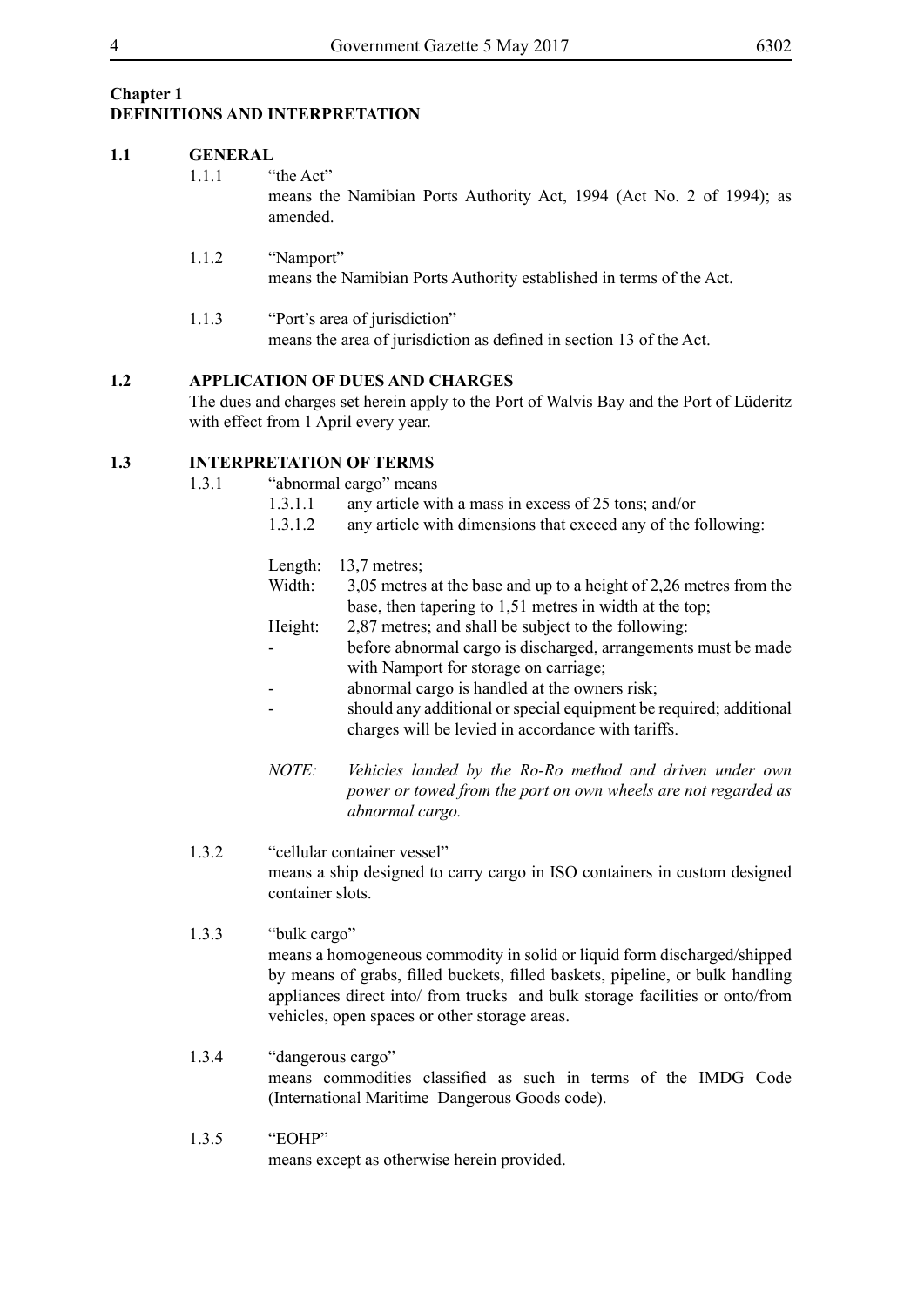- 1.3.6 "explosives" means any commodity classified as such in terms of the Explosives Act, 1956 or in terms of the IMDG Code (International Maritime Dangerous Goods code).
- 1.3.7 "ordinary working hours" shall mean
	- 1.3.7.1 for marine services at Walvisbay: MONDAYS TO FRIDAYS 24 HOURS SATURDAYS, SUNDAYS AND PUBLIC HOLIDAYS WILL BE CHARGED AS OVERTIME.

for marine services at Luderitz: MONDAYS TO FRIDAYS (EXCEPT PUBLIC HOLIDAYS): 06H00 TO 22H00 SATURDAYS, 06H00 TO 12H00 (All other times are overtime)

*NOTE: For services rendered outside ordinary working hours refer to Chapter 3.*

1.3.7.2 for bulk & breakbulk cargo: MONDAYS TO FRIDAYS (EXCEPT PUBLIC HOLIDAYS): 07H00 to 12H00 13H00 to 17H00 (All other times are overtime)

- 1.3.7.3 for containers MONDAYS TO FRIDAYS 24 HOURS SATURDAYS, SUNDAYS AND PUBLIC HOLIDAYS WILL BE CHARGED AS OVERTIME
- 1.3.7.4 The Customer Service Centre and the container gate administration office will be open for business (except Saturdays, Sundays and public holidays) as follows: MONDAYS TO FRIDAYS: 08H00 to 13H00 14H00 to 17H00
- 1.3.8 NOTE: For services rendered outside ordinary working hours refer to clause 9.4.

"palletised cargo" see sub clause 1.3.16.

- 1.3.9 "perishable cargo" means cargo subject to rapid deterioration e.g. fish, fruit, vegetables, plants, meat, dairy products, eggs and other cargo requiring refrigeration.
- 1.3.10 "posting of ships" means when notice of arrival of ships is given and posted in the harbourrevenue offices. Ships will be posted at the commencement of business of harbour-revenue offices on the day following the day of their arrival( except Saturdays, Sundays and public holidays)
- 1.3.11 "Regulations" means the Port Regulations for the Ports of Namibia.
- 1.3.12 "roll-on roll-off cargo or Ro-Ro" means cargo moved from ship to shore and vice versa by means of vehicle or on own wheels over a fixed ship's ramp. In order to qualify for Ro-Ro charges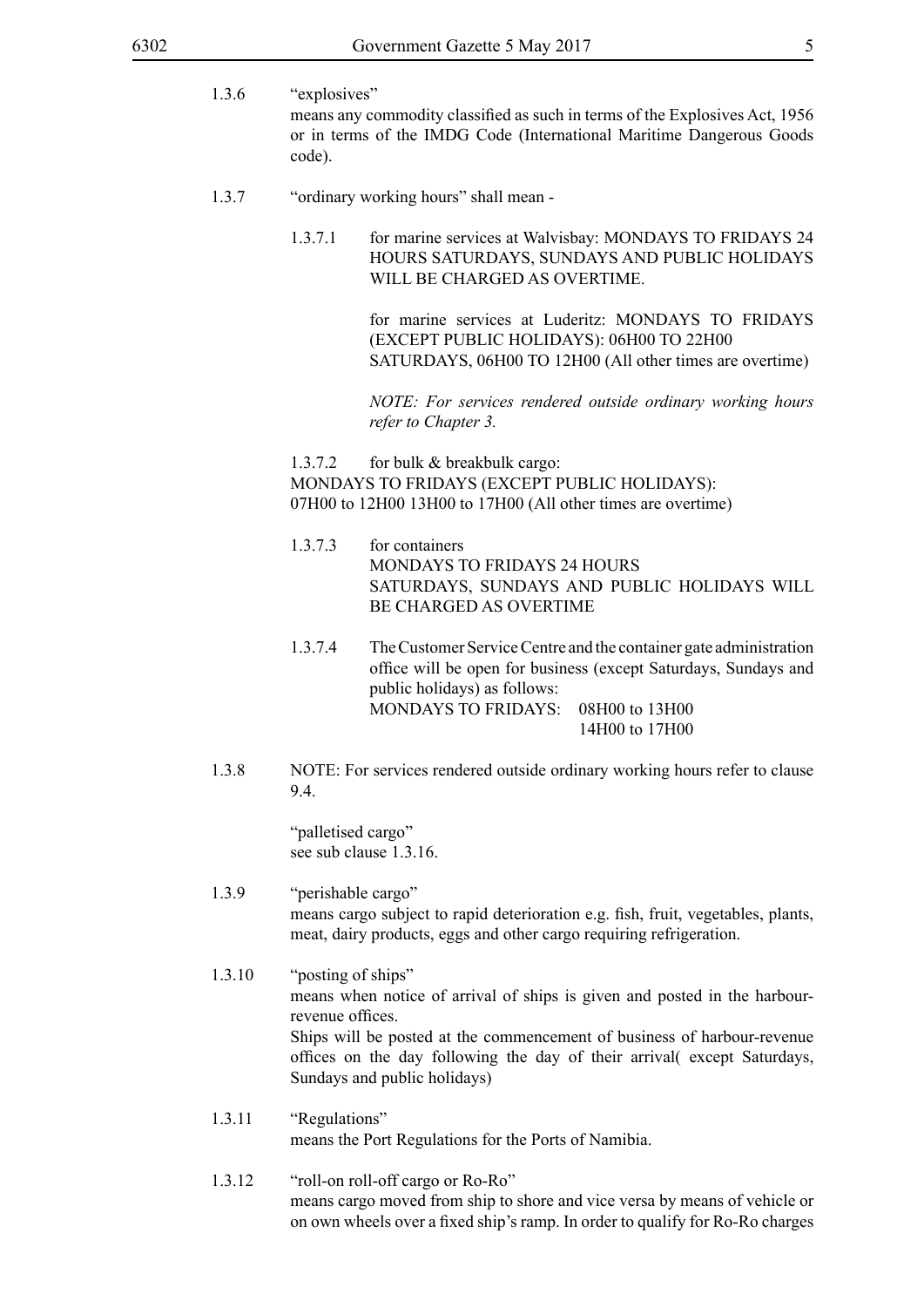breakbulk cargo should remain unitised in terms of clause 1.3.16 throughout the handling process.

- 1.3.13 "ship's stores" means provisions for consumption by the crew and/passengers or articles for maintenance, propulsion and administration of the ship. (See note 4.6)
- 1.3.14 "small craft" means a tug, fishing craft, whale catcher, launch, barge, lighter, rowing boat, ski boat, sailing boat, yacht or similar craft or a hulk of any of the craft enumerated.
- 1.3.15 "ton" Unless the context otherwise indicates, shall mean a harbour ton i.e. 1,000 kg or 1 cubic meter whichever yields the higher tonnage.

#### 1.3.16 "unitised cargo"

means cargo landed/shipped on pallets, in paraweb slings, in containers other than ISO containers, in cages, slip sheeted cargo and tote bags, as well as CKD traffic

and cargo strapped to platforms subject to the following requirements:

- Packages (units) must, as a minimum, equal 1,5 harbour tons or 1,000 kg if calculated on a harbour ton unit of 1,000 kg (excluding the pallet as such in respect of palletised cargo);
- Packages (units) must not exceed 4,000 kg in mass;
- Packages (units) must allow ready handling by means of wharf cranes and forklift trucks. They must be suitably strengthened to allow handling by these appliances and in respect of cases and platforms the forklift tunnels must be clearly indicated thereon;
- Packages (units) must remain intact throughout all handling and transport operations;
- Such consignments must be manifested, landed and tallied as units and the receipts must be issued for units. In addition, the type of package (unit) must be declared on landing/shipping/transhipping documents.

#### 1.3.17 "SACU Region" means the ports of the Southern African Customs Union Member States, i.e. from the Port of Richards Bay to the Port of Walvis Bay.

## 1.3.18 "Cargo Working" means vessels calling for the sole purpose of landing, shipping or transhipping of cargo, which includes the opening of hatches, lashing/unlashing and trimming and surveying of the cargo and draft.

1.3.19 "Gang"

A gang constitutes all the labour and/equipment (excluding cranes) required to facilitate shoreside shipping/landing activities and will not exceed eight persons.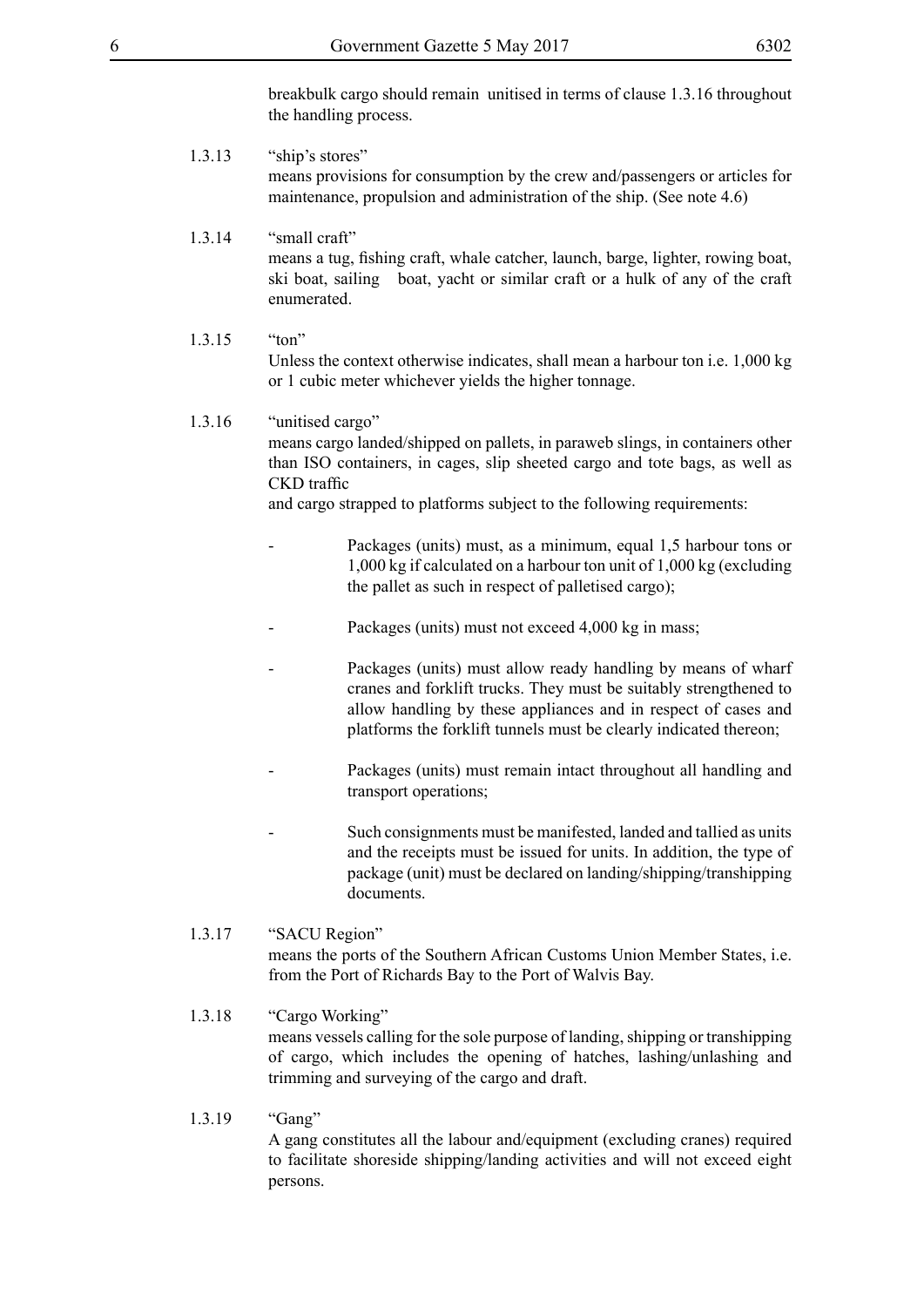# **1.4 MINIMUM CHARGES**

The minimum charge for services specified is for one harbour ton of cargo. Fractions of a metric ton, kilolitre or cubic metre on consignments exceeding one harbour ton are levelled up to the next higher hundred kilograms, hundred litres or hundred cubic decimetres, e.g. 9,768 metric tons is levelled up to 9,8 metric tons, 3,528 kl is levelled up to 3,6 kl and 2,005 cubic metres is levelled up to 2,1 cubic metres.

*NOTE: Storage charges on consignments under one harbour ton are calculated on the tonnage levelled to the next 100 kg or 100 cubic decimetres, viz. 695 kg or cubic dm are levelled up to 0,7 ton. Base Tariff on consignments of less than 1,000 kg on which the minimum value per ton for The Base Tariff purposes is applicable, is calculated on the tonnage levelled up to the next 100 kg, e.g. 465 kg becomes 0,5 ton multiplied by the prescribed value per ton.*

#### **1.5 LEVELLING OF CHARGES**

In the final amount of each due or charge a fraction of a cent shall be rounded up to a complete cent.

#### **1.6 NAMPORT TARIFF BOOK**

Copies of the Namport Tariff Book are obtainable from the Customer Care Centre or on direct application to the Executive: Commercial Services, Namport, P. O. Box 361, Walvis Bay, Namibia or Namport's website: www.namport.com

## **1.7 SPECIAL SERVICES**

- 1.7.1 Charges are not raised for services performed for the convenience of the port.
- 1.7.2 Charges for the use of appliances and for services not provided for in this tariff book shall be quoted on application.

#### **1.8 ALTERATION OF DUES AND CHARGES**

Namport may amend dues and charges in terms of this Tariff at any time with prior notification, EOHP. The Chief Executive Officer of the Namibian Ports Authority or his/ her delegated official may negotiate contract rates and discounts on tariffs.

#### **1.9 VALUE ADDED TAX**

Value Added Tax (VAT) of 15% is applicable on all services as stipulated per the VAT Act of 2000 and will be added to this Tariff.

#### **1.10 CURRENCY**

All the tariffs as stipulated in the Tariff Book are denoted in Namibian Dollars (N\$).

#### **1.11 CORRIDOR TRAFFIC**

All cargo imported and exported via the Port of Walvis Bay or the Port of Lüderitz which is consigned to or exported from a private person, business or company origin or destination from or to the following countries: Angola, Botswana, Democratic Republic of the Congo, South Africa, Zambia, Zimbabwe and Malawi shall be deemed to be corridor traffic.

#### **1.12 INTERNATIONAL SHIP AND PORT FACILITY SECURITY CODE (ISPS CODE)**

The International Ship and Port Facility Security Code (ISPS Code) is a code agreed between members of the signatures to the International Convention for the Safety of Life at Sea (SOLAS) on minimum security arrangements for ships, ports and Coast Guard agencies. The Code was introduced by the International Maritime Organisation (IMO), the overseer of the original SOLAS agreement, in the wake of fears of terrorist attacks on ships and ports after the September 11 terrorist attacks. The code was agreed at a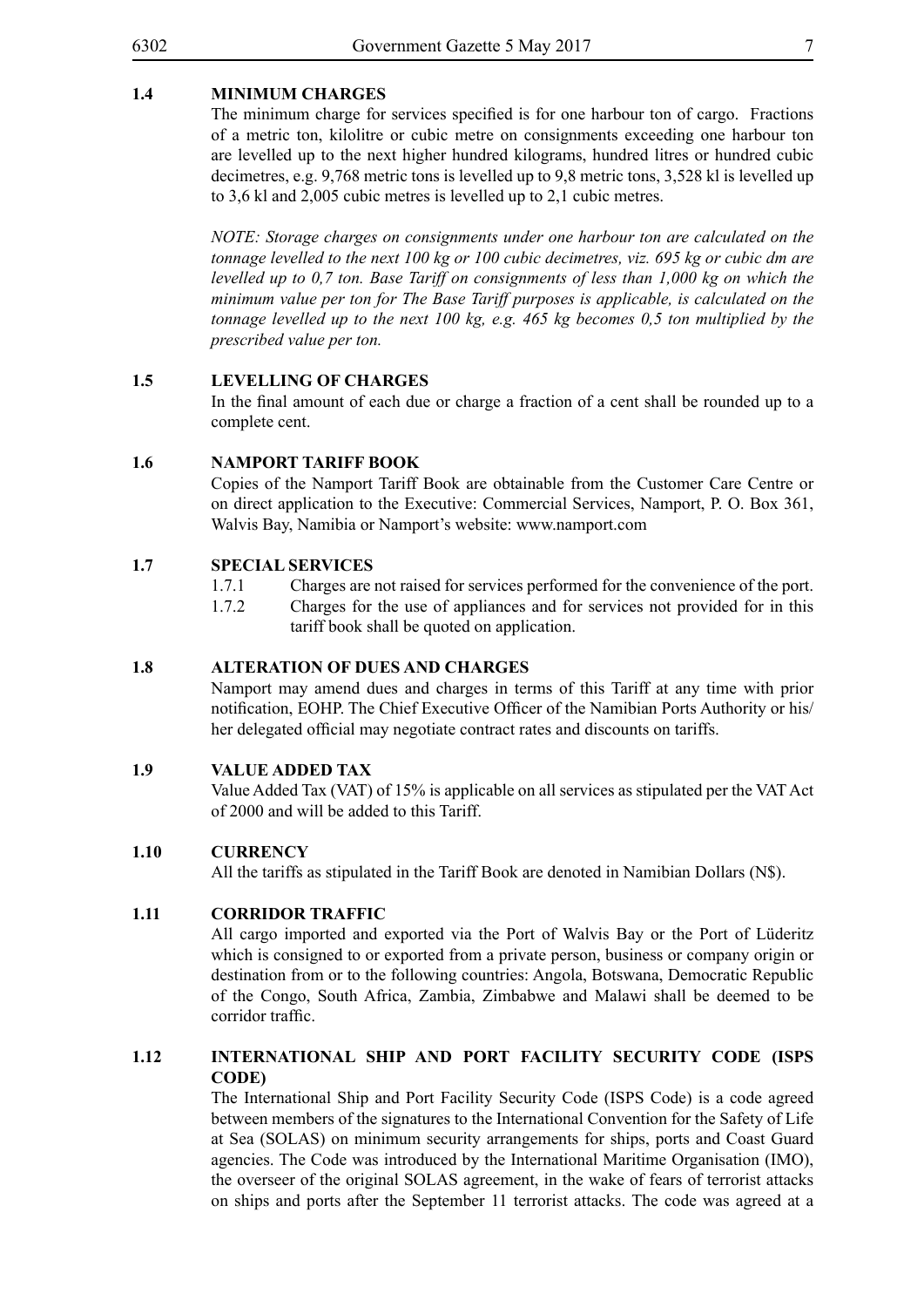meeting of the 108 signators to the original convention in London in December 2002. The measures agreed under the code were brought into force on July 1, 2004. The code does not specify specific measures that each port and ship must take to ensure the safety of the facility against terrorism because of the many different types and sizes of these facilities. Instead it outlines "a standardised, consistent framework for evaluating risk, enabling governments to offset changes in threat with changes in vulnerability for ships and port facilities".

# **1.13 DISCLAIMER**

The Namibian Ports Authority cannot assure that the Tariff Book is free of errors or omissions and will therefore not be liable for any loss or damage arising from such errors and omissions.

# **1.14 CASH HANDLING FEE**

The Namibian Ports Authority will charge a cash handling fee of N\$ 14.00 on every N\$1 000.00 handled.

#### **1.15 OVERDUE ACCOUNTS/INTEREST**

The Namibian Ports Authority charges interest of prime plus 2%on all overdue accounts. A penalty charge of 1% on the total amount outstanding will be charged to clients on the stop list.

#### **Chapter 2**

# **PORT, LIGHT AND BERTH DUES ON SHIPS**

#### **2.1 PORT DUES**

- 2.1.1 Ships liable to pay Port Dues
	- a. All ships while in port limits;
	- b. Newly built ships, from the time of launching, except when fitting out at a private jetty, in which case port dues will commence from the time sea trials are held, until handed over to the owner, and
	- c. Ships leaving port limits for engine trials, etc. after repairs, and not visiting another port, from the time of first entering port limits until final departure.
- 2.1.2 Exemptions from Port Dues
	- a. Vessels belonging to Nampol, SRIN and the Namibian Defence Force;
	- b. Small craft licensed by Namport while not berthed at a commercial berth, jetty or quay belonging to Namport;
	- c. Pleasure craft not used for gain of whatever nature while not berthed at a commercial berth, jetty or quay belonging to Namport;
	- d. Vessels at anchor will be charged 25% on Port Dues.
	- e. Vessels calling for bunkers, ship stores and water or vessels in port for less than 12 hours will qualify for a 15 % rebate on Port dues.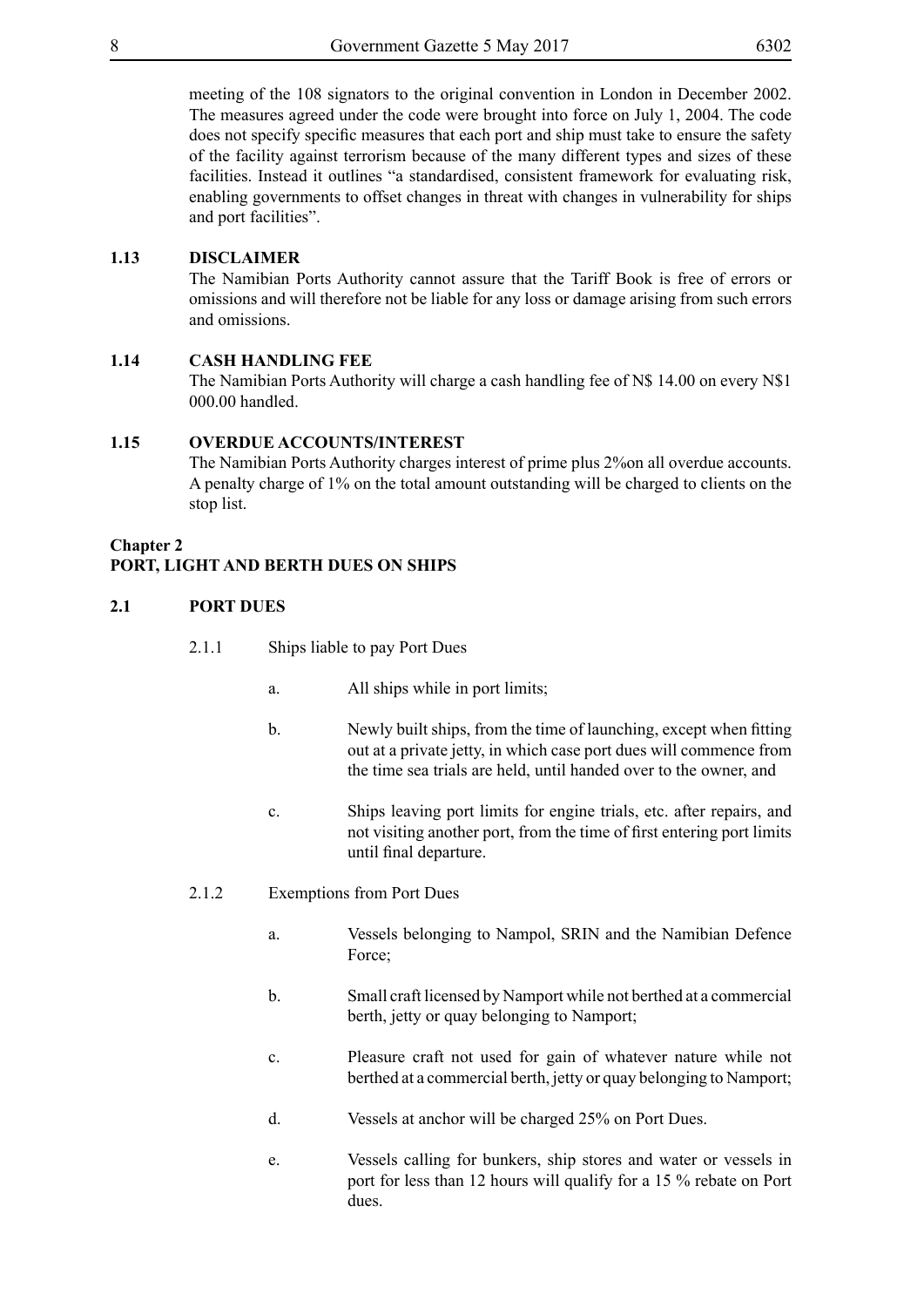# 2.1.3 Port Dues: Rates

Port Dues are payable as follows:

| All vessels:<br>Basic charge per 100 gross tonnage or part thereof per call | 149.00 |
|-----------------------------------------------------------------------------|--------|
| ' PLUS<br>per 100 gross tonnage or part thereof per 6 hour period or part   | 14.00  |

#### **2.2. LIGHT DUES**

2.2.1 Vessels liable to pay Light Dues

All vessels, except when exempted.

- 2.2.2. Exemptions from Light Dues
- a. Vessels belonging to Nampol, SRIN and the Namibian Defence Force;
- b. Pleasure craft used solely for pleasure purposes and not for gain of whatever nature.
- 2.2.3 Light Dues: Rates

| Small craft licensed by Namport, at the port where licensed, whether    |       |
|-------------------------------------------------------------------------|-------|
| a license charge is payable or not, including small craft, the owner of |       |
| which cannot furnish satisfactory proof of the gross tonnage:           |       |
| per Metre or part thereof of the length overall per calendar year or    |       |
| part thereof, ending 31 December                                        | 21.00 |
| All other ships: First 12 calls: per 100 GT per vessel call, per        | 94.00 |
| service, Thereafter: per 100 GT per call                                | 27.00 |

#### *NOTE:*

- *a) The first 12 calls will be calculated as from 1 January ending 31 December every year.*
- *b) Light dues will be charged at the first port of call in Namibia, but will be exempted at the second port of call in Namibia if a valid Light Dues Certificate is presented from the first Namibian port of call on a single voyage.*

# **2.3 BERTH DUES**

2.3.1. Vessels liable to pay berth dues

All vessels occupying a berth or mooring belonging to Namport, except when exempted.

- 2.3.2 Exemptions from berth dues
- a. Vessels will be exempted from berth dues for the actual period physically landing, shipping or transhipping cargo. Vessels landing, shipping or transhipping cargo and not engaging Namport labour or equipment will be charged full berth dues unless proof of the actual working hours for the above activities is supported by: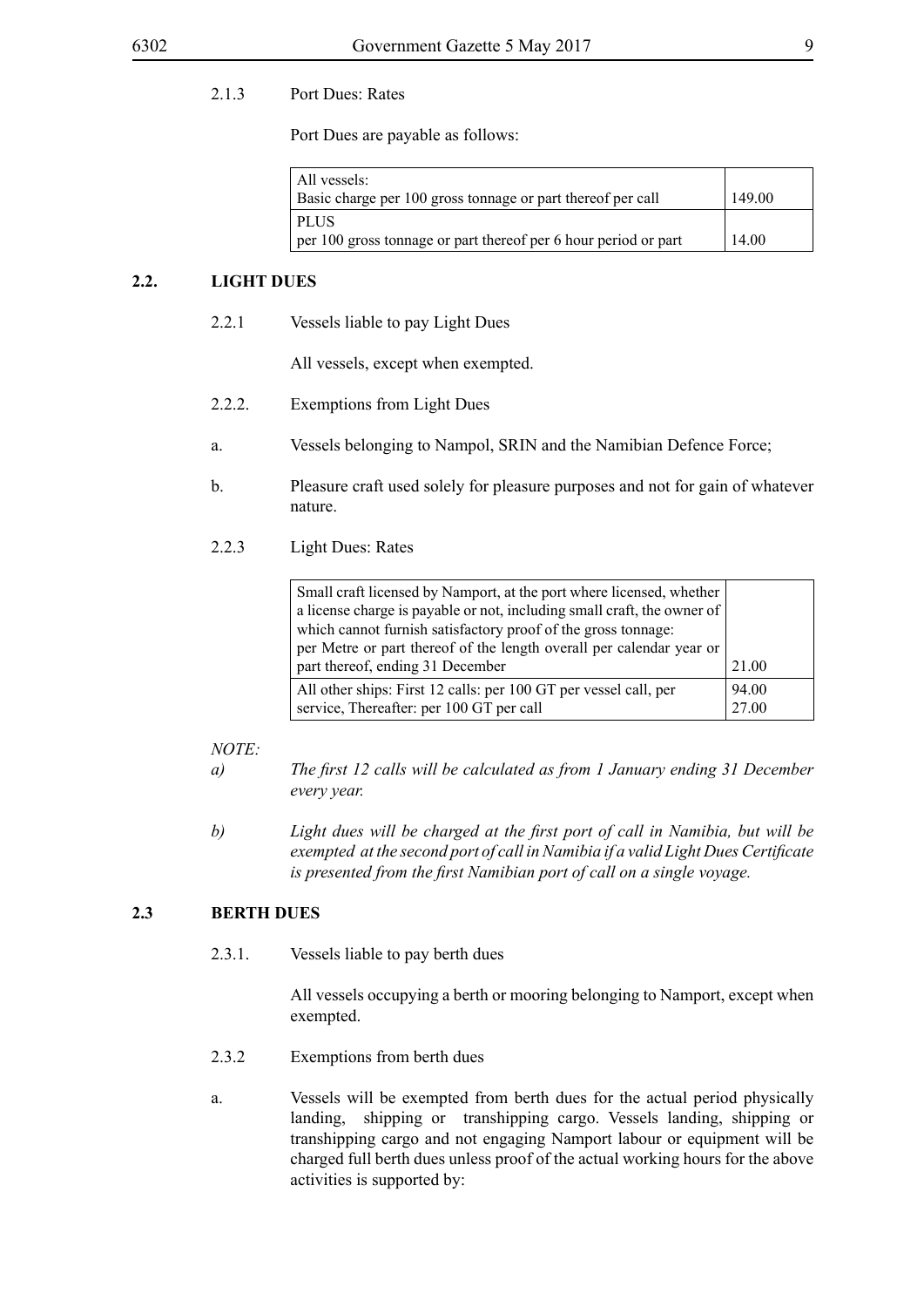- i) Tallies or stevedore worksheets presented to the Customer Service Centre;
- ii) Statement of facts will be required to verify cessation of cargo.
- b. Vessels calling for the primary purpose of landing, shipping or transhipping cargo are allowed a free period of three cargo working hours on arrival and three cargo working hours after cessation of cargo working per call;(addition)
- c. Vessels belonging to Nampol, SRIN and Namibian Defence Force.
- d. Vessels calling for the primary purpose of taking in bunkers, stores and water are exempted for a period of 24 hours; where after the full tariff is charged.
- e. Vessels calling for the primary purpose of obtaining medical assistance are exempted for a period of 24 hours; where after the full tariff is charged.
- f. Passenger ships and cruise liners on normal business are exempted for a period of 24 hours, where after 50% of normal tariff will be applicable.
- g. Vessels calling for the primary purpose of changing crew are exempted for a period of 12 hours; where after the full tariff is charged. Diamond mining vessels will be allowed 24 hours.
- h. Provided no alternative berth is available, vessels which are permitted to double or treble bank at the Port Captain's discretion and which are not engaged in cargo working or bunkering will qualify for a 50% rebate on Berth Dues.

Fishing vessels calling at the Port of Lüderitz for landing, shipping or transhipping of cargo are allowed a free period of 12 cargo working hours from arrival of the vessel, where after the full tariff is charged.

#### 2.3.3 Berth dues: Rates

| $\vert$ per 100 gross tonnes or part thereof per 6 hour period or part thereof $\vert$ | 48.00  |
|----------------------------------------------------------------------------------------|--------|
| Small craft harbour per 30 minutes or part thereof                                     | 210.00 |
| Permanent mooring buoy per 100 gross tonnes or part thereof per 12                     |        |
| I hour period or part thereof                                                          | 95.00  |

Port of Lüderitz

| Wooden Jetty                                            |       |
|---------------------------------------------------------|-------|
| Per 100 gross tonnes per 24 hour period or part thereof | 70.00 |

#### 2.3.4 Berthing Window charges

Berthing windows - where applicable - will be charged at rates defined in Clause 2.3.3 above.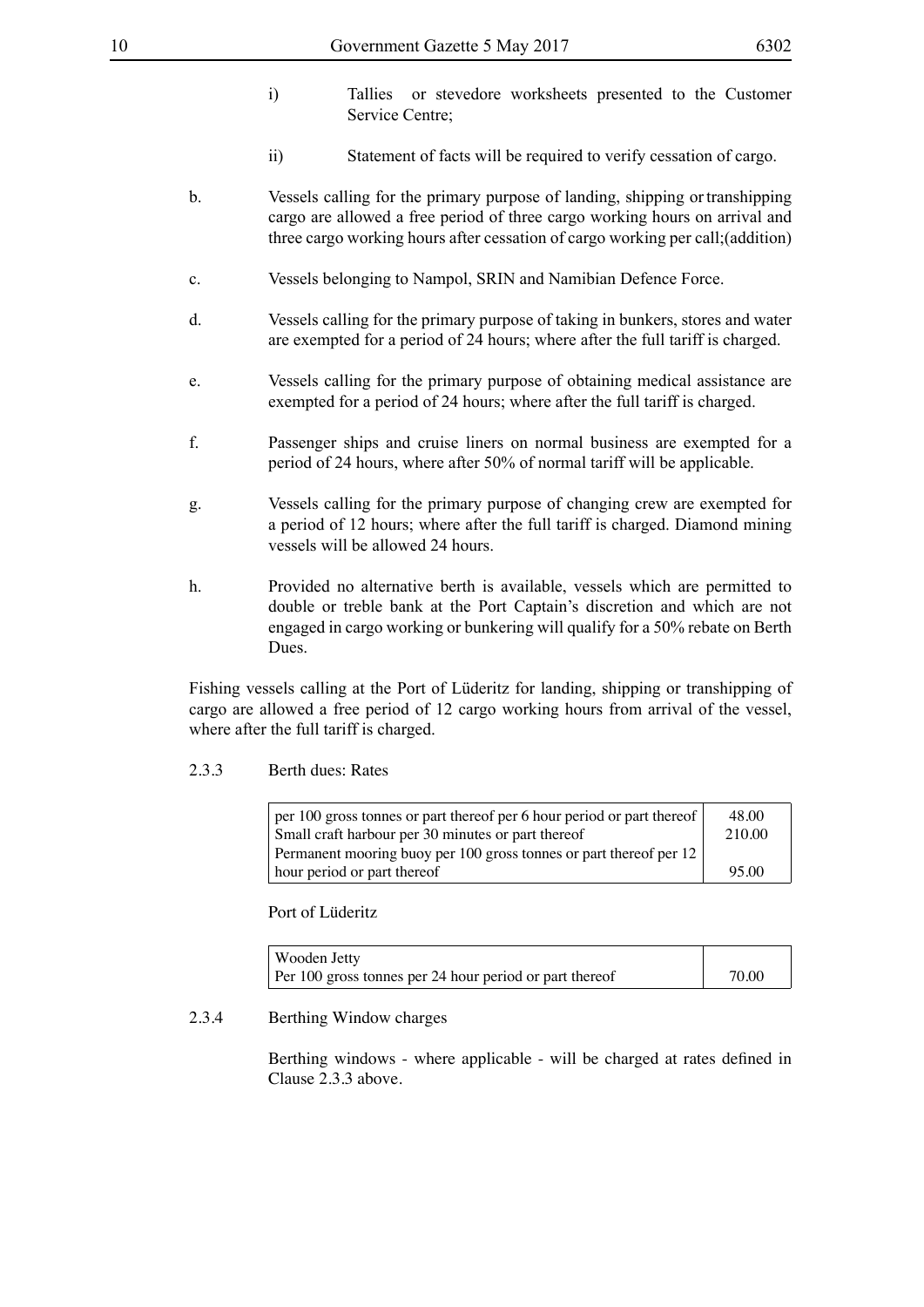# **Chapter 3 MARINE SERVICES**

#### **3.1 GENERAL**

- 3.1.1 Damage to tug wires or ropes caused by substandard leads is payable by the owner of the vessel causing such damage.
- 3.1.2 The type and number of craft allocated for a service is at the discretion of the Port Captain, whose decision is final.
- 3.1.3 During ordinary working hours, standby commences 30 minutes before notified time of service.
- 3.1.4 Outside ordinary working hours, standby commences one (1) hour before notified time of service.
- 3.1.5 For the purpose of this chapter, "craft" means:
	- Large Tug: Propulsion power of 3000 KW and above (Onkhoshi)
	- Medium Tug: Propulsion power of 1500 KW and above (Ondjaba, Omanda and Onyati)
	- Small Tug: Propulsion power of below 1500 KW
	- (Flamingo, Pelican and Cormorant)
	- Launch: Egret and Woodpecker

# **3.2 TUGS/CRAFT ASSISTANCE AND/ATTENDANCE**

The under mentioned charges are payable for craft assisting and/attending ships entering or leaving the port, shifting berth (including warping along the line of a wharf and shifting to and from a berth), per service, unless in Namport's sole discretion this constitutes special services as referred to in sub clause 1.7.1

| Up to 500 gross tonnes                           | 2,919.00   |
|--------------------------------------------------|------------|
| 501 to 1000 gross tonnes                         | 4,208.00   |
| 1001 to 2000 gross tonnes                        | 7,981.00   |
| $2001$ to $10000$ gross tonnes                   | 8,377.00   |
| <b>PLUS</b>                                      |            |
| Per 100 gross tonnes or part thereof above 2000  | 165.00     |
| $10001$ to $15000$ gross tonnes                  | 21,889.00  |
| <b>PLUS</b>                                      |            |
| Per 100 gross tonnes or part thereof above 10000 | 119.00     |
| 15001 to 20000 gross tonnes                      | 27,814.00  |
| <b>PLUS</b>                                      |            |
| Per 100 gross tonnes or part thereof above 15000 | 99.00      |
| $20001$ to $25000$ gross tonnes                  | 30,783.00  |
| <b>PLUS</b>                                      |            |
| Per 100 gross tonnes or part thereof above 20000 | 70.00      |
| $25001$ to 30000 gross tonnes                    | 31, 222.00 |
| <b>PLUS</b>                                      |            |
| Per 100 gross tonnes or part thereof above 25000 | 43.00      |
| Above 30000 gross tonnes                         | 33,160.00  |
| <b>PLUS</b>                                      |            |
| Per 100 gross tonnes or part thereof above 30000 | 29.00      |
|                                                  |            |

#### GROSS TONNAGE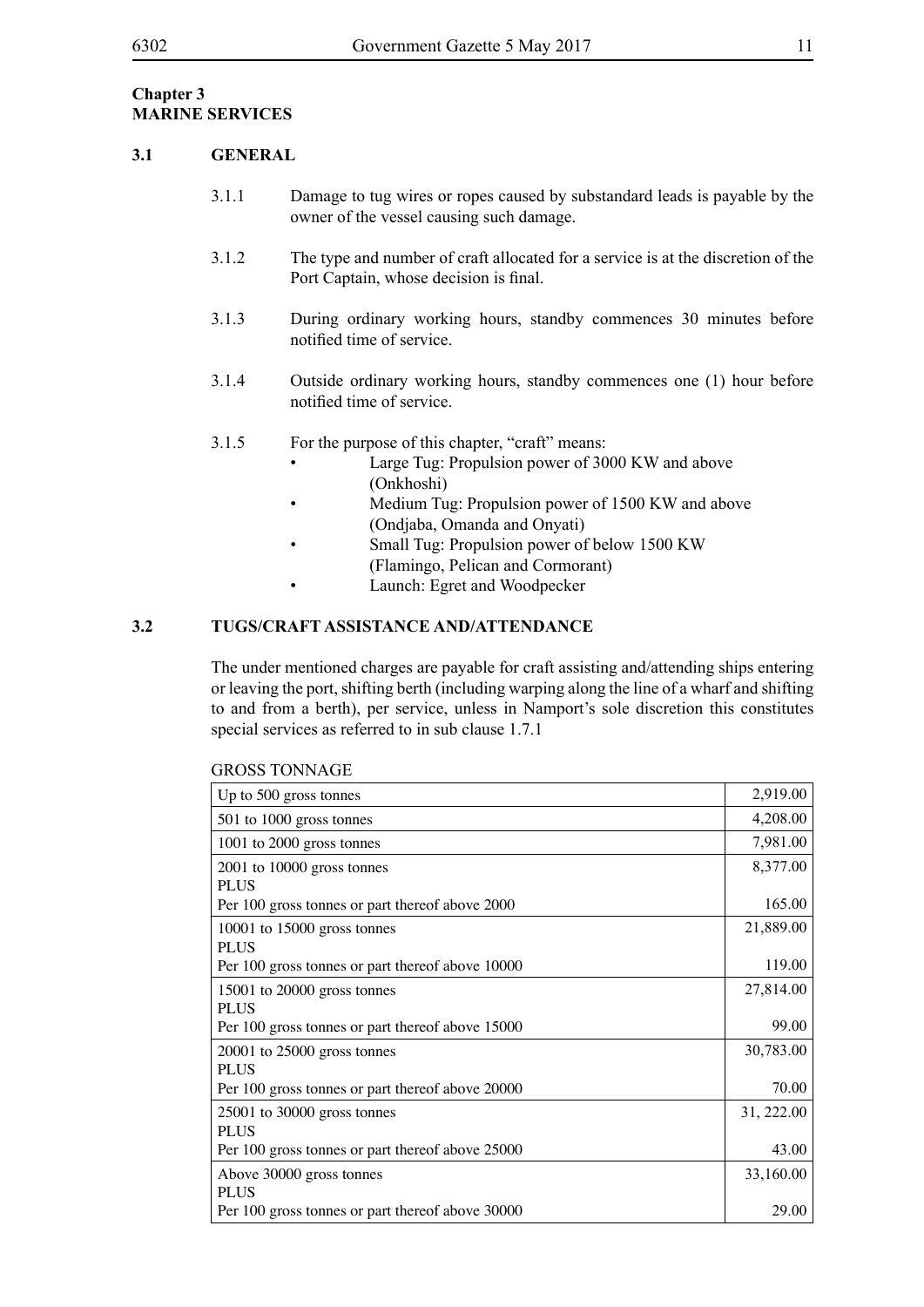## *NOTE*:

- *a) A surcharge of 25% is payable for a service either commencing or terminating outside ordinary working hours on Saturdays or on Sundays and public holidays. (For calculation purposes overtime will be charged from 06h00 on Saturdays, until 06h00 the following Monday) Applicable only to the Port of Walvis Bay.*
- b) *A surcharge of 25% is payable for a service either commencing or terminating outside* ordinary working hours on weekdays and Saturdays or on Sundays and public holidays. (For calculation purposes overtime will be charged from Mondays to Fridays as from *22h00 until 0600 the next day, and from 12h00 on Saturdays, all day Sunday and until 06h00* the following Monday). Applicable only to the Port of Lüderitz.
- *c) A surcharge of 50% is payable where additional craft is provided at the master's request.*
- *c) A surcharge of 55% is payable where a ship without its own power is serviced by a Namport tug. Should an additional craft be provided on the request of the master to service such a ship, a 100% surcharge is payable.*
- *d) Should the request for a craft to remain/come on duty be cancelled at any time*after standby has commenced, the charges are payable as if the service had been performed.
- *e) A surcharge of 25% is payable when a ship arrives, departs or shifts 30 minutes or more after the notified time.*
- f) Surcharges are calculated on the basic tariff and are cumulative.

# **3.3 MISCELLANEOUS CRAFT SERVICES**

3.3.1 The following charges are payable for craft rendering assistance and/ attendance to oil rigs, towing of vessels from outside port limits and other services, except those provided for in Clause 3.2, calculated from the time the craft leaves its berth or from the time the services have been secured, until it returns to its berth or until it is diverted to other work.

> For each craft during or outside ordinary working hours; per hour or part thereof:

| Extra Large Tug | 15,593.00 |
|-----------------|-----------|
| Large tug       | 12,473.00 |
| Small tug       | 4,276.00  |
| Launch          | 1,937.00  |

- *a) If the service either terminates or commences outside ordinary working hours charges must be maintained for the actual service rendered, subject to a minimum of 2 hours per service.*
- *b) If the request for a craft to remain/come on duty is cancelled at any time after standby has commenced, charges are maintained for the actual period that*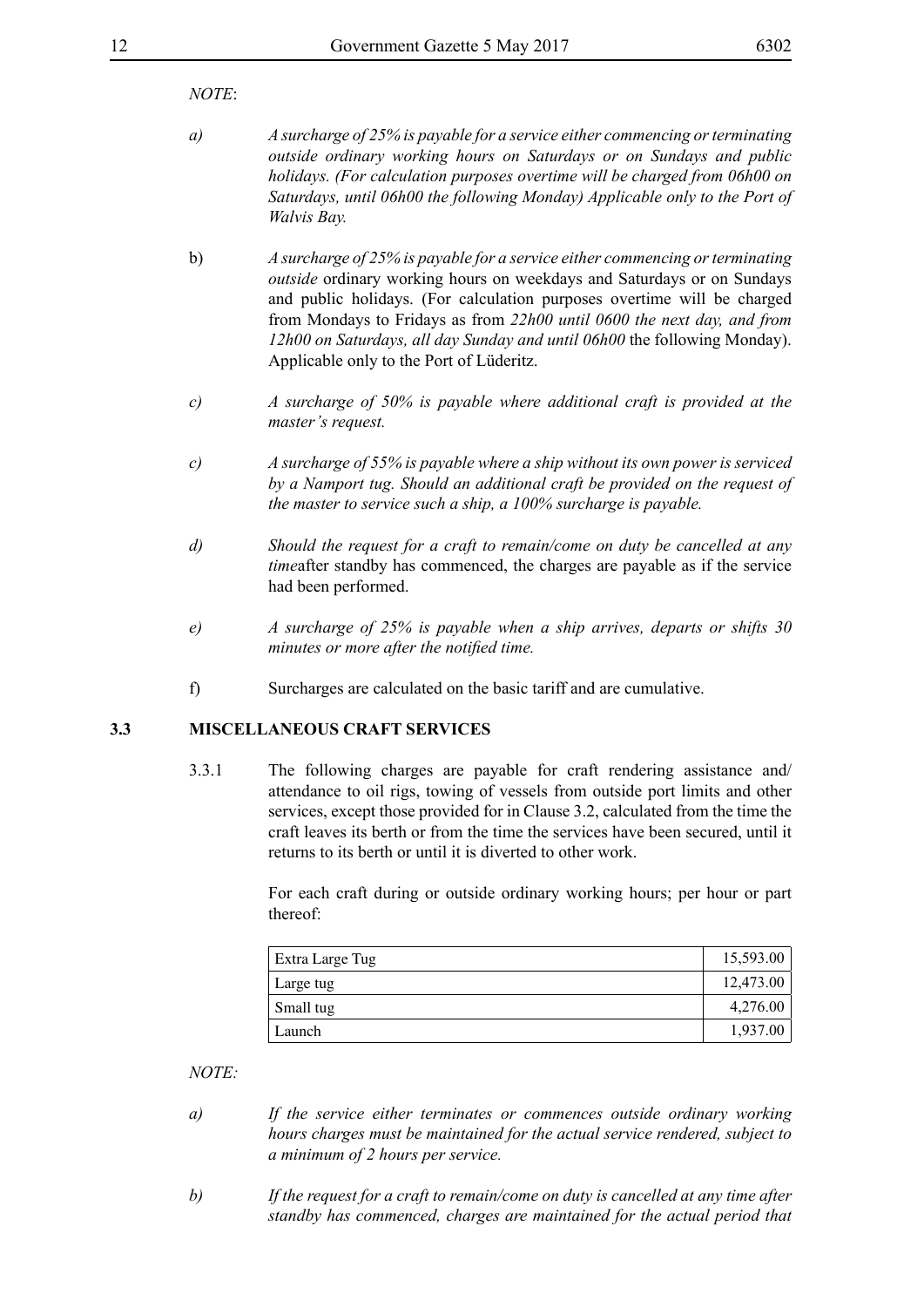*the craft remained on duty and shall be calculated for a minimum of 2 hours. Cancellation must be done in writing through Port Control on the designated cancellation form.*

- *c) If the service commences 30 minutes or more after the notified time, charges are calculated from the notified time for a minimum of 2 hours.*
- *d) If vessels moored or anchored inside port limits break lose from the said mooring and require craft assistance, miscellaneous craft assistance plus 50% surcharge is applicable.*
	- *Port of Walvis Bay a minimum charge of N\$ 10,600 is payable.*
- *e) For vessels requiring craft assistance and attendance without the main engine, a 50% surcharge will be applicable.*

*NOTE: Mooring to be inspected yearly.*

3.3.2 The following charges are payable when tugs remain/come on duty outside ordinary working hours for purpose of tanker fire watch and during or outside ordinary working hours or any other standby services, such as bad weather, for long uninterrupted periods:

| Large Tug<br>per hour or part thereof  | 9,212.00 |
|----------------------------------------|----------|
| Medium Tug<br>per hour or part thereof | 7,370.00 |
| Small Tug<br>per hour or part thereof  | 2,700.00 |

- 3.3.3 When craft must perform services at other than homeports or other services of a special nature for long uninterrupted periods, charges are quoted by the Port Captain on application.
- 3.3.4 Namport reserves the right to claim a reward for salvage if the services rendered, constitute salvage.
- 3.3.5 The completion of form "Namport 95" ("Request for Tug Services of a Special Nature") by the owner of the ship or his authorised representative and payment of a deposit to be determined by the Port Captain are prerequisites to the despatch of a craft. These formalities may be dispensed at the discretion of the Port Captain.

#### **3.4 BERTHING SERVICES**

The following charge is payable per service for the services of a berthing gang, including the conveyance for ships entering or leaving a port, shifting berth (including warping along the line of a wharf and shifting to or from the Syncrolift), undergoing engine trials, etc. re-mooring and crewing, berthing gang standing by or detained at ship's request for similar purposes, with or without craft assisting or in attendance.

The use of a berthing gang is compulsory during or outside normal working hours.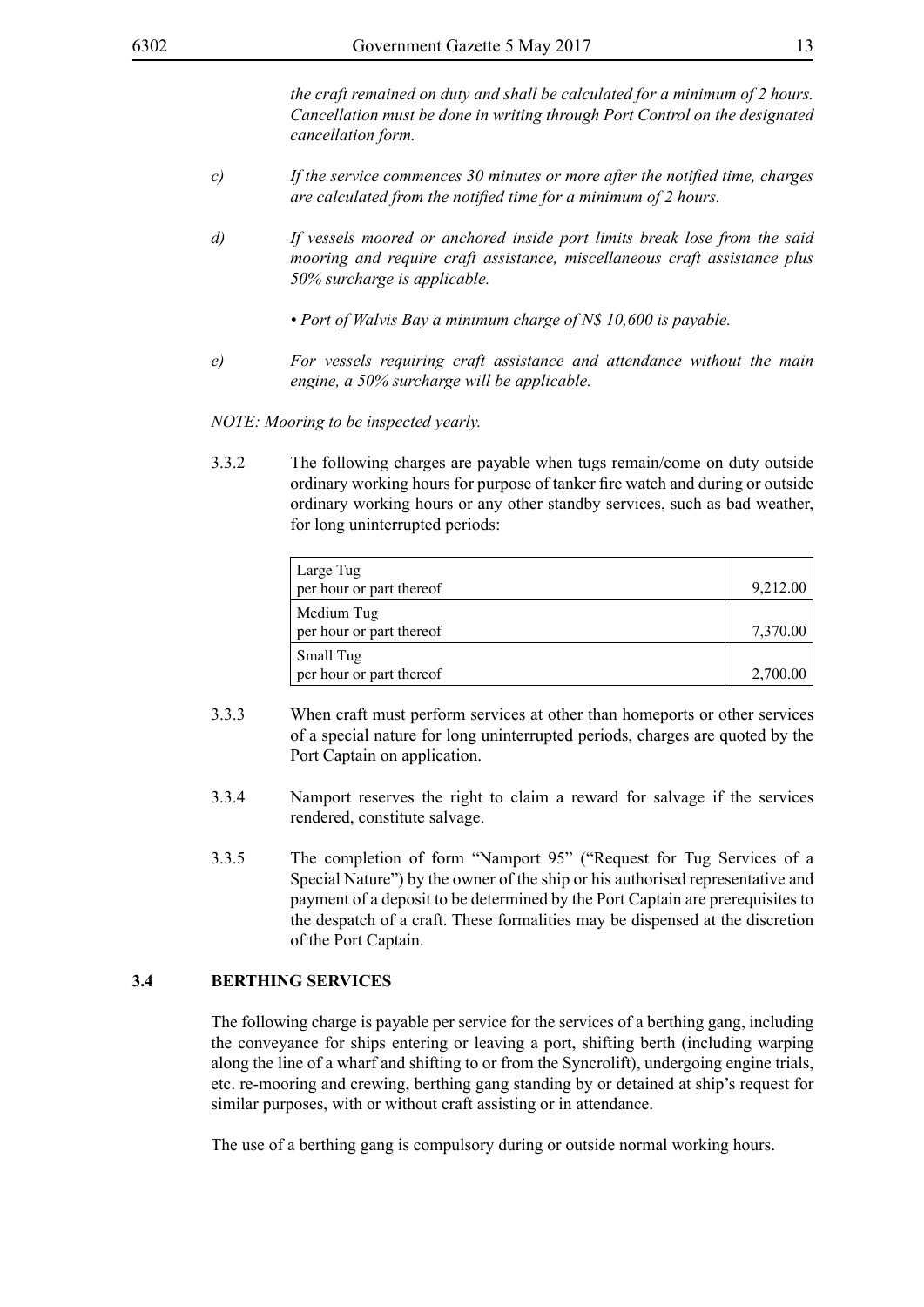# 3.4.1 Per service, during or outside normal working hours calculated on gross tonnes:

| Up to 500 gross tonnes            | 1,060.00  |
|-----------------------------------|-----------|
| 501-1,000 gross tonnes            | 1,909.00  |
| $1001-2,000$ gross tonnes         | 2,546.00  |
| $2001$ to 5,000 gross tonnes      | 3,182.00  |
| $5001$ to $10,000$ gross tonnes   | 3,817.00  |
| 10001 to $15,000$ gross tonnes    | 4,457.00  |
| 15,001 to 2,000 gross tonnes      | 5,093.00  |
| 20,001 to 25,000 gross tonnes     | 5,728.00  |
| 25,001 to 30,000 gross tonnes     | 6,367.00  |
| 30,001 to 40,000 gross tonnes     | 7,007.00  |
| $40,001$ to $50,001$ gross tonnes | 7,632.00  |
| 50,000 to 60,000 gross tonnes     | 8,258.00  |
| $60,001$ to $70,000$ gross tonnes | 8,885.00  |
| 70,001 to 80,000 gross tonnes     | 9,511.00  |
| 80,001 to 90,000 gross tonnes     | 10,139.00 |
| 90,001 and more                   | 12,674.00 |

#### *NOTE:*

- *a) If the request for a berthing gang to remain/come on duty be cancelled at any time after standby has commenced, the charges are payable as if the service had been performed.*
- *b) Unmooring and mooring of a vessel when shifting berth or warping along the line constitutes one service and charges must be maintained accordingly.*
- *c) A surcharge of 25% is payable when a ship arrives, departs or shifts 30 minutes or more after the notified time.*

# **3.5 PILOTAGE SERVICES**

The charges for the service of a pilot are as follows (which include conveyance):

3.5.1 Per service (normal entering or leaving the port), during ordinary working hours calculated on gross tons

| Up to 500 gross tonnes                        | 2,723.00  |
|-----------------------------------------------|-----------|
| From 501 up to $1,000$ gross tonnes           | 4,139.00  |
| From $1,001$ up to $2,000$ gross tonnes       | 4,400.00  |
| From $2,001$ up to $5,000$ gross tonnes       | 4,710.00  |
| From $5,001$ up to $10,000$ gross tonnes      | 7,732.00  |
| From $1,0001$ up to $15,000$ gross tonnes     | 9,834.00  |
| From $15,001$ up to $20,000$ gross tonnes     | 11,948.00 |
| From $20,001$ up to $25,000$ gross tonnes     | 14,060.00 |
| From $25{,}001$ up to $30{,}000$ gross tonnes | 16,163.00 |
| From $30,001$ up to $40,000$ gross tonnes     | 21,040.00 |
| From $40,001$ up to $50,000$ gross tonnes     | 21,664.00 |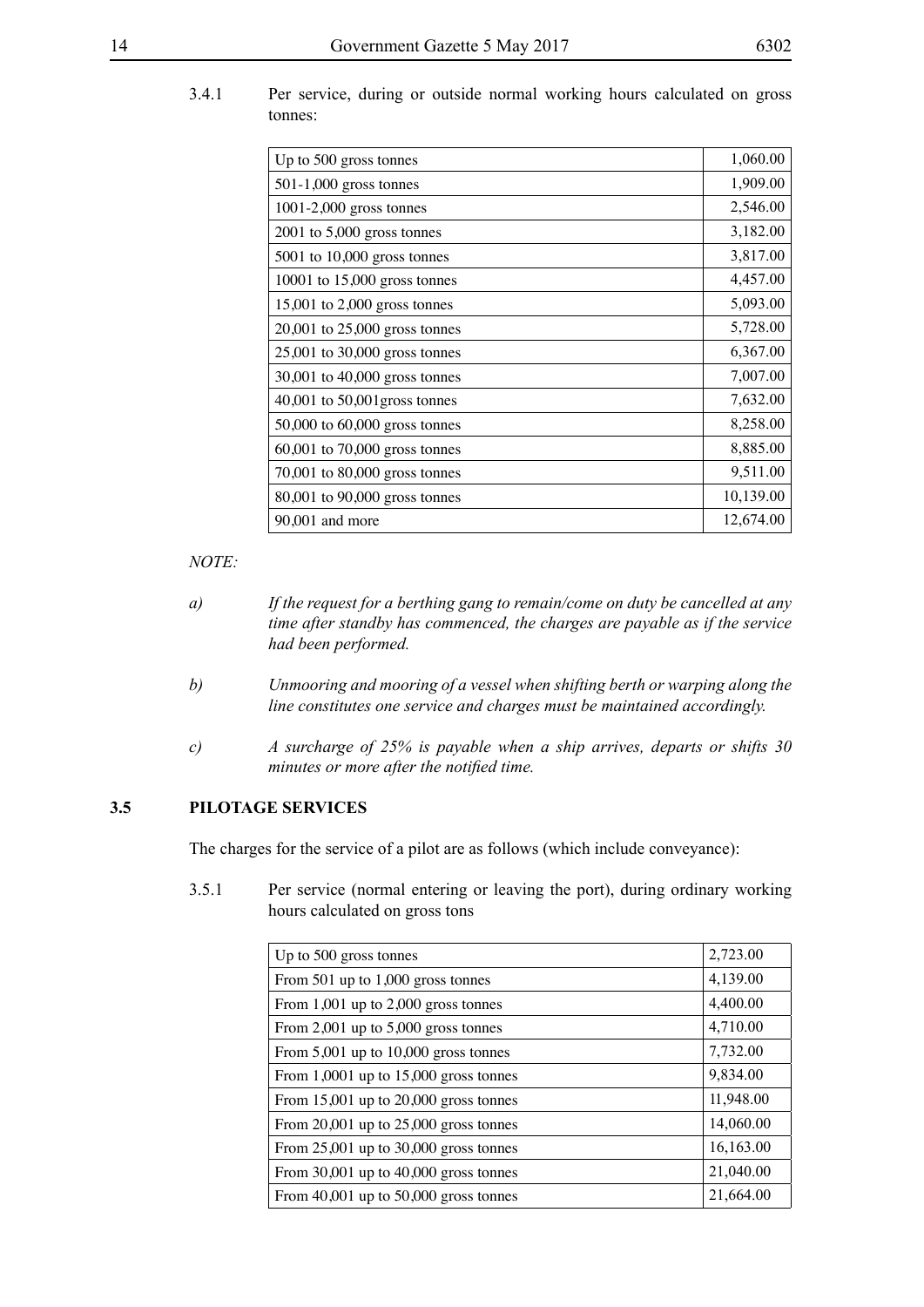| I<br>I<br>۰.<br>×<br>v |
|------------------------|
|------------------------|

| From $50,001$ up to $60,000$ gross tonnes | 22,289.00 |
|-------------------------------------------|-----------|
| From $60,001$ up to $70,000$ gross tonnes | 22,912.00 |
| From $70,001$ up to $80,000$ gross tonnes | 23,536.00 |
| From $80,001$ up t0 $90,000$ gross tonnes | 24,160.00 |
| $90,001$ and more                         | 30,199.00 |

#### NOTE:

| a. If the pilotage service either terminates or commences outside<br>the ordinary working hours defined in clause $1.3.7$ the charges<br>prescribed will be enhanced by                                                               | 2.981.00 |
|---------------------------------------------------------------------------------------------------------------------------------------------------------------------------------------------------------------------------------------|----------|
| b. If the ship is not ready to be moved within 30 minutes, calculated<br>from the notified time, or in cases where the service cannot be<br>provided at the notified time the following charge per hour or<br>part thereof is payable | 2,981.00 |
| c. If the request for a pilotage service is cancelled at any time after<br>standby has commenced, the following charge is payable                                                                                                     | 2,981.00 |
| d. If the pilotage service is cancelled once the pilot has boarded<br>the vessel, the following charge per hour or part thereof is<br>maintained for the actual period the pilot remains on board<br>subject to a minimum of 2 hours  | 2.981.00 |
| e. A reduction of 25% shall be allowed for vessels shifting from one<br>berth to another utilising the services of a pilot                                                                                                            |          |

#### 3.5.2 A Pilotage Exemption Certificate/Ferryman or Coxswain licences (valid from the date of issue until 31 December, every year).

#### PILOTAGE EXEMPTION CERTIFICATE

| Vessels 1 - 30 metres in length        | 1,852.00 |
|----------------------------------------|----------|
| Vessels 31-50 metres in length         | 3,088.00 |
| Vessels between 51-70 metres in length | 6.172.00 |

- *a) If the Port Captain is satisfied that the master of a ship is competent to navigate such ship safely within the limits of that harbour without assistance of a pilot, he may*
	- *i) grant special permission to such master to navigate his ship as aforesaid on a specified occasion subject to charges levied in clause 3.5.1; or*
	- *ii) if the ship in question is not more than \*70 metres in length overall, grant to such master standing permission in the form of a pilot exemption certificate or a licence as ferryman or coxswain, whichever is applicable, to navigate his ship as aforesaid during the period of validity of the licence.*
- *b) A Pilotage Exemption Certificate and Ferryman or Coxswain licence may be endorsed to cover all the ships belonging to the same company and which fall within the category covered by the licence. If a licence is extended to incorporate a larger ship, the applicable charges must be adjusted accordingly.*
- *c) A pilotage exemption certificate may be suspended or cancelled at any time by the port captain in the interest of safe, orderly, efficient and effective port working.*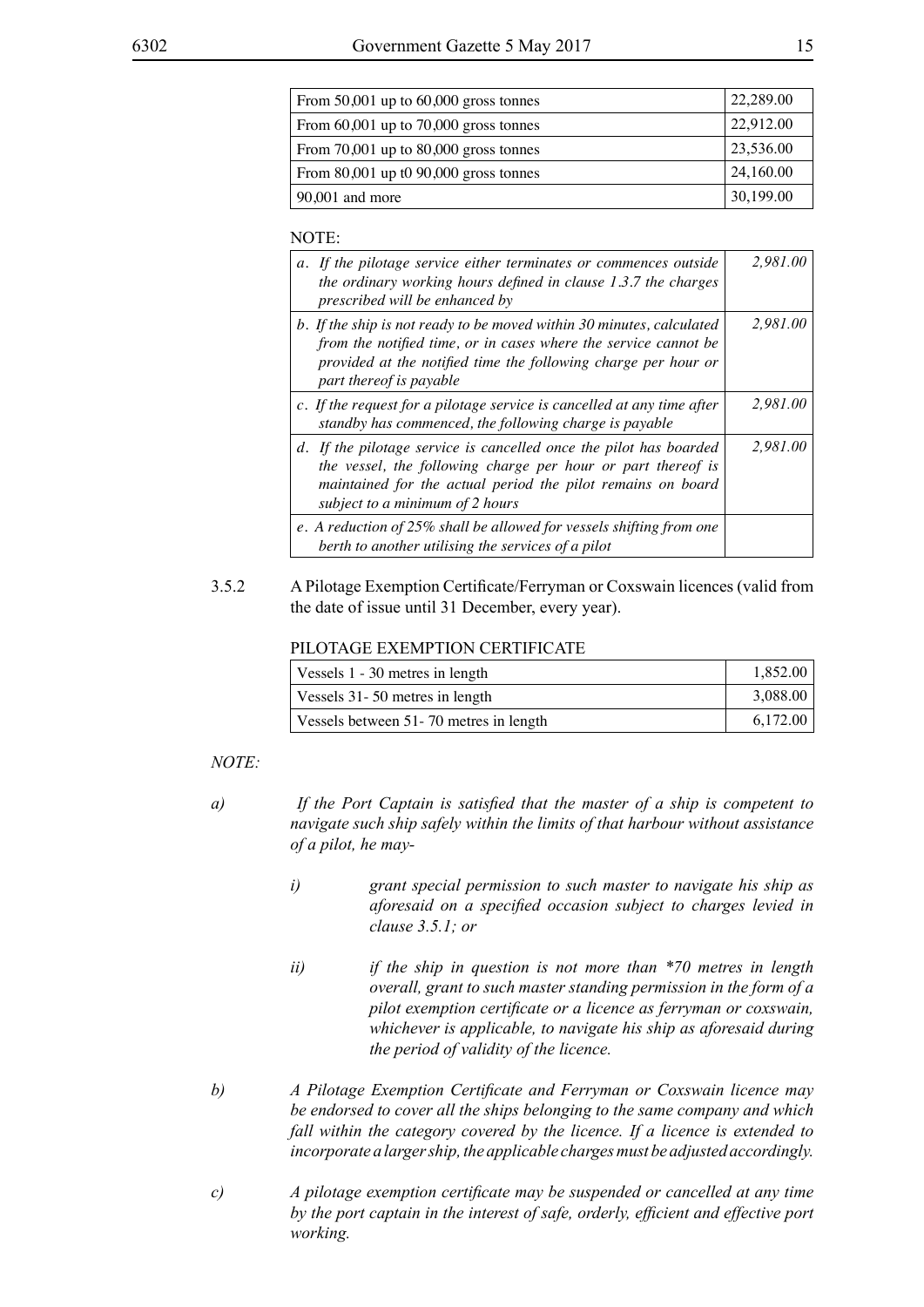- *d) Endorsements will be issued at 25% of pilotage exemption per endorsement. Limited to 5 endorsements per vessel.*
- *e)) a pilot exemption certificate for pleasure craft will be issued by the port captain at no cost.*

*\*Refers to Pilot exemption of 40 metres for the Port of Lüderitz.*

# **3.6 LIGHTER SERVICES**

Hire and conveyance of lighters to be quoted on request.

#### **3.7 HIRE CHARGES, MISCELLANEOUS EQUIPMENT**

The hire charge for dredgers and associated equipment is obtainable from Namport on request.

#### **3.8 CHANNEL LEVY**

Per metre of vessels length or part thereof for vessels entering/leaving the port for the reasons other than cargo working 14.00

- a) Vessels with a length of less than 15 metres are exempted.
- b) Not applicable to the Port of Lüderitz.
- c) Sea trials for fishing vessels are exempted (Jetty to Jetty movement).

#### **3.9 FRESH WATER SUPPLIED**

3.9.1 Charges as follows:

| Charge payable per kilolitre or part thereof for the supply of fresh<br>water to ships at a wharf/jetty and for other users during or outside |        |
|-----------------------------------------------------------------------------------------------------------------------------------------------|--------|
| ordinary working hours                                                                                                                        | 27.00  |
| Subject to a minimum charge per vessel of                                                                                                     | 184.00 |

#### *NOTE:*

*The charge for water and electricity will be adjusted according to the municipal tariff increases without prior notice (Vessels which are double or triple banked alongside shall qualify for a 50% rebate on the minimum charge, provided no separate connection is required).*

- 3.9.2 Water supplied by a tug during or outside ordinary working hours is charged for as per clause
- 3.9.1 plus tug charges in terms of clause 3.3.1 & 3.3.2.

# **3.10 CRAFT LICENCES (AVAILABLE TO NAMIBIAN REGISTERED VESSELS ONLY)**

Charges for craft licensed in terms of the Port Regulations, per calendar year ending 31 December, every year, or part thereof, per metre of length overall or part thereof.

| 3.10.1 | Ferry boats, fishing boats, launches, cruise passenger ferries, layed up |        |
|--------|--------------------------------------------------------------------------|--------|
|        | vessels and hulks. (however propelled), per metre                        | 130.00 |
|        | Maximum of 70 metres in length                                           |        |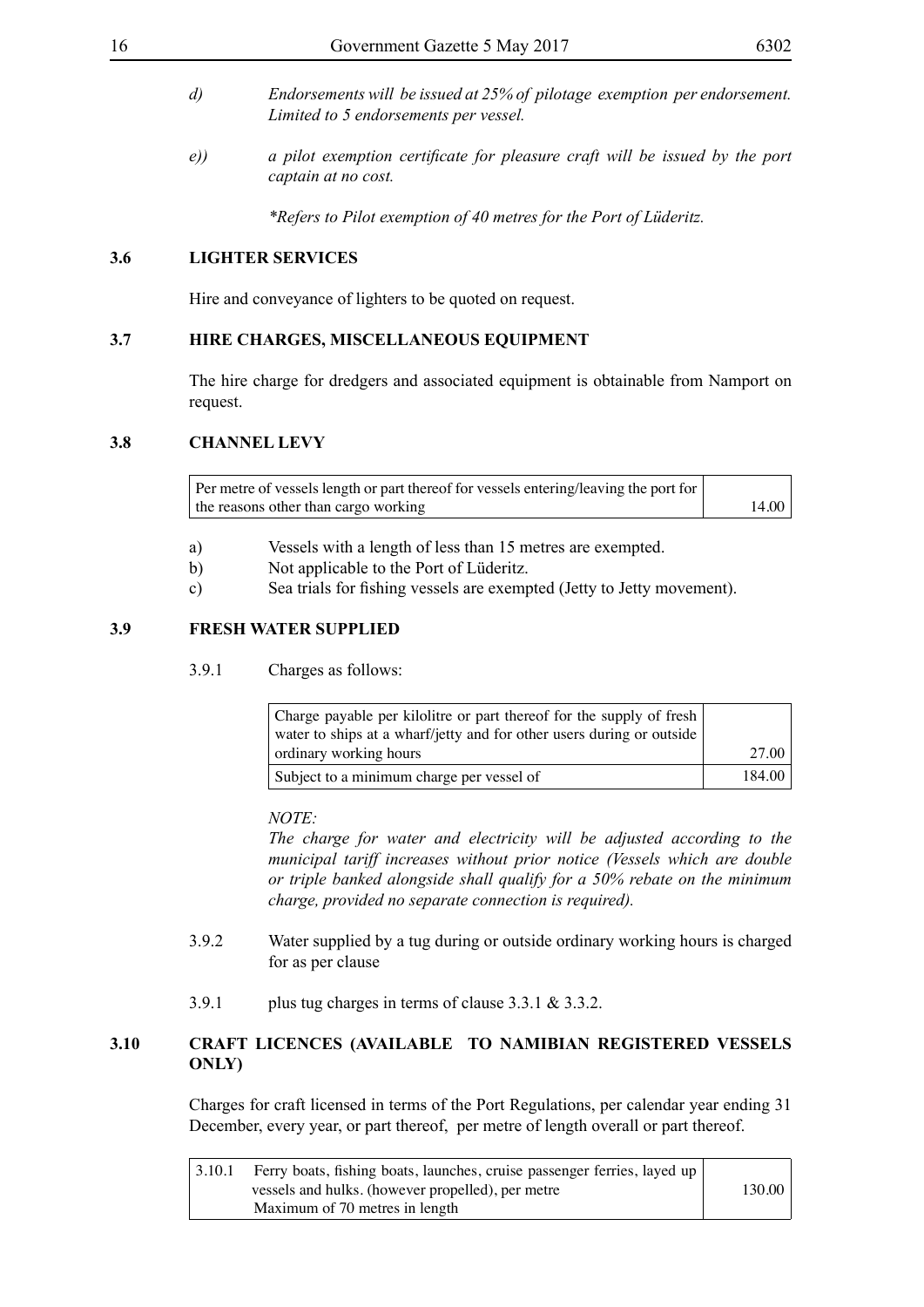*NOTE:*

*If craft licensed in terms of 3.10.1 be withdrawn from service and laid up in the port for purposes other than overhaul, repair or seasonal lay up, the licence issued under this clause is regarded as having expired thirty days from the date of the craft's last entry into port, or 31 December, every year, whichever is earlier, and port dues in accordance with clause 2.1.3 are payable.*

# **3.11 PLEASURE CRAFT REGISTRATION FEES**

3.11.1 Charges for the registration of pleasure craft in terms of the Regulations, each per calendar year or part thereof:

| Rowing boats                                                  | 87.00  |
|---------------------------------------------------------------|--------|
| Other craft of up to and including 6 metres in length overall | 163.00 |
| Other craft of over 6 metres in length overall                | 321.00 |

3.11.2 Visiting yachts and other visiting pleasure craft that are not engaged in trade and do not moor at a commercial berth are exempted from port and light dues for 30 days in port (calculated from the day of arrival up to and including the day of departure). If such craft remains in the port for a period in excess of 30 days, normal tariffs will apply.

*NOTE:*

- *a) Visiting yachts and other visiting pleasure craft berthed at a commercial berth are liable for port and berth dues in terms of clause 2.1.3. and 2.3.3.*
- *b) Pilotage service or accompaniment of the yacht under own power to/from a berth, where necessary, will be provided free of charge to visiting yachts at the Port Captain's discretion.*
- *c) Visiting yachts and other visiting pleasure craft returning to the same port within six months of date of departure shall continue to be subject to the charge levied on the date of sailing as provided for in clause 3.11.2.*
- *d) Visiting yachts and other visiting pleasure craft which berth at a private boat yard/jetty with access to the port will be liable for charges in terms of clause 3.11.2.*

# **3.12 COMBATING OF POLLUTION CHARGES**

Pollution is the presence of substances in concentrations sufficient to interfere with the well-being of living organisms or with full use and enjoyment of property.

| Type of pollution     | Minor<br>$1 - 10$ kg or lt.                                   | Medium<br>11-50 kg or lt.                                                                                                                          | Major                                                         |
|-----------------------|---------------------------------------------------------------|----------------------------------------------------------------------------------------------------------------------------------------------------|---------------------------------------------------------------|
| 3.12.1 Soil pollution | Spillage of 1 to $10 \mid$ Spillage of more than<br>pollutant | kg or 10 litres of a   10 kg or 10 litres but  <br>less than 50 kg or 50 $\vert$<br>litres of a pollutant                                          | Spillage of more than<br>50 kg or 50 litres of a<br>pollutant |
|                       | of N\$ 1,370.00                                               | Cleanup cost subject   Cleanup cost subject   Cleanup cost subject  <br>to a minimum charge $\vert$ to a minimum charge $\vert$<br>of N\$ 6,850.00 | to a minimum charge<br>of N\$ 13,701.00                       |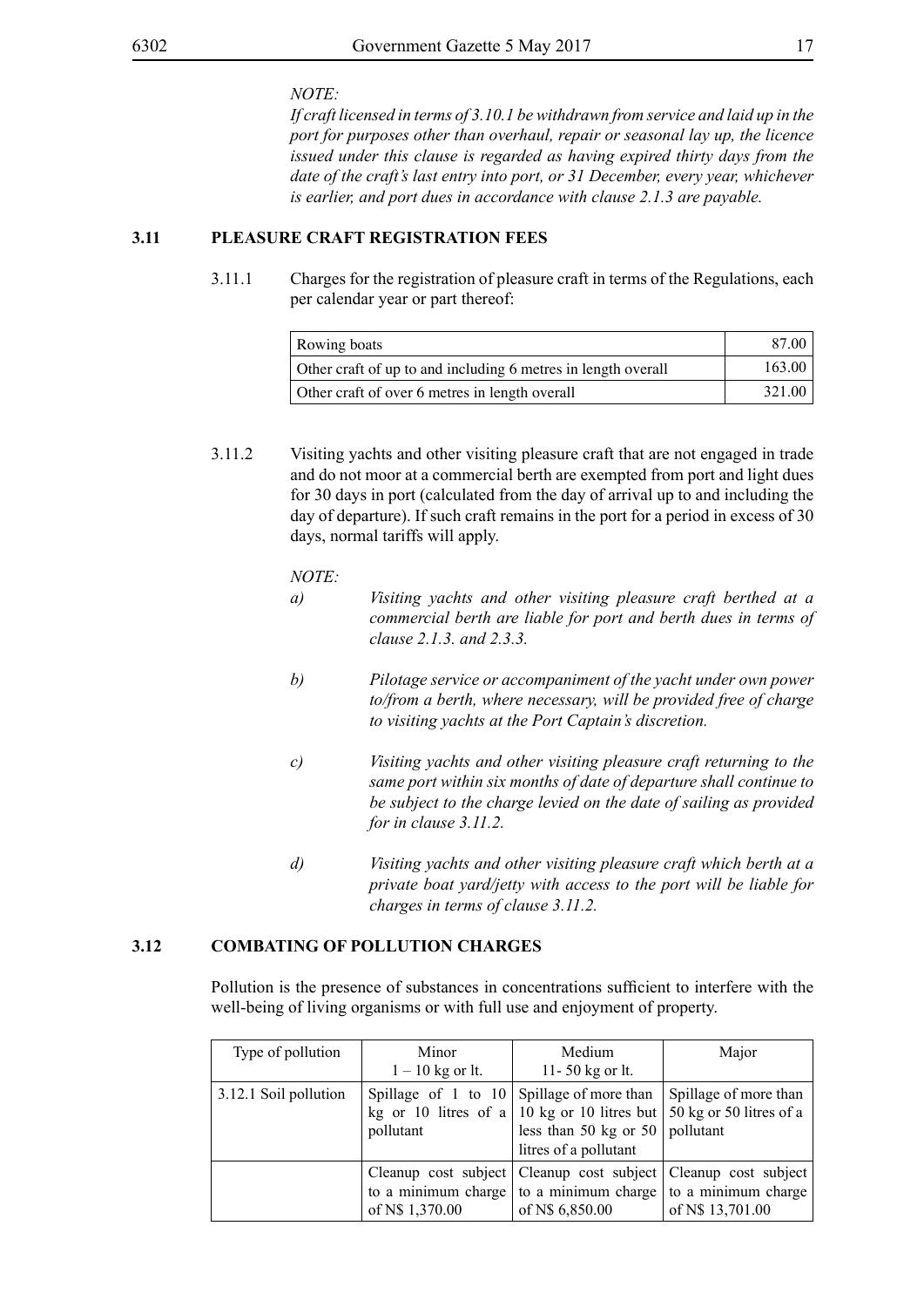| 3.12.2 Water<br>pollution              | Spillage of 1 to<br>10kg or 10 litres of a<br>pollutant                                                                                                                                                                                     | Spillage of more than<br>11 kg or 11 litres but<br>less than 50 kg or 50<br>litres of a pollutant                                                                                                                                          | Spillage of more than<br>50 kg or 50 litres of a<br>pollutant                                                                                                                                                                          |
|----------------------------------------|---------------------------------------------------------------------------------------------------------------------------------------------------------------------------------------------------------------------------------------------|--------------------------------------------------------------------------------------------------------------------------------------------------------------------------------------------------------------------------------------------|----------------------------------------------------------------------------------------------------------------------------------------------------------------------------------------------------------------------------------------|
|                                        | Cleanup cost subject<br>to a minimum charge<br>of N\$ 13,699.00                                                                                                                                                                             | Cleanup cost subject<br>to a minimum charge<br>of N\$ 68,499.00                                                                                                                                                                            | Cleanup cost subject<br>to a minimum charge<br>of N\$ 136,998.00                                                                                                                                                                       |
| 3.12.3 Air pollution                   | Exceeded the limits<br>of $1/50$ th of the<br>threshold limit values<br>(TLV's) for ordinary<br>pollutants and<br>$1/100$ th of the<br>TLV for carcinogens<br>as published by<br>the Labour Act 6 of<br>1992 or international<br>guidelines | Exceeded the limits<br>of<br>1/25th of the<br>threshold limit values<br>(TLV's)<br>for ordinary<br>pollutants and 1/50th<br>of the<br>TLV for carcinogens<br>as published by the<br>Labour Act 6 of<br>1992 or international<br>guidelines | Exceeded the limits<br>of $1/12$ th of the<br>threshold imit values<br>(TLV's) for ordinary<br>pollutants and 1/24th<br>of the<br>TLV for carcinogens<br>as published by<br>the Labour Act 6 of<br>1992 or international<br>guidelines |
|                                        | Cleanup cost subject<br>to a minimum charge<br>of N\$1,370.00                                                                                                                                                                               | Cleanup cost subject<br>to a minimum charge<br>of N\$ 6,850.00                                                                                                                                                                             | Cleanup cost subject<br>to a minimum charge<br>to N\$13,701.00                                                                                                                                                                         |
| 3.12.4 Protective<br>surface pollution | Cleanup cost                                                                                                                                                                                                                                | Cleanup cost                                                                                                                                                                                                                               | Cleanup cost                                                                                                                                                                                                                           |

#### *NOTE:*

- *a) All charges to be recovered from the party responsible for the pollution.*
- *b) Charges for any craft used in the combating operation shall be raised separately.*
- *c) Recurrence of the same incident caused by a specific company or individual more than three times may result in the withdrawal of its port entry permits and or operator's license.*
- *d) The clean-up cost is in addition to the minimum charge.*

#### **3.13 SHIP TO SHIP SERVICE**

Pipeline due at anchorage will be levied at 12.00 per ton.

#### **Chapter 4 BASE TARIFF**

# **4.1 BASE TARIFF**

The Base Tariff on cargo i.e. all commodities, articles, things or containers is levied where there are wharves or jetties belonging to or controlled and managed by Namport.

#### **4.2 FISH AND FISH PRODUCTS (Breakbulk)**

4.2.1 Imported

All fish imported per ton of a  $1000 \text{ kg}$  32.00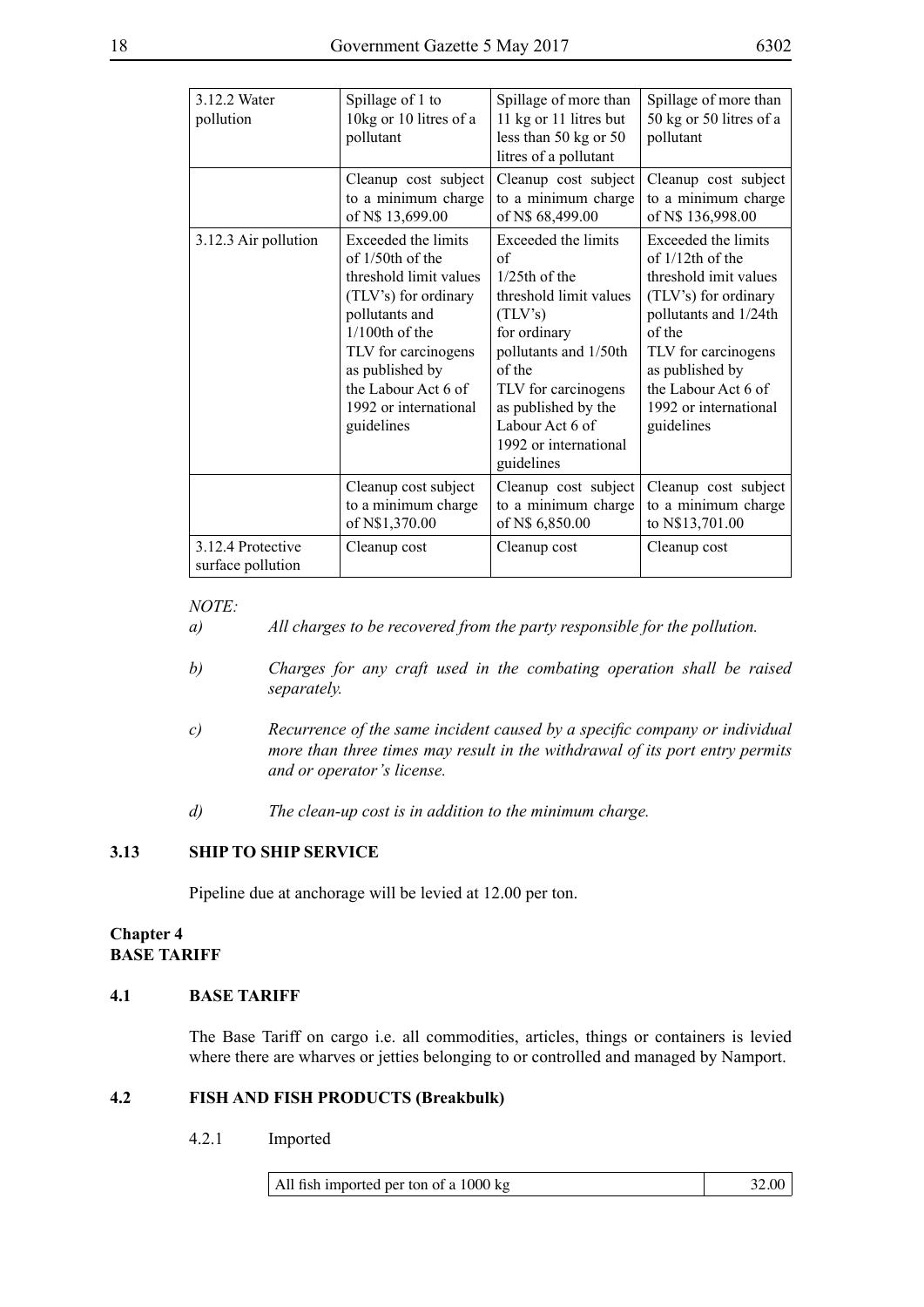# 4.2.2 Exported

| Horse Mackerel and bait per ton of a 1,000 kg                                      | 52.00  |
|------------------------------------------------------------------------------------|--------|
| Hake fillets per ton of a 1,000 kg                                                 | 253.00 |
| Hake not filleted per ton of a 1,000 kg                                            | 166.00 |
| Horse Mackerel fillets per ton of a 1,000 kg                                       | 99.00  |
| Other fish fillets per ton of a 1,000 kg                                           | 332.00 |
| Other fish not filleted per ton of a 1,000 kg                                      | 253.00 |
| Molluscs, Crustaceans, Crab, Lobster and Prawns per ton of a<br>$1,000 \text{ kg}$ | 332.00 |

## 4.2.3 Transhipped

#### 4.2.3.1 Direct Transhipment (without touching the quay)

| Horse Mackerel and bait per ton of a 1,000 kg                                      | 23.00  |
|------------------------------------------------------------------------------------|--------|
| Hake fillets per ton of a 1,000 kg                                                 | 116.00 |
| Hake not filleted per ton of a 1,000 kg                                            | 76.00  |
| Other fish fillets per ton of a $1,000 \text{ kg}$                                 | 154.00 |
| Other fish not filleted per ton of a 1,000 kg                                      | 116.00 |
| Molluscs, Crustaceans, Crab, Lobster and Prawns per ton of a<br>$1,000 \text{ kg}$ | 154.00 |

#### 4.2.3.2 Indirect Transhipment

| Horse Mackerel and bait per ton of a 1,000 kg                            | 55.00  |
|--------------------------------------------------------------------------|--------|
| Hake fillets per ton of a 1,000 kg                                       | 149.00 |
| Hake not filleted per ton of a 1,000 kg                                  | 111.00 |
| Other fish fillets per ton of a $1,000 \text{ kg}$                       | 187.00 |
| Other fish not filleted per ton of a 1,000 kg                            | 149.00 |
| Molluscs, Crustaceans, Crab, Lobster and Prawns per ton of a<br>1,000 kg | 189.00 |

#### *NOTE:*

*a) Fishmeal and canned fish will be regarded as cargo E.O.H.P.*

*b) Fish when transhipped at anchor within port limits, which is subject to the written permission of the Port Captain or his representative, is allowed a reduction of 65% of the charges as set out in clause 4.2.3.1.*

- *c) Fish transhipped will only be considered as transhipment when a sales agreement already exists at the time of landing. The full consignment landed must be shipped in the same format and condition as landed within one month. If the format, condition, value or method of shipment change, the consignment will be treated as landed and shipped and the charges specified in clause 4.2.1 and 4.2.2 will be applicable, i.e. repacking or other value adding between landing and shipping disqualifies the cargo of its transhipment status.*
- *d) Ice in bins will be exempted from Base Tariff in the Port of Lüderitz.*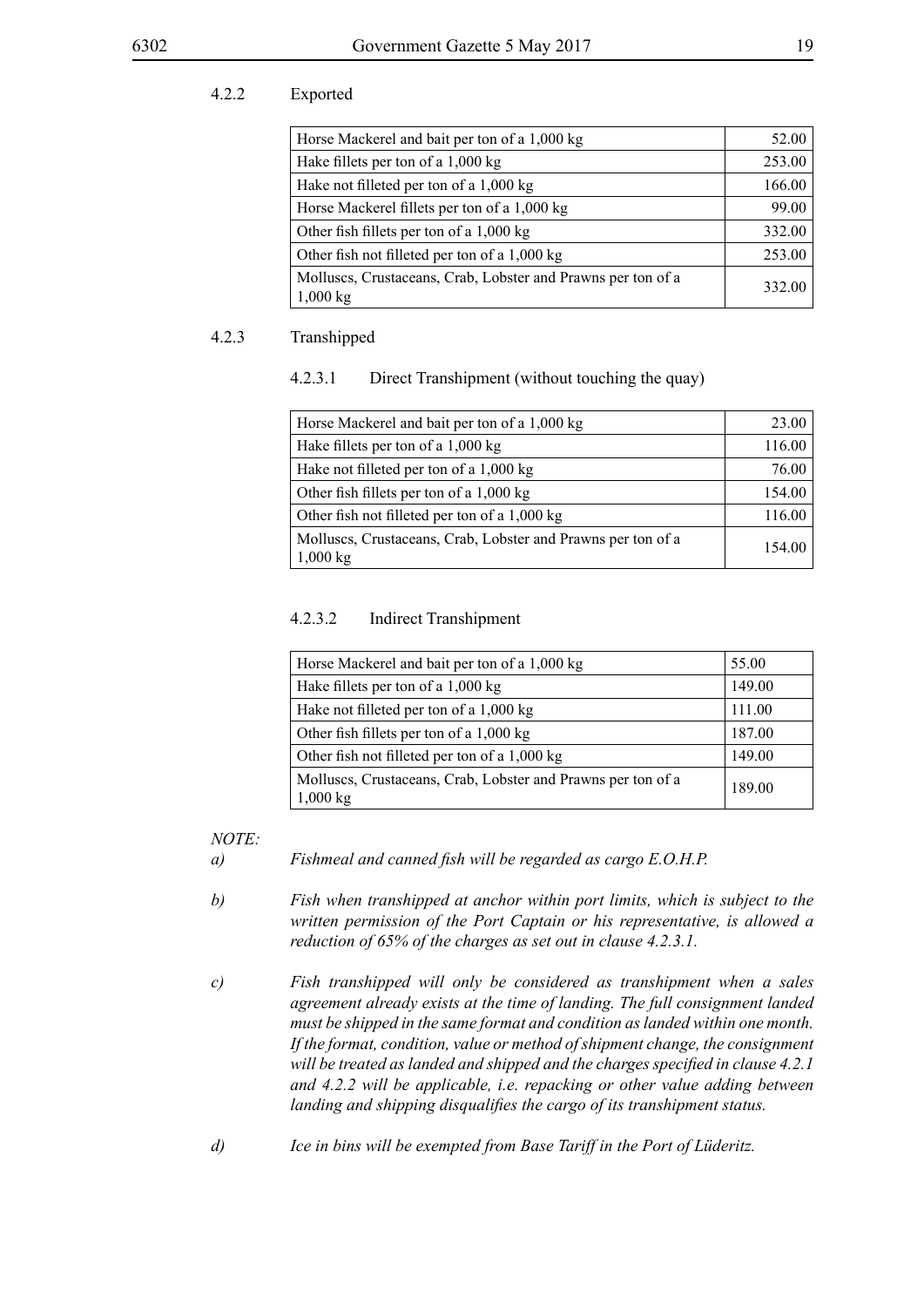# **4.3 GENERAL CARGO, LIQUIDS AND BULK CARGO**

# 4.3.1 General Cargo

| <b>Type of Commodity</b>     | Rate per ton<br>or part there- |
|------------------------------|--------------------------------|
|                              | of of 1,000Kg                  |
| Aircraft/Glider              | 412.00                         |
| <b>Alcoholic Products</b>    | 412.00                         |
| Aluminium                    | 412.00                         |
| Animal                       | 60.00                          |
| <b>Books</b>                 | 412.00                         |
| <b>Building Materials</b>    | 29.00                          |
| <b>Butter</b>                | 254.00                         |
| <b>Canned Fish</b>           | 100.00                         |
| Cans And Lids                | 199.00                         |
| Casings                      | 392.00                         |
| Cement                       | 40.00                          |
| Cheese                       | 254.00                         |
| Chemicals                    | 181.00                         |
| Cigars & Cigarettes          | 199.00                         |
| Clothing/Textiles            | 372.00                         |
| Coffee                       | 412.00                         |
| Copper                       | 280.00                         |
| Crown Caps                   | 378.00                         |
| Dangerous Cargo              | 241.00                         |
| Diamond Gravel               | 24.00                          |
| <b>Electrical Equipment</b>  | 199.00                         |
| <b>Empty Bags</b>            | 199.00                         |
| <b>Exhibition Goods</b>      | 70.00                          |
| Fertilizer                   | 78.00                          |
| Fishmeal                     | 78.00                          |
| Fish oil                     | 27.00                          |
| <b>Flat Cartons</b>          | 212.00                         |
| Foodstuff                    | 412.00                         |
| Footwear                     | 412.00                         |
| Glass & Glass Products       | 322.00                         |
| Grain                        | 38.00                          |
| Granite                      | 29.00                          |
| Guano                        | 95.00                          |
| Hardware & Tools             | 412.00                         |
| Household & Personal Effects | 412.00                         |
| Ice                          | 19.00                          |
| Iron Pipe & Fittings         | 412.00                         |
| Machinery                    | 412.00                         |
| Maize                        | 38.00                          |
| Malt                         | 87.00                          |
| Marble                       | 38.00                          |
| Meat                         | 262.00                         |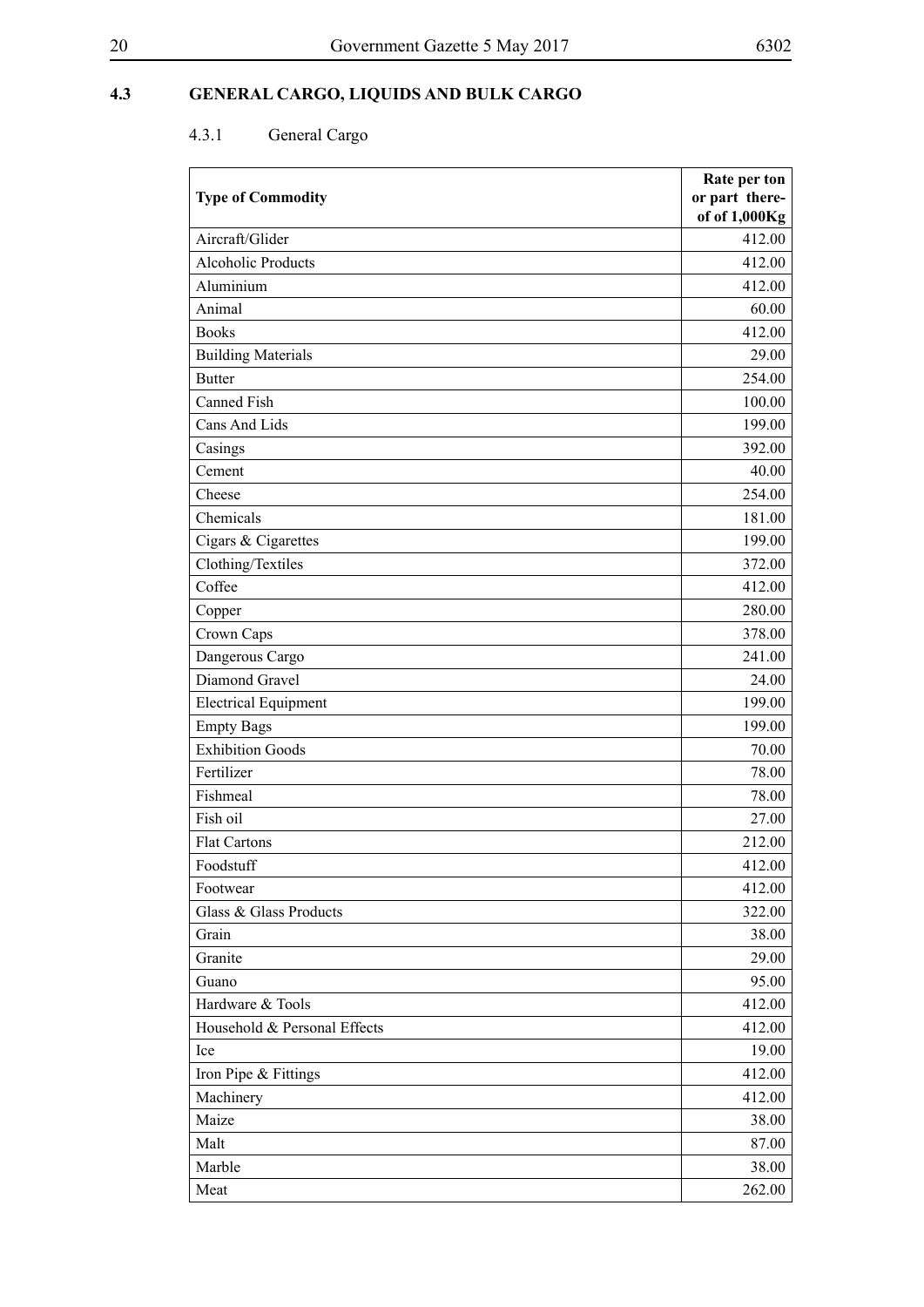| Milk powder                                      | 122.00 |
|--------------------------------------------------|--------|
| Non-alcoholic products                           | 195.00 |
| Ore Concentrate                                  | 198.00 |
| Paint                                            | 361.00 |
| Paper & Paper Products                           | 29.00  |
| Petroleum products (per kilolitre)               | 34.00  |
| Plastic                                          | 335.00 |
| Rice                                             | 199.00 |
| Rubber products                                  | 193.00 |
| Salt                                             | 24.00  |
| Ships Spares/Stores                              | 226.00 |
| Soda Ash                                         | 199.00 |
| Sodium Fluoride                                  | 193.00 |
| Sodium Cyanide                                   | 210.00 |
| Sodium Sulphide                                  | 199.00 |
| Spare Parts (for motor vehicles, machinery, etc) | 155.00 |
| Spirits                                          | 199.00 |
| Steel                                            | 272.00 |
| Sugar                                            | 29.00  |
| Telecommunications Equipment                     | 262.00 |
| <b>Tomato Paste</b>                              | 272.00 |
| <b>Tyres</b>                                     | 205.00 |
| Vegetable Oil                                    | 29.00  |
| Vehicle Components                               | 293.00 |
| Vehicles                                         | 412.00 |
| <b>Wheat Products</b>                            | 40.00  |
| <b>Wooden Products</b>                           | 76.00  |

Tariffs for all other commodities will be quoted on request.

# **4.4 PASSENGER FEES**

| Charge per passenger, as per cruise liner passenger list applicable for Walvis<br>Bay | 36.00 |
|---------------------------------------------------------------------------------------|-------|
| Charge per passenger, as per cruise liner passenger list applicable to Luderitz       | 23.00 |

# **4.5 TRANSHIPMENT CARGO (EXCLUDING FISH AND CONTAINERS)**

| <br>л<br>per<br>ton<br>All cargo |  |  |
|----------------------------------|--|--|
|----------------------------------|--|--|

# **4.6 EXEMPTIONS FROM A BASE TARIFF**

- Break Bulk Cargo when transshipped at anchorage within port limits, which is subject to written permission from the Port Captain or his representative, is allowed and will be levied as per clause 4.5
- Craft landed directly into the water not touching the quay.
- Naval and military baggage.
- Bullion and specie.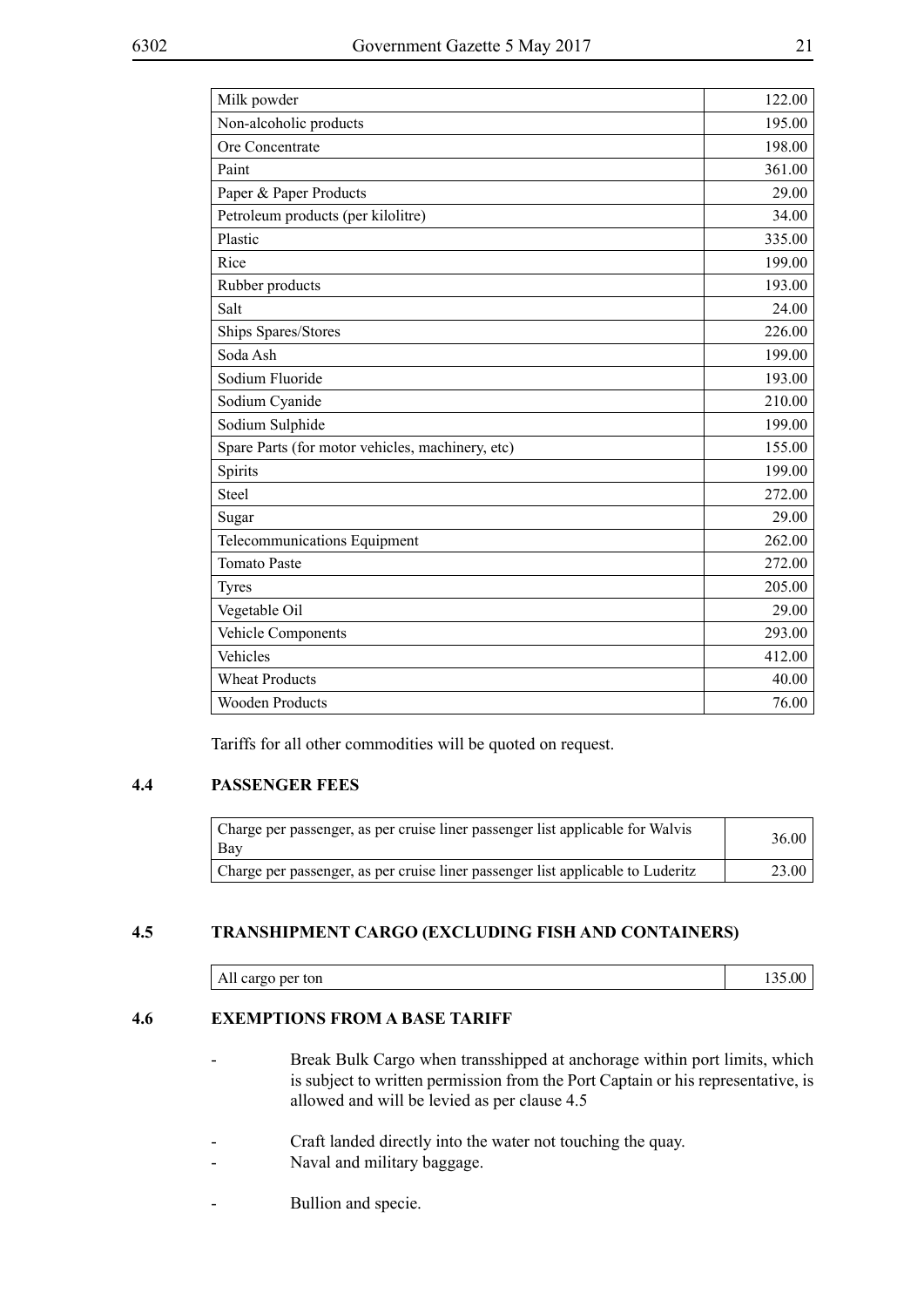- Empty returns, provided a certificate is given to the effect that they are being
- returned to the original sender for refilling.
	- Bunkers, water and stores for consumption by the vessel and the vessel's crew to which it is supplied. Ship spares for the maintenance and repair of the vessel itself, including any machinery of the vessel, which is required by the vessel to carry out its main function, fishing gear or parts thereof.
- Ship stores delivered to Namibian owned and or Namibian registered vessels by Namport authorised launch services.

#### *NOTE:*

*Ship's stores handled by a 3rd party shall be regarded as cargo.*

#### *Bait will be regarded as cargo EOHP.*

*Packing Material and Flat Cartons will be regarded as cargo.*

- *Cargo landed in error.*
- *Cargo landed/shipped at private jetties when exempted by special agreement.*
- *Steel placed on board ships for repairs whilst ship remains in port and remnants or unused steel subsequently discharged including scrap.*
- *Paintings, sculptures, ceramics, other works of art and stamps temporarily imported. A signed certificate must be furnished by a responsible and duly authorised person in charge of the art gallery or exhibition to the effect that the articles are being imported for public exhibition and that they will be returned to the original sender.*
- *Sporting equipment including boats, yachts, cars, gliders, etc. imported for international competitions and re-exported within two months on completion of the event/s. Vehicles cleared at customs with a "Carnet de Passage" will be exempted for one year and must be exported at the same port of entry.*
- *Passenger Vehicles: Provided the owner of a vehicle is a passenger travelling by sea or air and arrives/departs 60 days before or after the vehicle is shipped/ landed, the vehicle in is exempted from the payment of a Base Tariff. Proof of travel by means of a passport & flight ticket must be produced at the time of clearance.*

#### **Chapter 5 HIRE OF WHARF CRANES**

#### **5.1 HIRE OF CRANES**

The charges for the use of wharf cranes, including crane drivers' services, during ordinary working hours and outside ordinary working hours, are as follows for each crane per hour or part thereof:

| With a lifting capacity of up to 4 tons (4,000 kg) Walvis Bay | 594.00   |
|---------------------------------------------------------------|----------|
| With a lifting capacity of 10 tons (10,000 kg) Lüderitz       | 700.00   |
| With a lifting capacity of 15 tons (15,000 kg) Lüderitz       | 940.00   |
| With a lifting capacity of 60 tons (60,000 kg) Lüderitz       | 3,315.00 |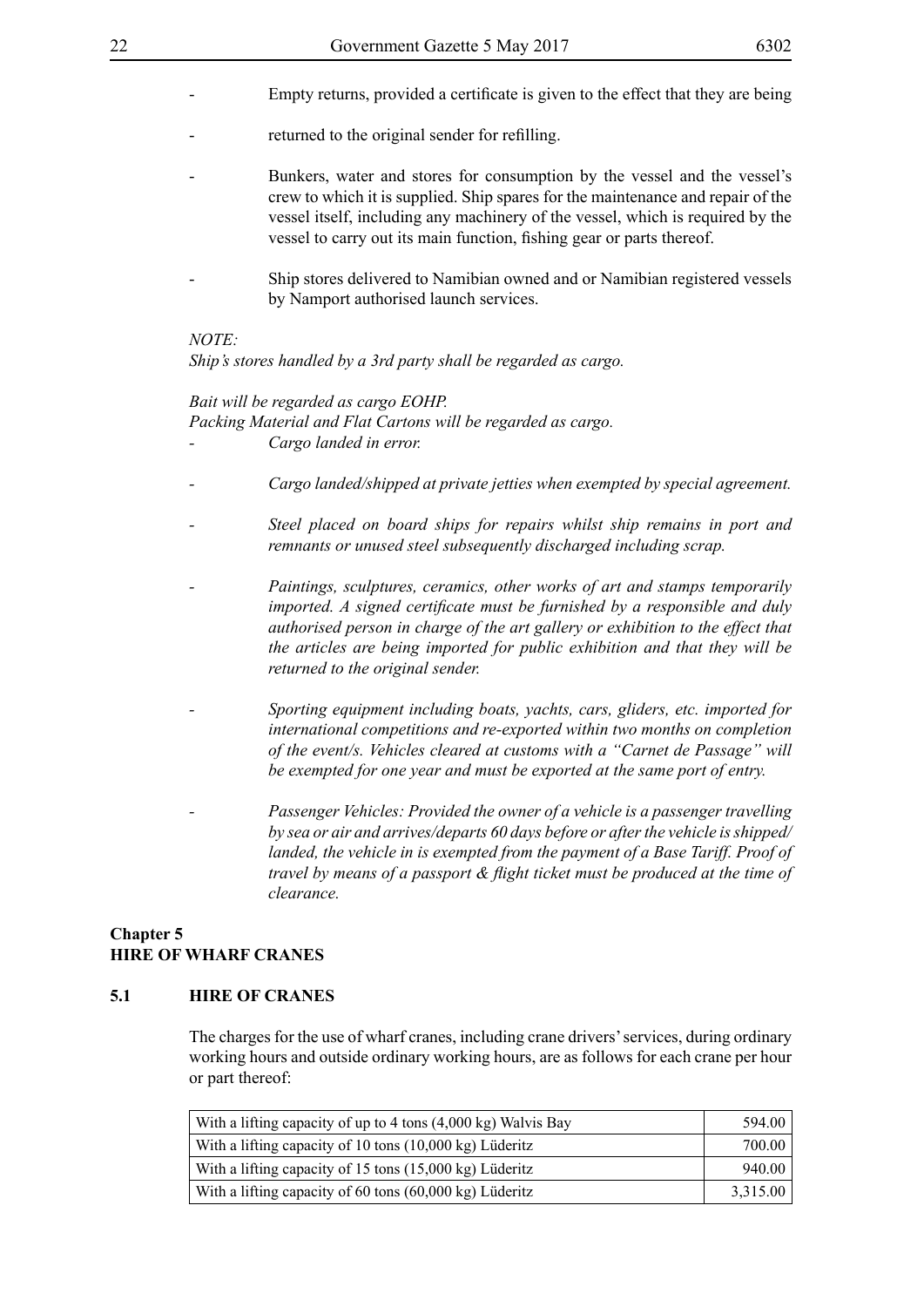| With a lifting capacity of 80 tons (80,000 kg) Walvis Bay   | 4,754.00 |
|-------------------------------------------------------------|----------|
| With a lifting capacity of 100 tons (100,000 kg) Walvis Bay | 5,517.00 |
| With a lifting capacity of 140 tons (140,000 kg) Walvis Bay | 8,828.00 |

The charges for the use of wharf cranes, including crane drivers' services, during ordinary working hours, are as follows for each crane per container (Applicable to container vessels only).

| All cargo irrespective of contents, per $6 \text{ m}/20$ | 214.00 |
|----------------------------------------------------------|--------|
| All cargo irrespective of contents, per 12m/40'          | 269.00 |
| All cargo irrespective of content, per 13,7m/45'         | 323.00 |

- *a) The availability of a crane with a specific lifting capacity or reach is not guaranteed.*
- *b) The minimum period for which a mobile crane hire is payable is two hours.*
- *c) A minimum period of 1 hour for which a mobile crane hire is payable to be applicable only to the fishing industry in Luderitz.*
- *d) When a wharf crane is hired intermittently for several periods during normal working hours on one day by the same hirer, each period is subject to the minimum of 2 hours. The total number of hours charged in any such day shall not exceed the total number of actual hours for the entire period, calculated from the beginning of the first period until the end of the last period.*
- *e) Crane hire charges are not payable for lifting stevedoring equipment when the crane used is on hire to the ship concerned, provided the prescribed declaration and indemnification is completed, signed and returned to Namport forthwith.*
- *e) Crane hire charges are payable from the time the crane is ordered or from the time it is allocated to the ship, whichever is the later, until the time that the hire is terminated. When work is suspended on discretion of the cargo supervisor owing to a power failure or as a result of wind or cranes becoming defective as a result of a mechanical or electrical defect, and such crane is not replaced by another crane, crane hire, labour or stand- by charges for the crane drivers are not payable when the period of stoppage is one hour or more (consecutive and not accumulative). As a result of the above stevedores standing by charges for the stoppage period are claimable against Namport. This clause should be read in conjunction with clause 9.4. Crane hire charges are payable during all other periods where work is suspended, irrespective of the reason for the stoppage.*
- *f) Where cranes are provided, the master of every ship shall use the cranes for loading or unloading and shall pay according to the prescribed tariff. The Executive: Operations may, at his or her discretion, grant permission for the ships own deck appliances to be used. Such permission shall be subject to the condition that the prescribed tariff be paid for the crane that would have been utilised, provided such a crane is available if demanded.*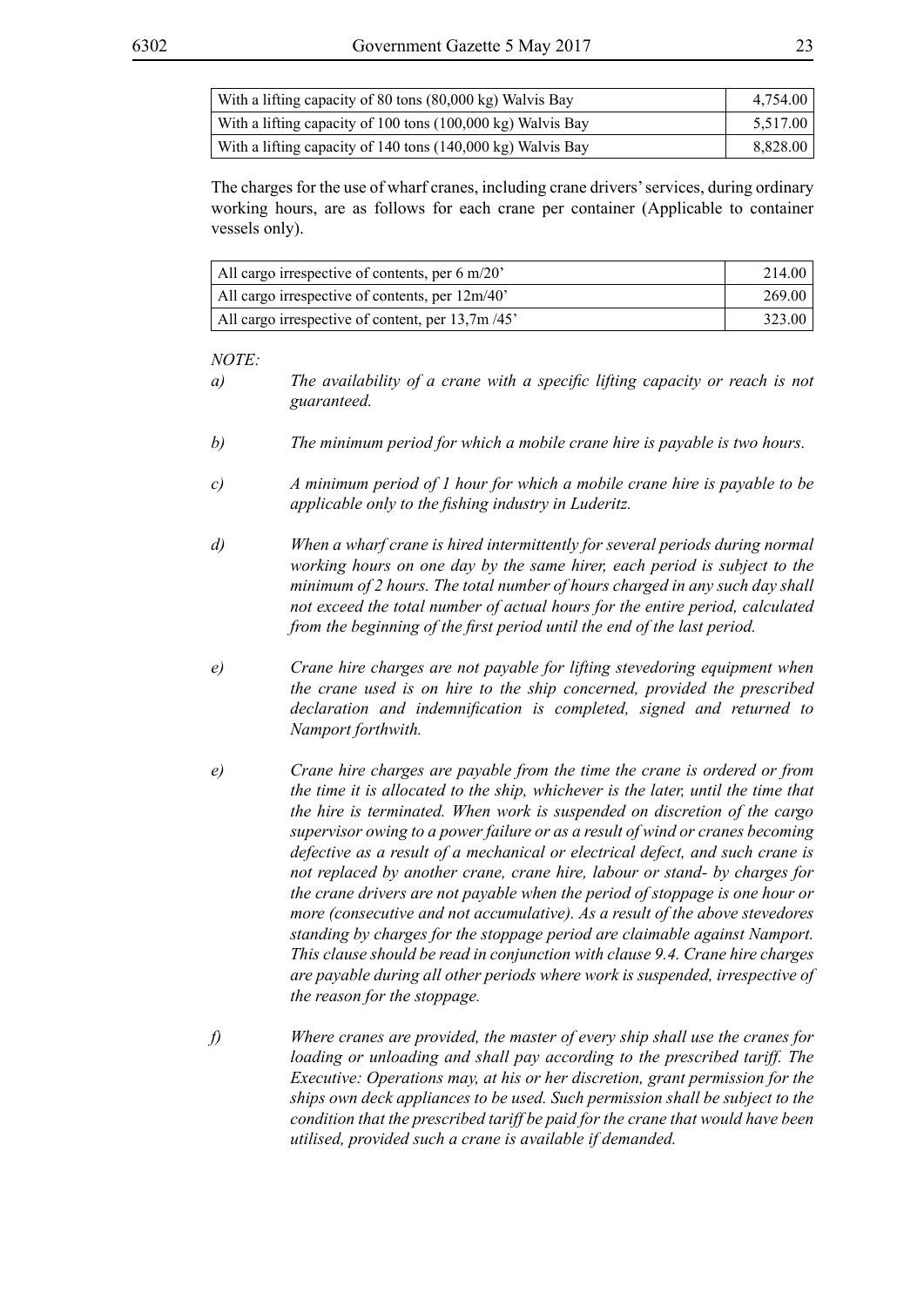# **Chapter 6 LANDING AND SHIPPING OF CARGO**

(This Chapter must be read in conjunction with Clause 1.4)

# **6.1 LANDING CHARGES**

For receiving the cargo from the ship, giving the master a receipt, stacking in warehouse or on open spaces at the berth where landed and loading into trucks or on vehicles, or, receipt of the cargo direct into trucks or on vehicles, the following charges for the types of cargo specified, are payable:

# 6.1.1 General Cargo

| Palletised and unitised cargo, as well as Ro-Ro cargo per ton                                                                     | 68.00  |
|-----------------------------------------------------------------------------------------------------------------------------------|--------|
| Animals per head                                                                                                                  | 59.00  |
| NOTE:                                                                                                                             |        |
| Charges on small animals landed or large numbers of animals                                                                       |        |
| landed                                                                                                                            |        |
| as well as animals landed under walk on/walk off conditions                                                                       |        |
| will be quoted by the Executive: Marketing & Strategic Business                                                                   |        |
| Development /Manager: Sales & Services on application.                                                                            |        |
| Timber, iron and steel, etc. not bundled or packaged and glass, per                                                               | 106.00 |
| ton                                                                                                                               |        |
| Abnormal cargo, per ton                                                                                                           | 86.00  |
| Dangerous cargo or other hazardous cargo, per ton                                                                                 | 106.00 |
|                                                                                                                                   |        |
| NOTE:                                                                                                                             |        |
| In addition to the penalties provided for by law, double the above                                                                |        |
| charges are payable when the requirements of the Regulations are<br>not complied with and the Manager: Cargo Services orders that |        |
| the explosives or other hazardous cargo be placed back on the ship                                                                |        |
| from which it was landed                                                                                                          |        |
| Cargo, EOHP, per ton                                                                                                              | 80.00  |

*NOTE: Cargo handled to and from the Rubb Halls farm will attract haulages charges as per clause 9.6*

# 6.1.2 Bulk cargo received direct into trucks/road vehicles, per ton

| Liquids discharged direct into tank trucks, road tankers and portable | 40.00 |
|-----------------------------------------------------------------------|-------|
| tanks by means of a connecting pipe                                   |       |
| <b>NOTE</b>                                                           |       |
| Liquids in bulk discharged direct into private storage installations  |       |
| are exempted from landing charges                                     |       |
|                                                                       |       |
| Bulk cargo discharged directly into road and rail trucks              |       |
|                                                                       |       |

*NOTE: Namport will not accept responsibility for incorrect tonnages, as no means exist to determine the mass of bulk cargo.*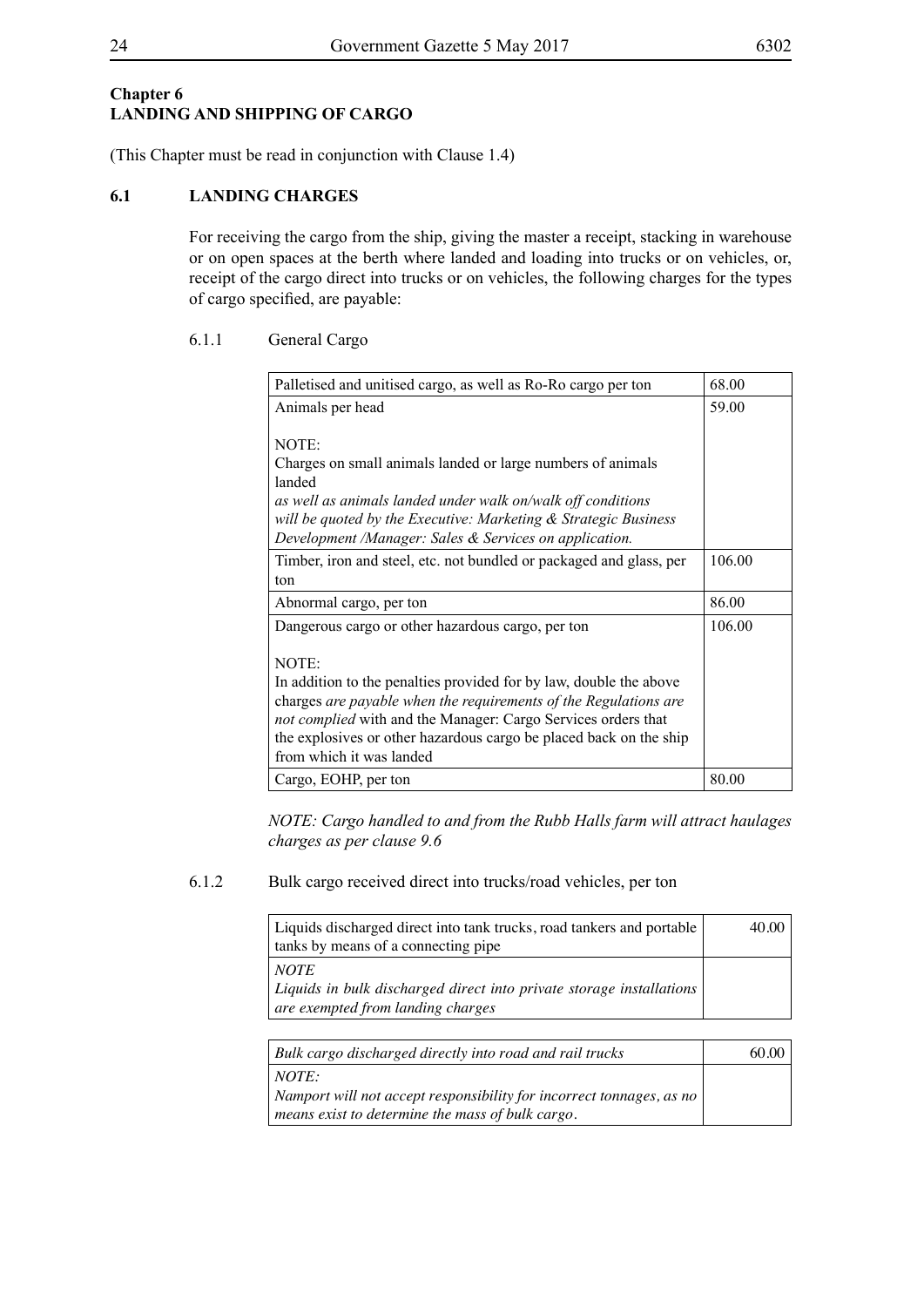The following charges, which exclude a Base Tariff, are payable per vehicle, only when vehicles are discharged by means of the roll-on roll-off method, i.e. the vehicles must be on own rubber wheels discharged by means of a fixed ship's ramp and be driven under their own power from the place of stow to the place of rest (Vehicles discharged by any other means are regarded as general cargo, EOHP).

| Motor cars, station wagons, combis, panel vans, light commercial vehicles,<br>including pick up trucks (bakkies), tractors, motor cycles and motor scooters<br>- per unit | 336.00 |
|---------------------------------------------------------------------------------------------------------------------------------------------------------------------------|--------|
| Lorries, truck and bus chassis, fork lift trucks, front-end loaders, graders, dump<br>trucks and mobile cranes - per unit:                                                |        |
| - not exceeding $5,000 \text{ kg}$                                                                                                                                        | 516.00 |
| - exceeding $5,000 \text{ kg}$                                                                                                                                            | 673.00 |

#### 6.1.4 Passengers' Vehicles

Landing and shipping charges in terms of clause 6.1.1 are payable on passengers' vehicles shipped/landed (one vehicle per passenger). Provided the owner of a vehicle is a passenger travelling by sea or air and arrives/ departs 60 days before or after the container is shipped/landed, the vehicle is exempted from the payment of a Base Tariff. Proof of travel by means of a passport & flight ticket must be produced at the time of clearance.

#### 6.1.5 Vehicles, craft and equipment for sporting events.

Special conditions may apply and charges will be quoted on application for craft/vehicles and equipment landed for sporting events or received back after participation and taken delivery of by the owner or his agent.

#### *NOTE:*

*No charge will be raised on craft landed directly into the water by means of ship's gear.*

#### 6.1.6 Corridor cargo (Landing, Port Security and Base Tariff)

| Bulk Cargo, per ton                              | 145.00   |
|--------------------------------------------------|----------|
| Breakbulk Cargo, per ton                         | 145.00   |
| Abnormal Cargo                                   | 197.00   |
| Dangerous Cargo or other Hazardous Cargo per ton | 224.00   |
| 6m/20' Containers, per container                 | 3,139.00 |
| 12m/40'Containers, per container                 | 5,649.00 |
| 13.7m/45' Container, per container               | 8,004.00 |

#### 1 ton =  $1,000 \text{ kg}$

#### Abnormal Containers

| 6m/20' Containers       | 4,949.00 |
|-------------------------|----------|
| $12m/40$ ' Containers   | 6,365.00 |
| $13.7m/45$ ' Containers | 8,516.00 |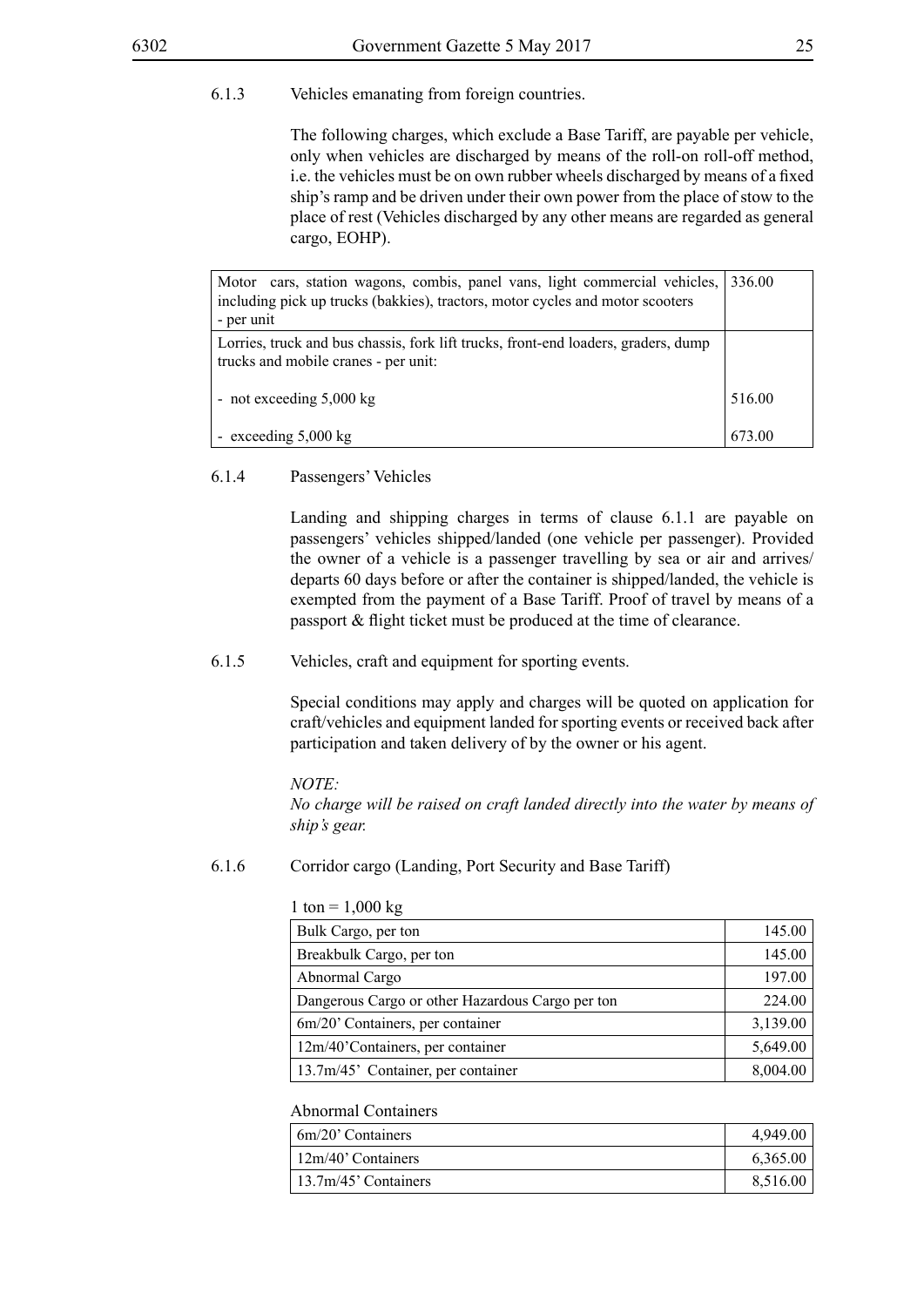IMDG Containers (All Classes)

| 6m/20'Containers      | 4,949.00 |
|-----------------------|----------|
| $12m/40$ ' Containers | 6,367.00 |
| 13.7m/45' Containers  | 8,004.00 |

*NOTE: Vehicles 2 x length*

#### 6.1.7 Miscellaneous cargo

Remnants of unused steel for repairing ships in port and subsequently discharged onto a wharf, including scrap, shall be regarded for purposes of charges as cargo landed, but shall be exempted from the payment of a Base Tariff.

#### **6.2 SHIPPING CHARGES**

#### 6.2.1 General Cargo

For receiving the cargo at the port by rail or road, stacking in warehouses or on open spaces at the berth of shipment, placing in the slings or other appliances provided by the ship (also direct ex rail truck or road vehicle) and obtaining a receipt from the master, the following charges for the types of cargo specified, are payable:

| Palletised and unitised cargo, as well as Ro-Ro cargo, per ton | 68.00 |
|----------------------------------------------------------------|-------|
| Animals per head                                               | 59.00 |

#### *NOTE:*

*Charges on small animals shipped or large numbers of animals walk on/ walk off conditions will be quoted by the Executive: Commercial Services/ Executive: Operations on application.*

| Timber, iron and steel, etc. not bundled or packaged and glass, per<br>ton | 106.00 |
|----------------------------------------------------------------------------|--------|
| Abnormal cargo, per ton                                                    | 86.00  |
| Explosive cargo or other hazardous cargo, per ton                          | 239.00 |
| Cargo, EOHP, per ton                                                       | 80.00  |

#### 6.2.2 Bulk cargo

| For receiving the cargo by rail or road and the shipping thereof directly<br>by means of grabs or for receiving buckets or other containers loaded<br>with the cargo and shipping directly from trucks/vehicles, per ton | 60.00 |
|--------------------------------------------------------------------------------------------------------------------------------------------------------------------------------------------------------------------------|-------|
| For receiving the cargo by rail or road and the shipping thereof<br>from the trucks/vehicles by buckets or other containers, including                                                                                   |       |
| the filling thereof, per ton                                                                                                                                                                                             | 80.00 |
| Liquids and other bulk cargo shipped direct from tank trucks, road<br>tankers, tank farms and portable tanks by means of a connecting<br>pipe, per ton                                                                   | 40.00 |

*NOTE:*

*Bulk liquids shipped direct from private storage installations are exempted from shipping charges.*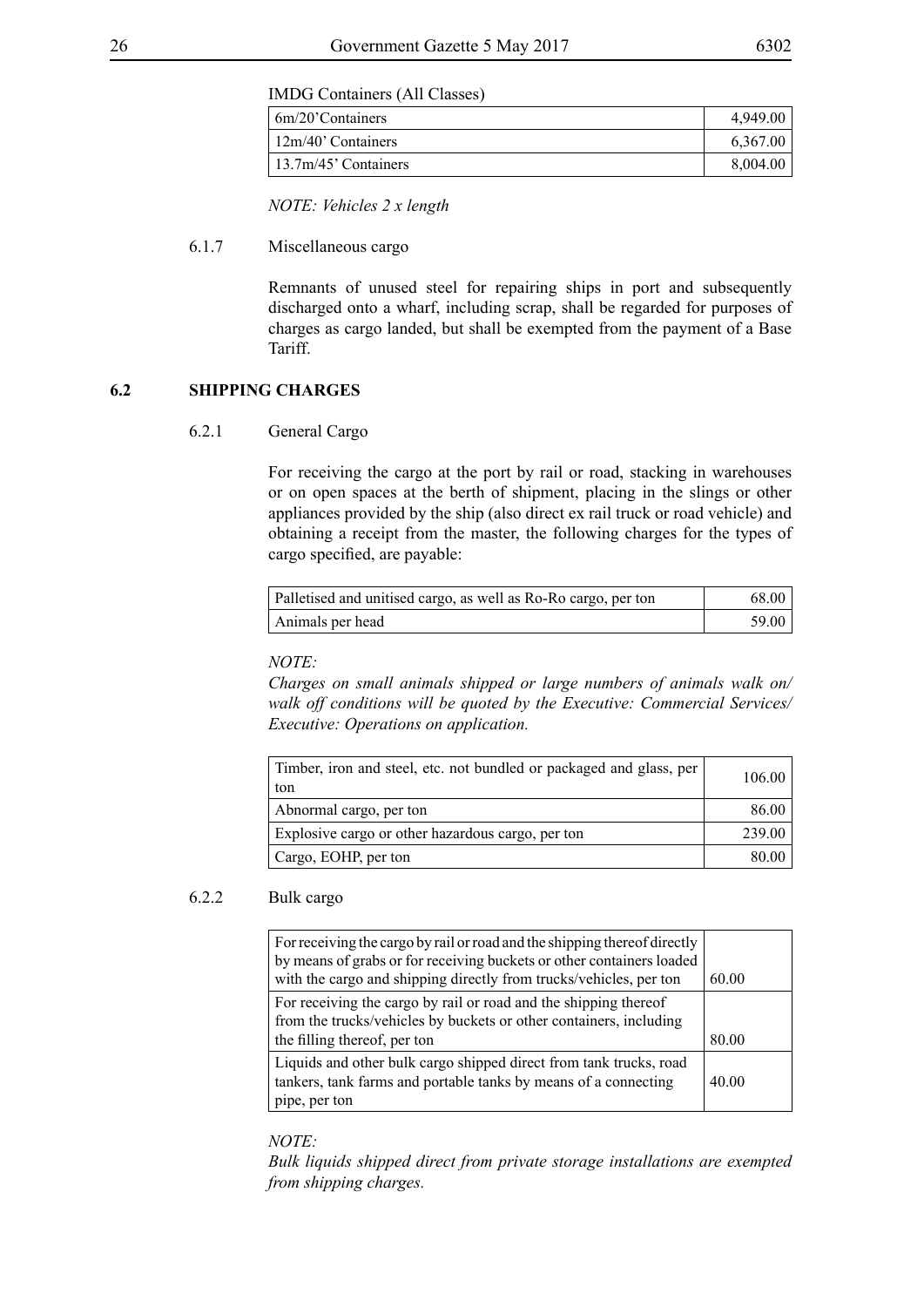#### 6.2.3 Vehicles destined for foreign countries

The following charges, which exclude a Base Tariff, are payable per vehicle only when vehicles are shipped by means of the roll-on roll-off method, i.e. the vehicles must be on own rubber wheels and shipped by means of a fixed ship's ramp and be driven under their own power from the place of rest to the place of stow (Vehicles shipped by any other means are regarded as general cargo, EOHP.).

| Motor cars, station wagons, combis, panel vans, light com-mercial<br>vehicles (bakkies), tractors, motor cycles and motor scooters - per<br>unit | 312.00 |
|--------------------------------------------------------------------------------------------------------------------------------------------------|--------|
| Lorries, truck and bus chassis, fork lift trucks, front-end load-ers,<br>graders, dump trucks and mobile cranes - per unit                       |        |
| not exceeding $5,000 \text{ kg}$                                                                                                                 | 476.00 |
| exceeding 5,000 kg                                                                                                                               |        |

#### 6.2.4 PASSENGERS' VEHICLES

Landing and shipping charges in terms of clause 6.1.1 are payable on passengers' vehicles shipped/landed (one vehicle per passenger). Provided the owner of a vehicle is a passenger travelling by sea or air and arrives/ departs 60 days before or after the container is shipped/landed, the vehicle is exempted from the payment of a Base Tariff. Proof of travel by means of a passport & flight ticket must be produced at the time of clearance.

#### 6.2.5 Vehicles, craft and equipment for sporting events

Special conditions may apply and charges will be quoted on application for craft/vehicles and equipment shipped for participation in sporting events.

#### *NOTE:*

*No charge will be raised on craft shipped direct from the water by means of ship's gear.*

#### 6.2.6 Corridor cargo (Shipping, Port Security and Base Tariff)

#### $1$ ton =  $1,000$  kg

| Bulk Cargo, per ton                              | 145.00   |
|--------------------------------------------------|----------|
| Breakbulk Cargo, per ton                         | 145.00   |
| Abnormal Cargo                                   | 197.00   |
| Dangerous Cargo or other Hazardous Cargo per ton | 224.00   |
| 6m/20' Containers, per container                 | 3,139.00 |
| 12m/40'Containers, per container                 | 5,649.00 |
| 13.7m/45' Container, per container               | 7,303.00 |

#### Abnormal Containers

| $6m/20$ ' Containers        | 4,949.00 |
|-----------------------------|----------|
| $\frac{12m}{40}$ Containers | 6,365.00 |
| $13.7m/45$ ' Containers     | 8,004.00 |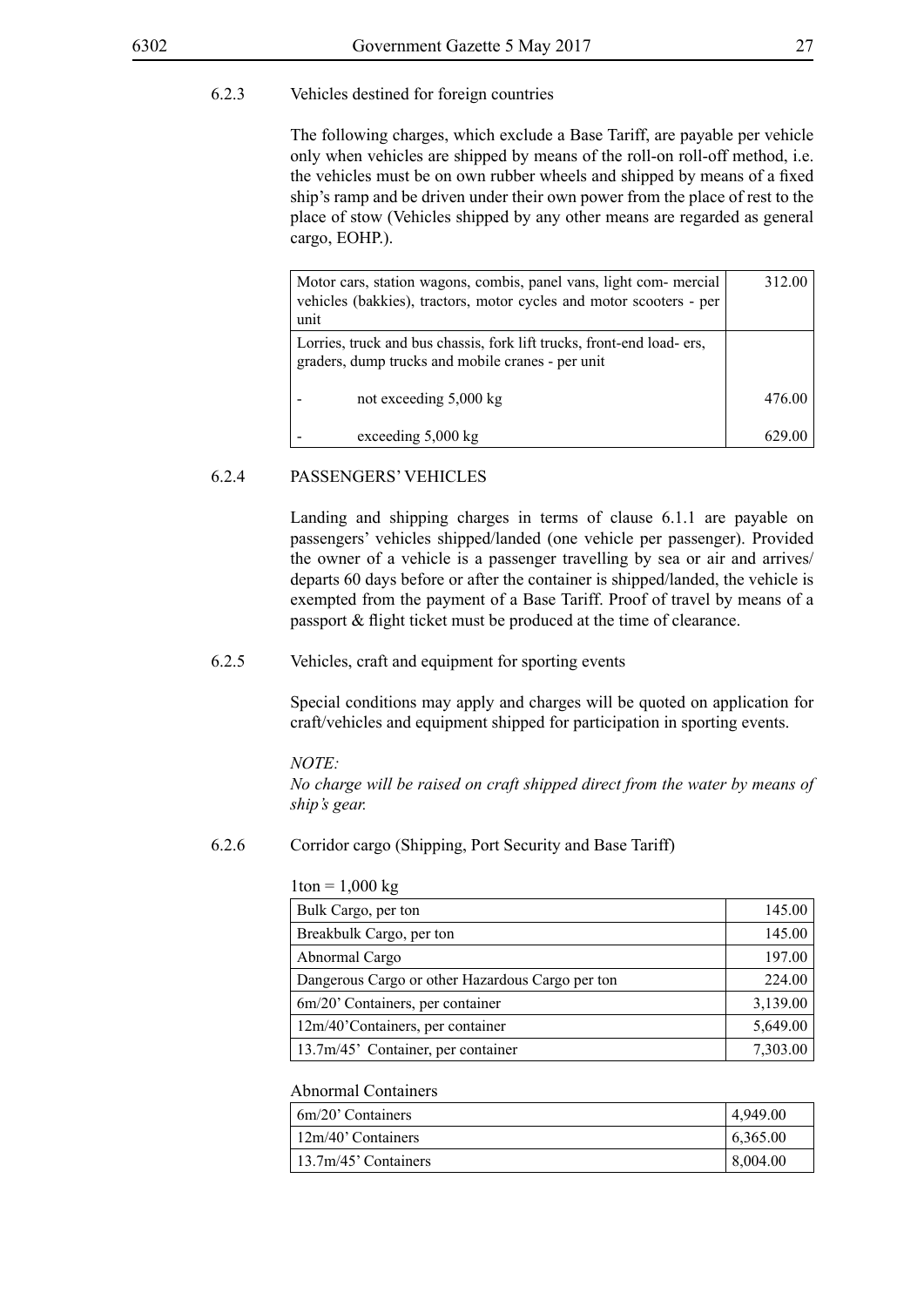#### IMDG Containers (All Classes)

| 6m/20'Containers        | 4, 949.00 |
|-------------------------|-----------|
| $12m/40$ ' Containers   | 6,367.00  |
| $13.7m/45$ ' Containers | 8,004.00  |

*NOTE:*

*Vehicles 2 x length*

#### 6.2.7 Miscellaneous cargo

Steel placed on board ships for repairs whilst ship remains in port shall for the purpose of charges be regarded as cargo shipped, but shall be exempted from payment of a Base Tariff.

#### **6.3 TRANSHIPMENT**

#### 6.3.1 Indirect Transhipment

| Palletised and unitised cargo as well as Ro-Ro cargo per ton | 141.00 |
|--------------------------------------------------------------|--------|
| Fish products per ton                                        | 141.00 |

# **Chapter 7 RENT, STORAGE AND DEMURRAGE**

#### **7.1 SITE RENT**

The following charges are payable for the short term rental of a designated area (of space) in the port away from cargo working berths, if available, to a party on request.

| Per week, per square metre                    | 11.00  |
|-----------------------------------------------|--------|
| Minimum                                       | 195.00 |
| Per month, per square metre                   | 27.00  |
| Minimum                                       | 306.00 |
| Deterrent charge, per month, per square metre | 98.00  |
| Minimum                                       | 841.00 |

#### **7.2 STORAGE OF CARGO LANDED**

7.2.1 A free period of five (5) working days will be allowed for Break Bulk cargo imported, calculated from the day following the day of the ships departure after which the following charges will be payable per square meter per day or part thereof:

| Outside storage, per square metre, per day | 21.00 |
|--------------------------------------------|-------|
| Inside storage, per square metre, per day  | 38.00 |

- *a) These charges are payable until clearance is effected, or as in (b) below.*
- *b) No obligation rests with Namport to deliver uncleared cargo to the State Warehouse until so requested by Customs, and storage charges shall continue to apply up to and including the day the cargo is loaded for despatch to the State Warehouse or up to and including the day on which the cargo is*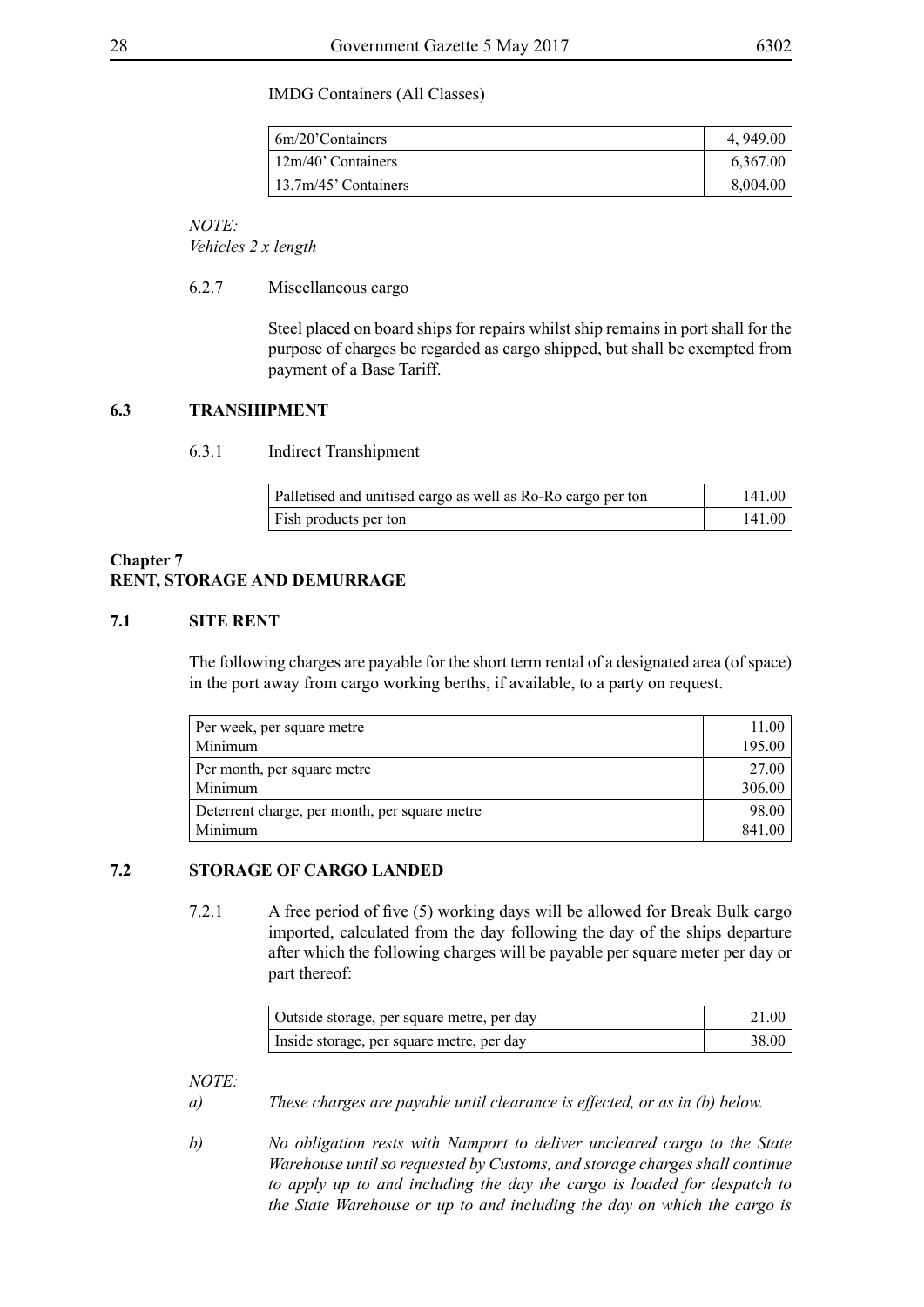*ordered to the State Warehouse by Customs, whichever is the earlier. Where consignments are state warehoused in a Namport shed, storage charges are payable up to and including the day the cargo is cleared, or up to and including the day on which the Customs release (form NA68 -Application for Delivery of Goods Ex State Warehouse), is presented to the harbour-revenue office, whichever day is later.*

- *c) Where state warehoused cargo is cleared from the State Warehouse or a wharf shed the Customs release (form NA68 -Application for Delivery of Goods Ex State Warehouse) must be* attached to the landing order when presented for acceptance at the harbour- revenue office.
- *d) Where cargo is detained by the ship owner, or if a "sight" order is accepted, the charges are payable (other than in the case of cargo ordered to the Customs Examination Hall) until Namport is placed in a position to deliver the cargo.*
- *e) Where cargo is detained for customs purposes or by the plant inspector or by the health inspector (other than "sight" orders), Clause 7.2.2 shall apply whether the importer is responsible or not.*
- 7.2.2 The following storage charges per m², per day, are payable in the instances quoted hereunder.

| Outside storage | $\sim 1.00$ |
|-----------------|-------------|
| Inside storage  | 38.00       |

- 7.2.2.1 A free period of five working days (excluding public holidays) is allowed for shipment of cargo calculated from the day after the day of receipt of cargo in the harbour.
- 7.2.2.2 Storage charges will be payable per m², per day on cargo offloaded, shut-out, withdrawn from shipment and subsequently disposed of other than by shipment, calculated from the day of receipt of the cargo.
- 7.2.2.3 Storage charges on cargo transhipped will be calculated from the tenth day (excluding Saturdays, Sundays and Public holidays) after the day of posting of the discharging ship up to and including the day the on-carrying ship commences working per m², per day.
- 7.2.2.4 Long-term storage inside and outside will be quoted on application to the Executive: Commercial Services.

#### **Chapter 8 CONTAINER HANDLING**

#### **8.1 DEFINITIONS AND RULES**

| 8.1.1 "container"  | means an article of transport conforming to ISO standard 668<br>latest edition for 1A, 1AA, 1C and 1CC containers.                                                                        |
|--------------------|-------------------------------------------------------------------------------------------------------------------------------------------------------------------------------------------|
| $8.1.2$ "abnormal" | means any container not complying with the specifications<br>referred to in Clause 8.1.3 or which cannot be readily handled<br>by means of standard container handling equipment. Special |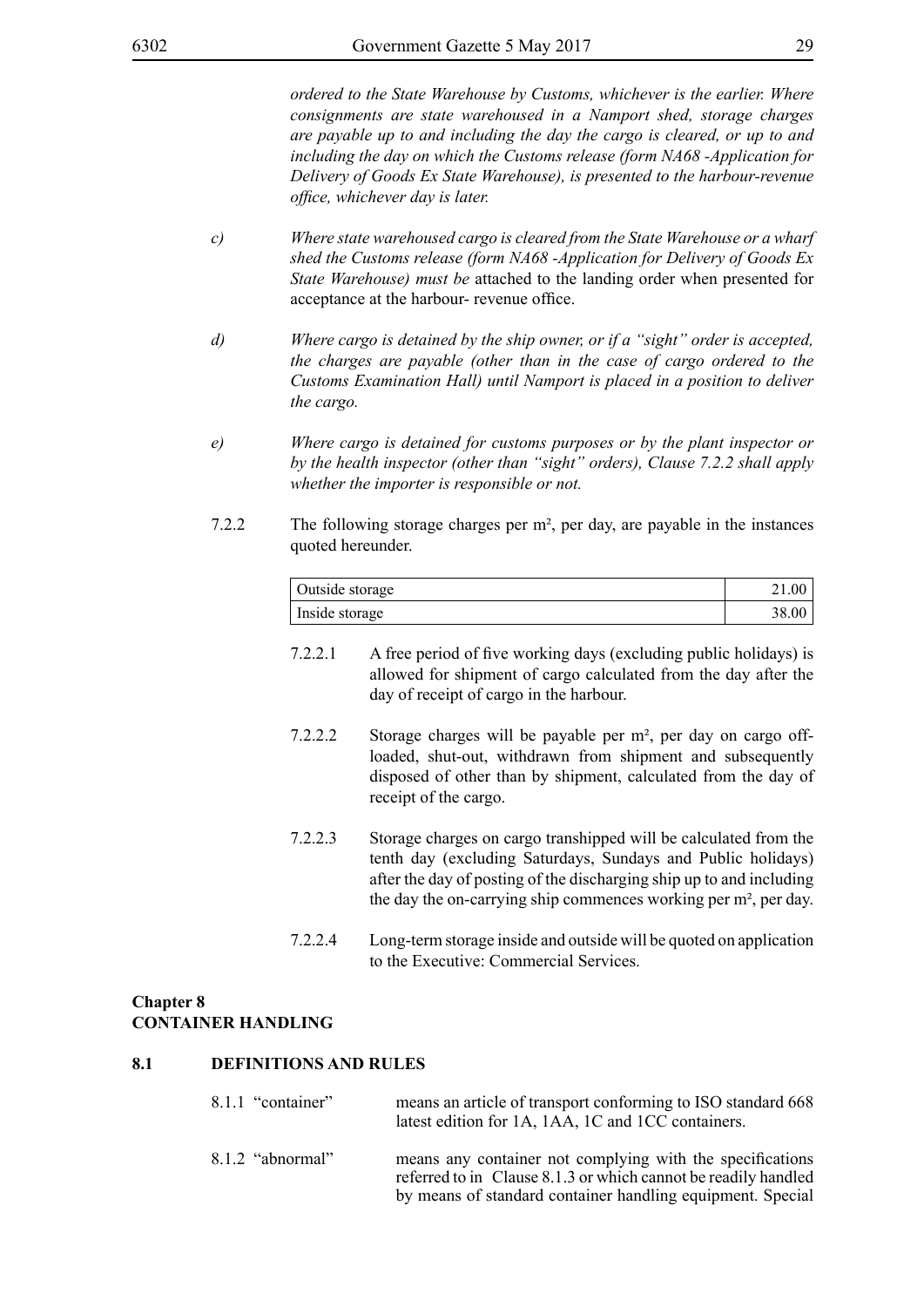arrangement must be made with Namport for the handling of such containers.

8.1.3 "ISO Standard 668" means :

| Size         |       | L      | W     | H     | Max Mass<br>Kilogram |
|--------------|-------|--------|-------|-------|----------------------|
| 45'          | 13.7m | 13,716 | 2,438 | 2,438 | 30,480               |
| 45'          | 13.7m | 13,716 | 2,438 | 2,591 | 30,480               |
| 40'          | 12m   | 12,192 | 2,438 | 2,438 | 30,480               |
| $40^{\circ}$ | 12m   | 12,192 | 2,438 | 2,591 | 30,480               |
| $20^{\circ}$ | 6m    | 6,058  | 2,438 | 2,348 | 24,000               |
| $20^{\circ}$ | 6m    | 6,058  | 2,438 | 2,591 | 24,000               |

High cube containers: The above dimensions but with a height of 2896mm. The maximum mass reflected is conditional on the container being plate rated to carry mass.

8.1.4 "container terminal" means an area especially set-aside in the port for the handling of containers by specialised equipment.

8.1.5 "worksheet" means the document compiled in accordance with the ship working plan and which shows the sequence in which containers are planned to be handled.

# 8.1.6 "restow" "indirect restow" means the movement of a container from a position on a ship to another position on the same ship, the container being temporarily placed on the ground.

"direct restow"

means the movement of a container from a position on a ship to another position on the same ship, without the container touching the quay or jetty.

8.1.7 "Abnormal/Out of Gauge Container"

Any container which contains cargo of which the dimensions exceeds any of the external dimensions of the container in or on which it is carried, or any container which cannot be handled by means of standard container handling equipment; such containers are handled at owners risk. This includes ISO standard containers that have been damaged and consequently cannot be handled by means of standard container handling equipment.

# **8.2 TERMINAL HANDLING AT THE CONTAINER TERMINAL**

The following services are covered:

- Acceptance/delivery of the container at the terminal
- Stacking/Destacking, making reefer connections
- Conveyance between the stack and ship
- **Base Tariff**
- Port security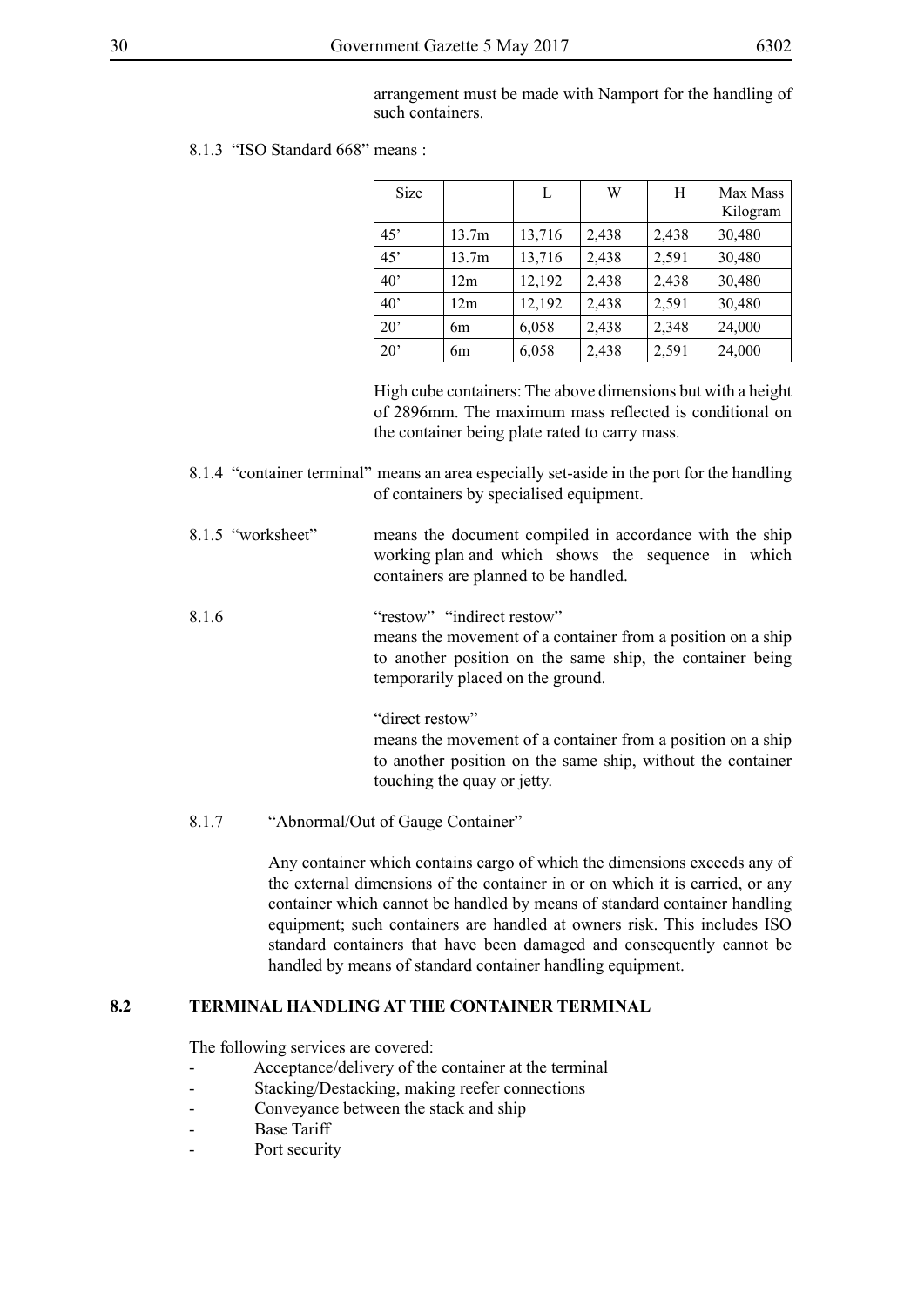#### *NOTE:*

*a) The transport of containers within harbour boundaries, including to and from the State Warehouse will be undertaken by Namport and charged for as per Clause 8.2.4*

#### 8.2.1 Containers landed/shipped

| $\frac{1}{20}$ Containers | 5,454.00  |
|---------------------------|-----------|
| 12m/40' Containers        | 7,269.00  |
| 13.7m/45' Containers      | 10,802.00 |

#### IMDG Containers (All Classes)

| $\frac{1}{20}$ Containers   | 6,204.00  |
|-----------------------------|-----------|
| $\frac{12m}{40}$ Containers | 8,764.00  |
| $13.7m/45$ ' Containers     | 11.267.00 |

#### Abnormal Containers

| 6m/20' Containers    | 6,204.00  |
|----------------------|-----------|
| 12m/40' Containers   | 8,764.00  |
| 13.7m/45' Containers | 11,267.00 |

#### Ports within the SACU Region

| $6m/20$ ' Containers        | 1,829.00 |
|-----------------------------|----------|
| $\frac{12m}{40}$ Containers | 2,803.00 |
| $13.7m/45$ ' Containers     | 4,351.00 |

#### Ports within the SACU Region IMDG Containers (All Classes)

| $\frac{1}{20}$ Containers   | 2,061.00 |
|-----------------------------|----------|
| $\frac{12m}{40}$ Containers | 3,165.00 |
| $13.7m/45$ ' Containers     | 4,914.00 |

Low value commodities (Salt, Scrap Metal, Guano, Charcoal, Marble & Granite)

| 6m/20' Containers    | 4,192.00 |
|----------------------|----------|
| 12m/40' Containers   | 5,580.00 |
| 13.7m/45' Containers | 7,881.00 |

#### Empty rate on Containers

| $6m/20$ ' Containers | 1,251.00 |
|----------------------|----------|
| 12m/40' Containers   | 1,621.00 |

#### 8.2.2 Containers Transhipped

The following charges (which include a Base Tariff but exclude the conveyance from one berth to another) and the surcharges as per clause 8.2.3 are payable per container.

| 6m/20' Containers    | 2.295.00 |
|----------------------|----------|
| 12m/40' Containers   | 3,616.00 |
| 13.7m/45' Containers | 4,036.00 |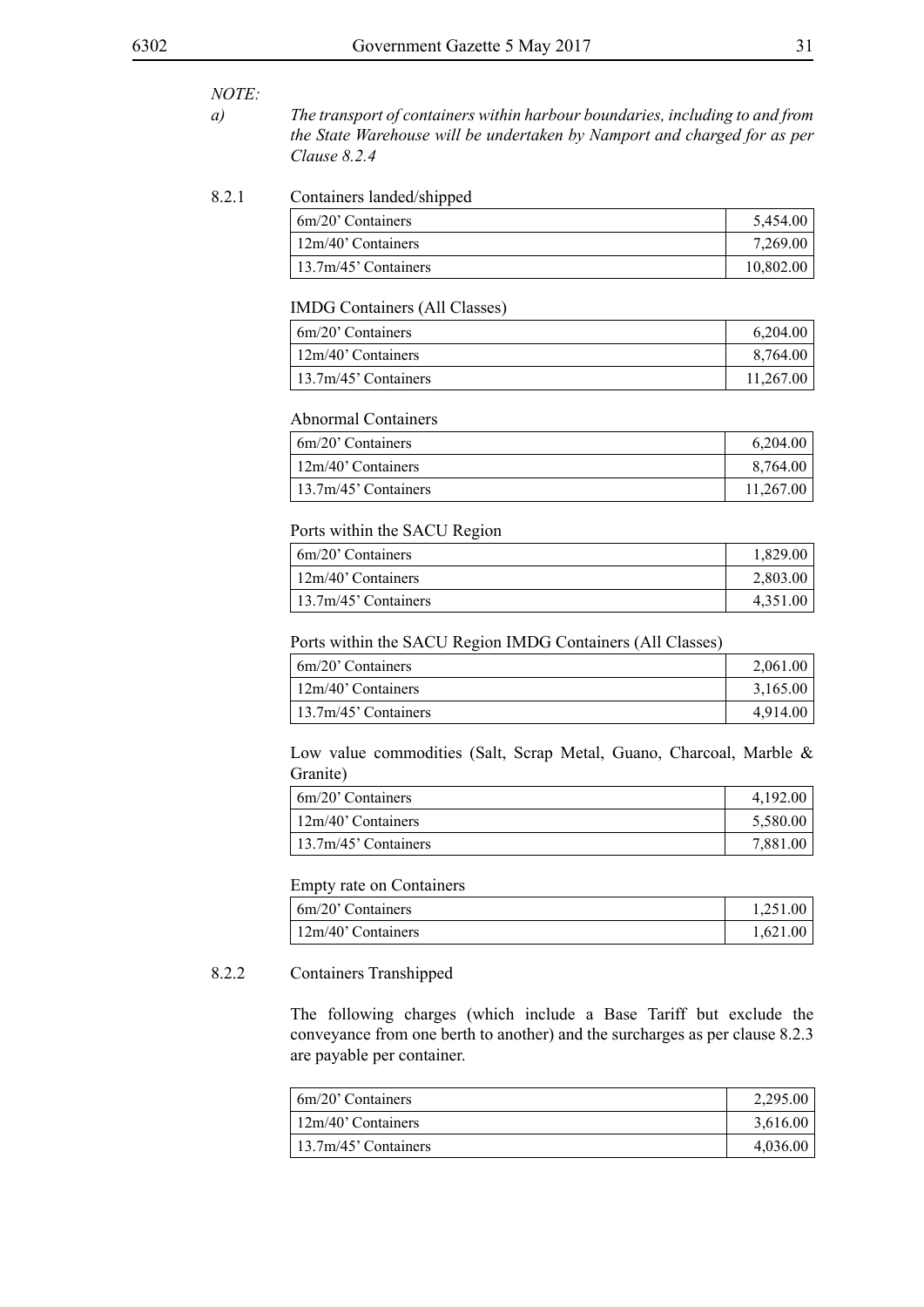#### IMDG Containers (All Classes)

| $\frac{6m}{20}$ Containers  | 3,670.00 |
|-----------------------------|----------|
| $\frac{12m}{40}$ Containers | 5,782.00 |
| $13.7m/45$ ' Containers     | 6,450.00 |

#### Abnormal Containers

| $6m/20$ ' Containers    | 3,670.00 |
|-------------------------|----------|
| $12m/40$ ' Containers   | 5,782.00 |
| $13.7m/45$ ' Containers | 6,450.00 |

#### 8.2.3 Surcharges

8.2.3.1 Reefer and ventilated containers moved via the reefer area per movement

| $\frac{1}{20}$ Containers   | 541.00   |
|-----------------------------|----------|
| $\frac{12m}{40}$ Containers | 1,091.00 |
| $13.7m/45$ ' Containers     | 1,502.00 |

#### 8.2.4 Transport of Containers within harbour boundaries per movement

| $6m/20$ ' Containers        | 448.00 |
|-----------------------------|--------|
| $\frac{12m}{40}$ Containers | 660.00 |
| $13.7m/45$ ' Containers     | 901.00 |

8.2.5 Transport of containers to or from clients - Port of Lüderitz (Outside harbour boundaries)

| $6m/20$ ' Container        | 745.00   |
|----------------------------|----------|
| $\frac{12m}{40}$ Container | 1,119.00 |
| $13.7m/45$ ' Container     | 1,189.00 |

#### *NOTE:*

*Should the service be required just for the lifting of a container or moving a container from cold store to cold store the following will apply. Handling is excluded and will be charged for in line with equipment used.*

| 6m/20' Container           | 422.00 |
|----------------------------|--------|
| $\frac{12m}{40}$ Container | 597.00 |
| $13.7m/45$ ' Container     | 639.00 |

#### **8.3 MISCELLANEOUS CHARGES**

#### 8.3.1 Restowage

#### Direct Restows

| 6m/20' Containers           | 405.00   |
|-----------------------------|----------|
| $\frac{12m}{40}$ Containers | 614.00   |
| 13.7m/45 Containers         | 1.407.00 |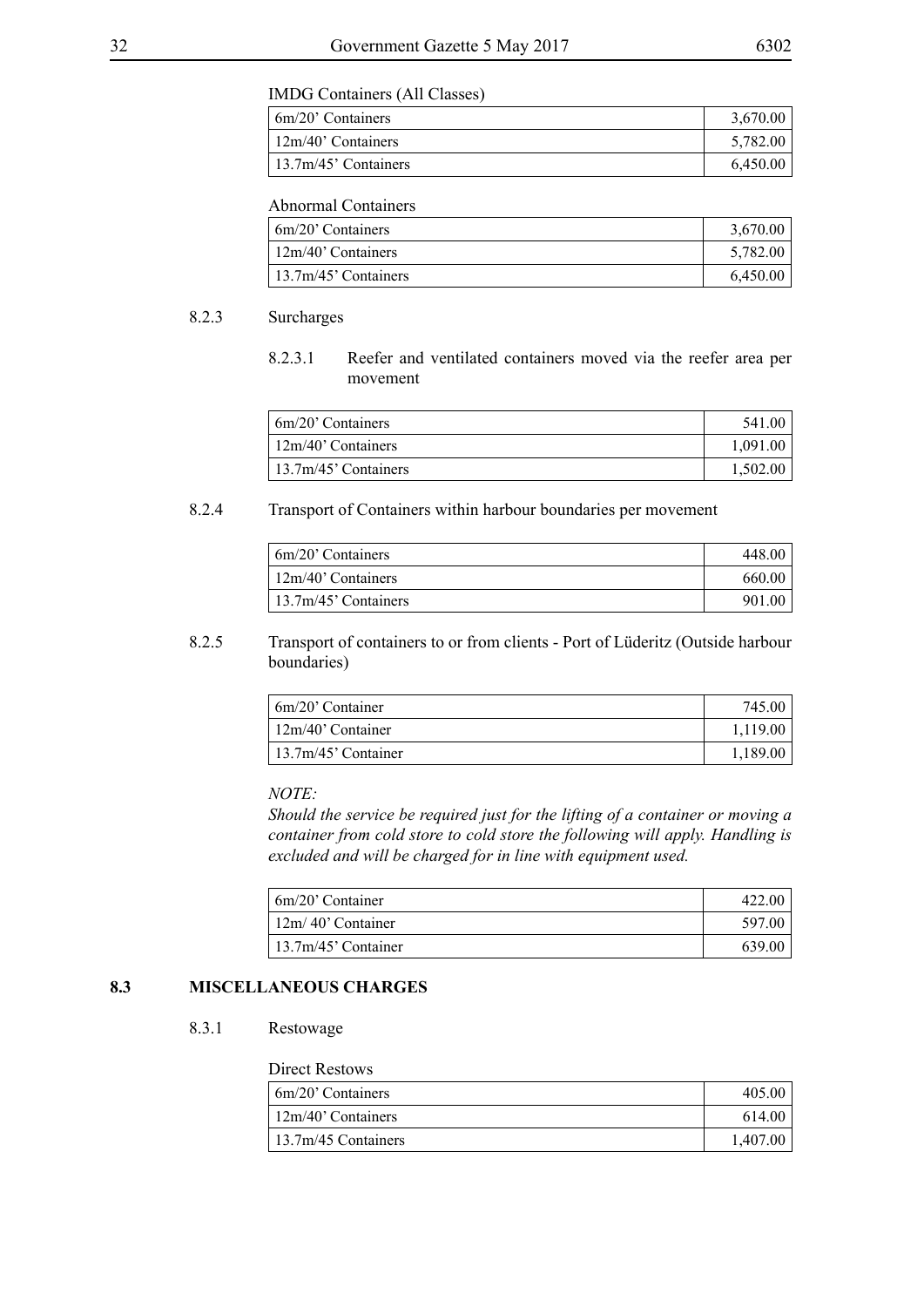#### Indirect Restows

The charges payable are as follows:

| 6m/20' Containers    | 1,633.00 |
|----------------------|----------|
| 12m/40' Containers   | 2,281.00 |
| Reefer               | 2,221.00 |
| 13.7m/45' Containers | 3,138.00 |
| IMDG (All Classes)   | 3,261.00 |
| Abnormal             | 2,919.00 |

8.3.2 Movement of containers within the container terminal (services not covered in clause 8.2), per movement per container

| 6m/20' Containers           | 448.00 |
|-----------------------------|--------|
| $\frac{12m}{40}$ Containers | 675.00 |
| $13.7m/45$ ' Containers     | 901.00 |

## 8.3.3 Late arrival of containers

A late arrival container (after closing of stack) may be accepted in the terminal and the following additional charges will be payable per container

| 6m/20' Containers    | 1,852.00 |
|----------------------|----------|
| 12m/40' Containers   | 3,038.00 |
| 13.7m/45' Containers | 3,950.00 |

#### 8.3.4 Storage of containers

8.3.4.1 Import Containers Storage will be payable as follows:

> First three (3) working days free, commencing the first time 07h00 on a working day is reached, following completion of the vessel. From day 4, per day or part thereof:

| $\frac{1}{20}$ Containers   | 130.00 |
|-----------------------------|--------|
| $\frac{12m}{40}$ Containers | 259.00 |
| $13.7m/45$ ' Containers     | 444.00 |

From day 8 per day or part thereof:

| 6m/20' Containers    | 259.00 |
|----------------------|--------|
| 12m/40' Containers   | 519.00 |
| 13.7m/45' Containers | 890.00 |

From day 12 per day or part thereof:

| $6m/20$ ' Containers    | 335.00 |
|-------------------------|--------|
| $12m/40$ ' Containers   | 555.00 |
| $13.7m/45$ ' Containers | 925.00 |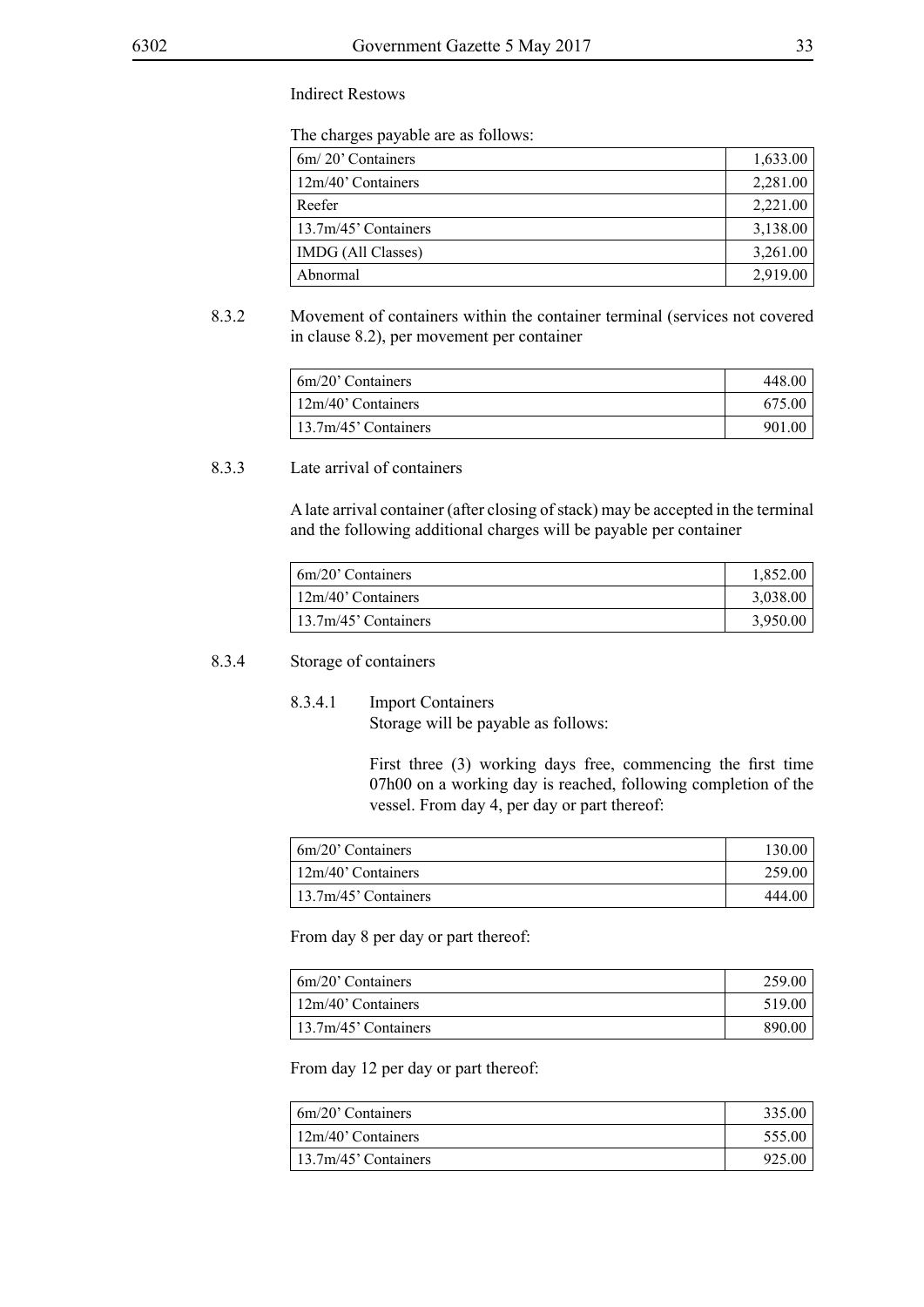#### 8.3.4.2 Export Containers

In the following instances storage will be applied as indicated:

8.3.4.2.1 Charges per container, per day or part thereof:

| 6m/20' Containers     | 130.00 |
|-----------------------|--------|
| $12m/40$ ' Containers | 259.00 |
| 13.7m/45' Containers  | 448.00 |

- 8.3.4.2.2 Containers arriving before the ship's export stack opens: Storage will be calculated either from arrival up to the stack opening date or upon the relevant documentation being lodged, whichever is later.
- 8.3.4.2.3 Containers shut out by the ship or agent: Storage will be calculated from the stack closing time until disposal thereof (no free period will be allowed).
- 8.3.4.2.4 Containers taken up in the export stack but the vessel falls back more than 48 hours after its nominated date of shipping: Storage will be calculated from the stack closing time until shipping commences. A discount of 50% on normal charges will be allowed.
- 8.3.4.2.5 Commercial Storage When prior arrangements have been made with the Manager: Terminals / Executive: Commercial Services, container may be stored at market related rates.
- 8.3.4.2.6 Storage of Transhipment Containers Containers stored in the Container Terminal awaiting the on carrying ship. First 10 days free, after the posting date of the carrying ship, thereafter, per container per day or part thereof.

From day 11 per day or part thereof:

| $6m/20$ ' Containers        | 112.00 |
|-----------------------------|--------|
| $\frac{12m}{40}$ Containers | 225.00 |
| $13.7m/45$ ' Containers     | 356.00 |

From day 15 per day or part thereof:

| 6m/20' Containers    | 130.00 |
|----------------------|--------|
| 12m/40' Containers   | 259.00 |
| 13.7m/45' Containers | 335.00 |

From day 20 per day or part thereof:

| $6m/20$ Containers    | 166.00 |
|-----------------------|--------|
| $12m/40$ ' Containers | 335.00 |
| 13.7m/45' Containers  | 372.00 |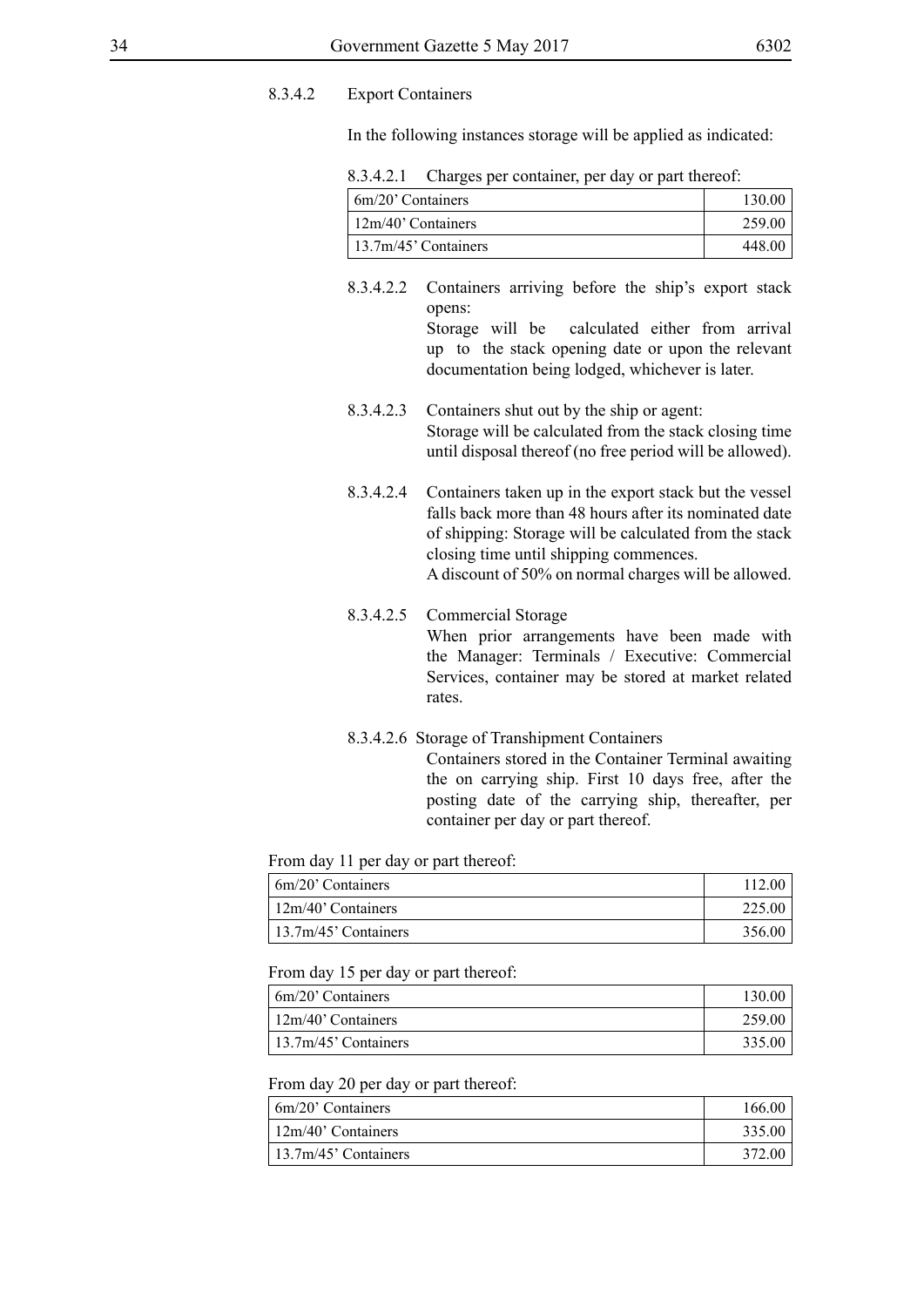#### 8.3.5 Storage of Reefer Containers

Charges prescribed in clauses 8.3.4.1, 8.3.4.2 and 8.3.4.2.6 plus the following additional charges are applicable to the storage of reefer containers per day or part thereof:

| $\frac{1}{20}$ Containers   | 55.00  |
|-----------------------------|--------|
| $\frac{12m}{40}$ Containers | 110.00 |
| $13.7m/45$ ' Containers     | 164.00 |

#### 8.3.6 Worksheet Discrepancies

Worksheet discrepancies not advised in writing by the ship's/ container agent at least 12 hours prior to the ship's arrival, will incur a penalty per TEU of 116.00

#### 8.3.7 Container List Discrepancies

| Container lists handed in later than 12 working hours prior to the<br>ship's arrival, will incur a penalty per list | 2,824.00 |
|---------------------------------------------------------------------------------------------------------------------|----------|
| Containers listed but not landed or landed but not listed will incur a                                              |          |
| penalty per TEU of                                                                                                  | 116.00   |

#### 8.3.8 Reefer Temperature Discrepancies

Penalty charge, per reefer container received in the container terminal with the incorrect temperature setting as per submitted documents.

| 6m/20' Containers    | 1.852.00 |
|----------------------|----------|
| 12m/40' Containers   | 2,778.00 |
| 13.7m/45' Containers | 3,336.00 |

#### **8.4 PASSENGERS' VEHICLES**

Landing and shipping charges in terms of clause 8.2.1 are payable on passengers' vehicles shipped/landed in containers (one vehicle per passenger). Provided the owner of a vehicle is a passenger travelling by sea or air and arrives/departs 60 days before or after the container is shipped/landed, the vehicle in the container is exempted from the payment of a Base Tariff. Proof of travel by means of a passport & flight ticket must be produced at the time of clearance.

# **Chapter 9 MISCELLANEOUS CHARGES**

#### **9.1 ELECTRIC POWER AND COMPRESSED AIR SUPPLIED**

Charges for electric power are obtainable on application. The following charges are payable for the connection of electric power per connection:

| Charge per unit                                         | 2.42   |
|---------------------------------------------------------|--------|
| Connection fee                                          | 279.00 |
| Hire charge for each period of 24 hours or part thereof | 25.00  |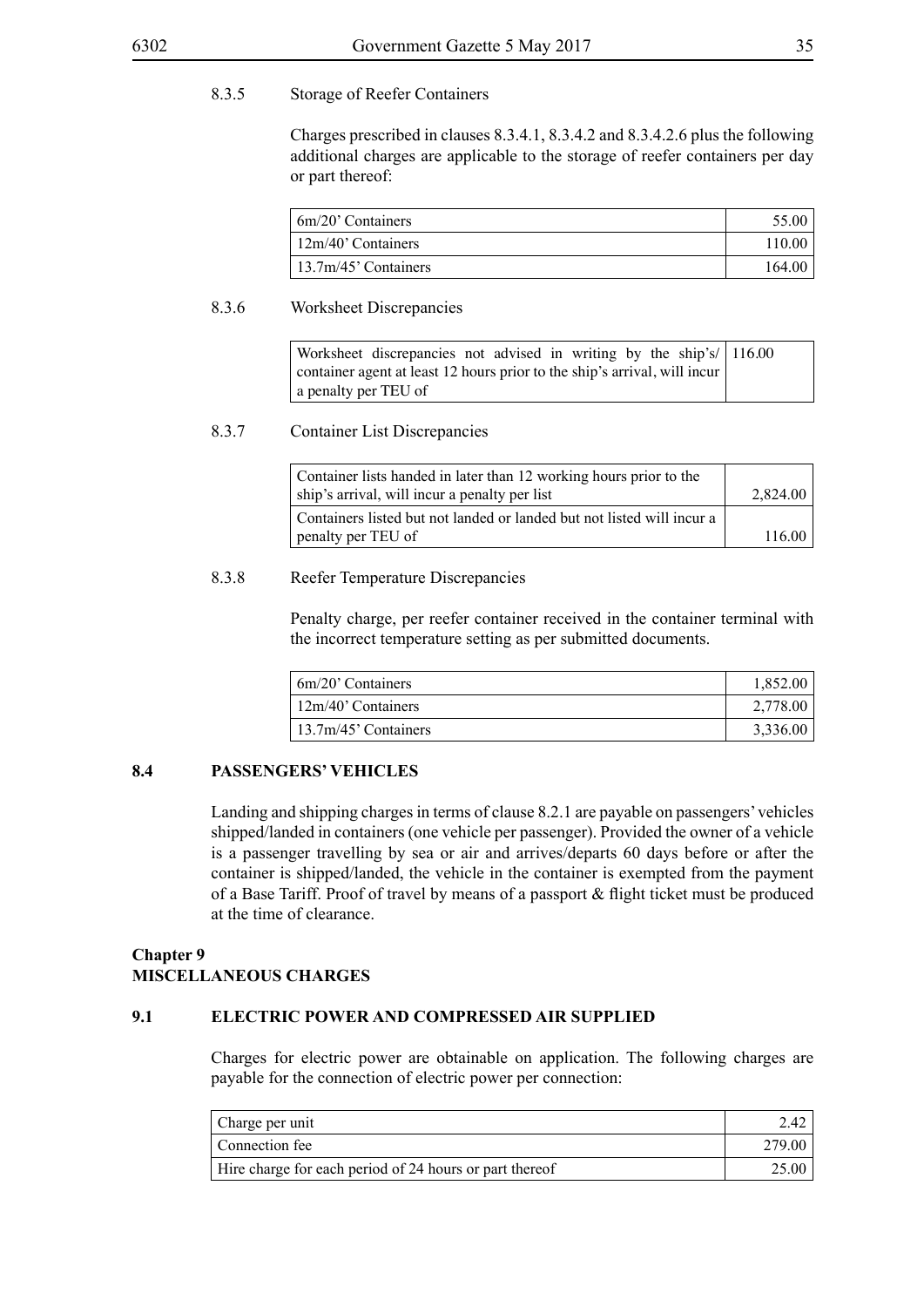| A penalty charge per day, or part thereof is payable when connecting or<br>disconnecting is performed by unauthorised persons or the supply is not |          |
|----------------------------------------------------------------------------------------------------------------------------------------------------|----------|
| terminated by the applicant                                                                                                                        | 723.00   |
| Maximum charge                                                                                                                                     | 3.574.00 |

*NOTE:*

*The charge for water and electricity will be adjusted according to the municipal tariff increases without prior notice.*

# **9.2 FIRE PROTECTION TO SHIPS IN PORT**

The charge for the services of fireguards attending ships is as follows:

| ັ<br>. .<br>$ -$<br>-------<br> |  |  |
|---------------------------------|--|--|
|---------------------------------|--|--|

#### **9.3 MISCELLANEOUS LICENCES**

As per Chapter 2, clause 3 of the Port Regulations Book. Per financial year, ending 31 March.

| <b>Full Stevedoring Services</b>             | 15,349.00 |
|----------------------------------------------|-----------|
| **Restricted Stevedoring Services            | 15,349.00 |
| Marine Engineers, Contractors/Subcontractors | 2,416.00  |
| Transport operators/Railways                 | 2,416.00  |
| Telecommunication service providers          | 2,416.00  |
| Freight forwarders                           | 2,416.00  |
| <b>Ships Agents</b>                          | 2,416.00  |
| Diving services                              | 2,416.00  |
| Ships Chandlers                              | 5,396.00  |
| <b>Surveyors</b>                             | 5,396.00  |
| Supplying watchmen to ships                  | 5,396.00  |

*\*\*Applicable to the Port of Lüderitz only*

#### *NOTE:*

- *a) Separate licences are required for the Port of Walvis Bay, Port of Lüderitz and the Syncrolift.*
- *b) Licenses issued with effect from 1st October, will be charged at 50% of the full tariff.*

# **9.4 OVERTIME AND STANDING BY CHARGES AGAINST SHIPS**

9.4.1 When landing, shipping, transhipping, loading or offloading of cargo is performed on Sundays, public holidays or on a Saturdays, after ordinary working hours on other weekdays and during meal break, the following charges in addition to landing, shipping or transhipping charges are payable:

| Per gang, per hour or part thereof | 1,753.00 |
|------------------------------------|----------|
|------------------------------------|----------|

*NOTE:*

*For calculation purposes, such periods must be added together for the entire period throughout which cargo is handled irrespective of the number of shifts involved.*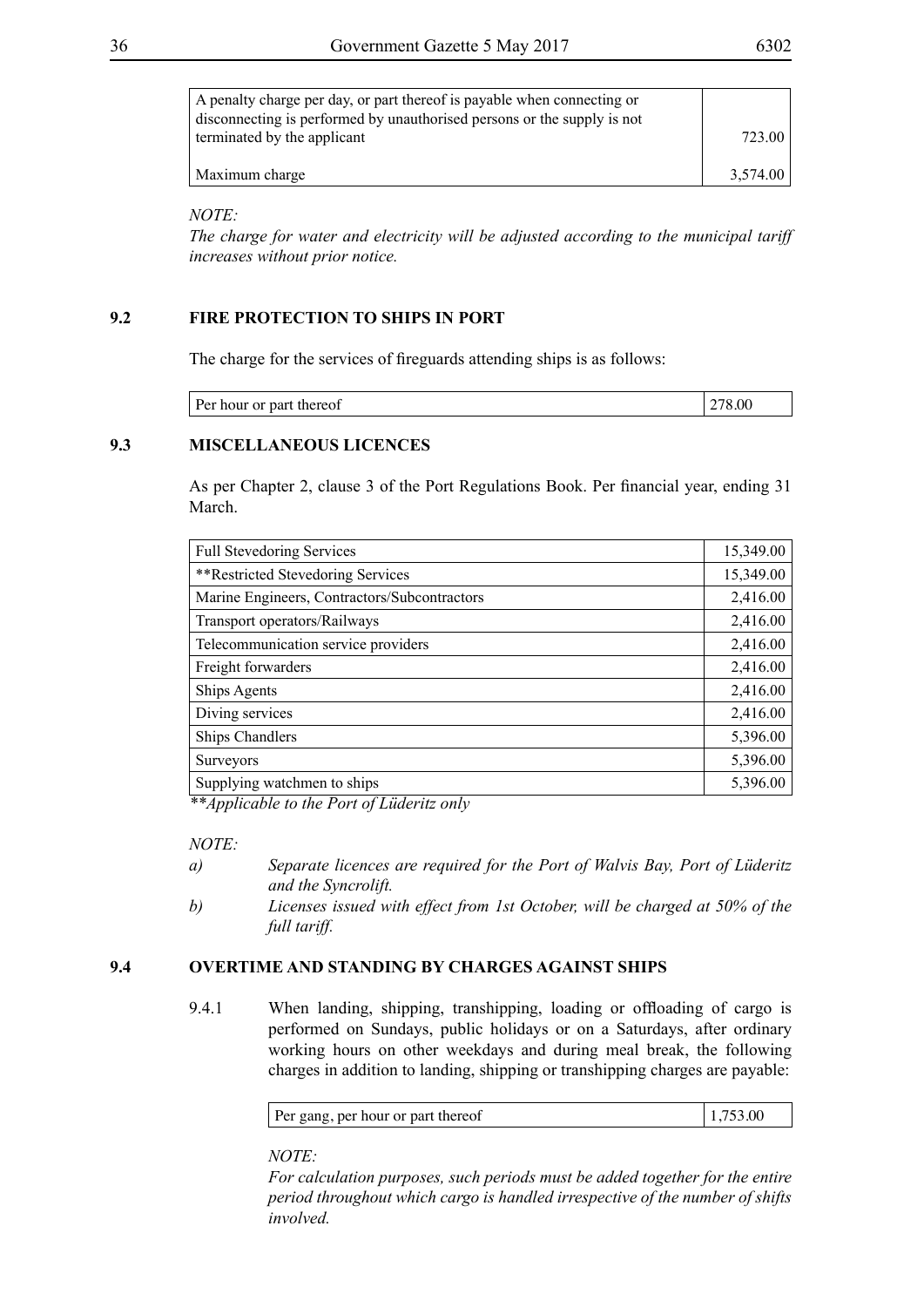#### *Cancellation of Service request*

*During ordinary working hours, standby commences 30 minutes before notified time of service. Outside ordinary working hours, standby commences two (2) hours before notified time of service.*

9.4.2 The following charge per gang per hour or part thereof is payable when work is suspended or labour remains idle for 60 minutes or more owing to any of the circumstances mentioned hereunder, and such labour cannot be otherwise employed (for calculation purposes, such periods must be added together for the entire period throughout which cargo is handled irrespective of the number of shifts involved):

| During ordinary working hours  | 481.00   |
|--------------------------------|----------|
| Outside ordinary working hours | 1,229.00 |

Applicable circumstances:

- 1) Late arrival of ships excluding berthing delays on the part of Namport.
- 2) Completion of work before expiration of ordinary working hours (Refer to 1.3.19).
- 3) Delays caused by ships due to the opening and closing of hatches.
- 4) Shifting of dunnage and cargo in holds.
- 5) Waiting for stevedores' instructions or the provision of stevedore labour/ equipment.
- 6) Waiting for an insurer to examine damaged cargo on board, and/refusal by the General Manager: Operations in terms of the Port Regulations.
- 7) Waiting for ship's derricks to be placed in position.
- 8) Work suspended because of rain, wind or mist outside ordinary working hours.
- 9) Cranes cannot work as a result of smoke caused by the ship.
- 10) Waiting for shipment traffic to be delivered by private carriers.
- 11) Waiting for the acceptance of shipping orders.
- 12) Preparation of hatches.

- *(i) The duration of the combined periods for work performed and/standing by on Saturdays, Sundays and public holidays should not exceed the total period of overtime worked but are subject to a minimum of four hours for the calculation of charges in terms of 9.4.1 and 9.4.2.*
- *(ii) Where a two-shift system is in operation at the port, a shift shall be regarded as ordinary working hours (unless two twelve hour shifts are worked).*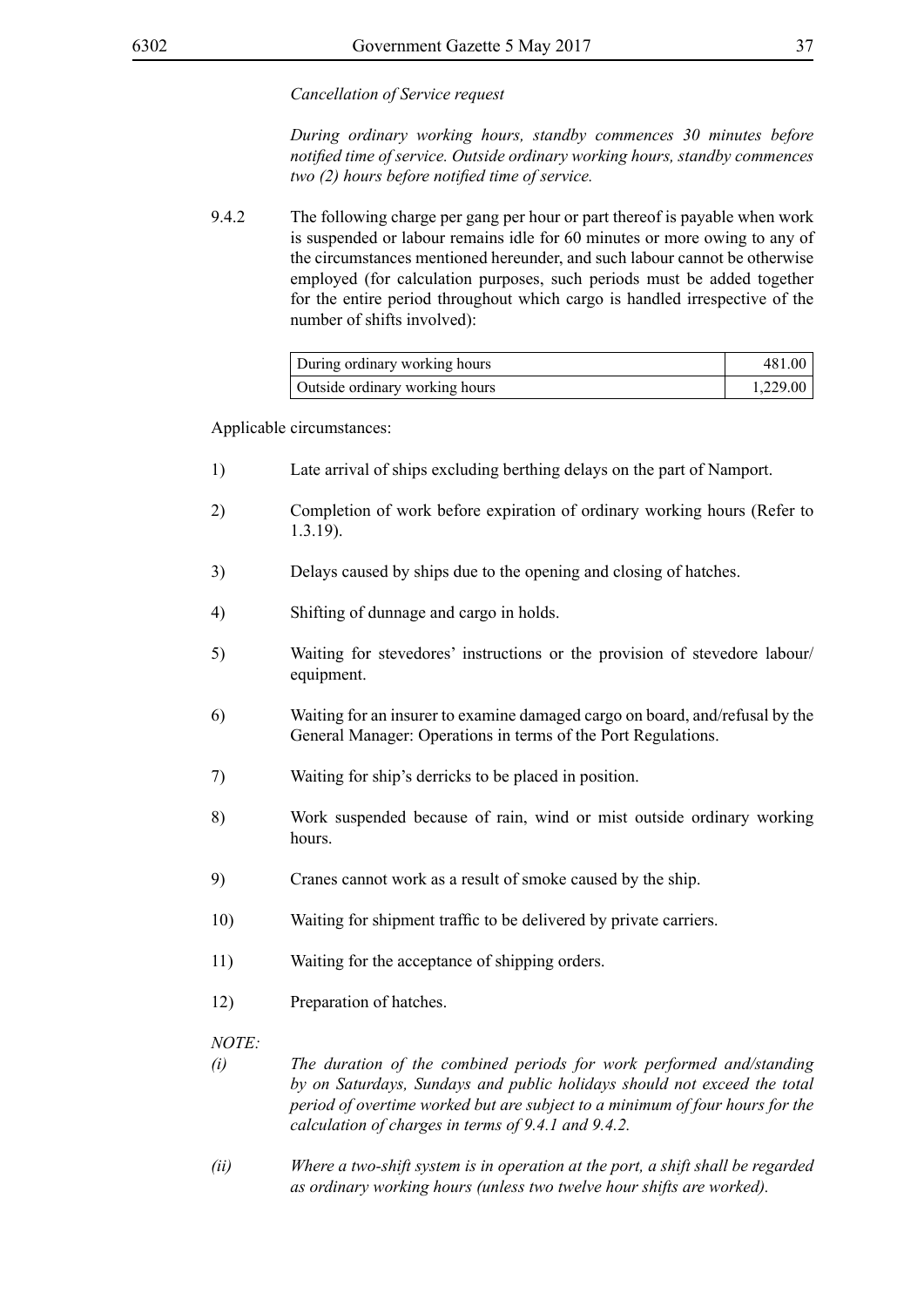# **9.5 ADDITIONAL LABOUR**

The subjoined charges for the type of cargo specified are payable per ton for each handling service performed by Namport subsequent or in addition to the landing/ shipping action defined in clause 6.1 or 6.2 for each handling service performed at a leased site, State Warehouse, depositing ground or at a berth where cargo for shipment was incorrectly consigned to (through no fault of Namport), offloaded and subsequently reloaded for conveyance to the correct berth:

| Palletised and unitised cargo                                 | 35.00 |
|---------------------------------------------------------------|-------|
| Timber, iron and steel, etc. no bundled or packaged and glass | 38.00 |
| Abnormal cargo                                                | 67.00 |
| Cargo, EOHP                                                   | 48.00 |

# **9.6 HAULAGE/CONVEYANCE CHARGES**

| For cargo hauled or conveyed within the precincts of the port, including cargo<br>moved between the port and the State Warehouse and the Rubbhall farm per ton<br>per trip: | 39.00 |
|-----------------------------------------------------------------------------------------------------------------------------------------------------------------------------|-------|
| Subject to a minimum charge per trip of                                                                                                                                     | 351   |

#### *NOTE:*

*Should the planned berth not be available due to changed ETA's and cargo have to be cross hauled from the initial berth to new berth, rates will be quoted on request based on rates above.*

#### **9.7 REMOVAL OF REFUSE**

| Basic charge per vessel per call per 5 days or part thereof       | 585.00 |
|-------------------------------------------------------------------|--------|
| The charges for refuse removal from ships are as follows per load |        |
|                                                                   |        |
| Vessel $0 - 25$ meters                                            | 336.00 |
|                                                                   |        |
|                                                                   |        |
|                                                                   | 617.00 |
| Vessels $25 - 50$ meters<br>Vessels 50 and longer                 | 464.00 |

If refuse is left on the quay or jetty without arrangement with Namport, a penalty of 100% will apply.

# **9.8 HIRE OF CARGO HANDLING EQUIPMENT (OTHER THAN WHARF CRANES)**

The landing, shipping and transhipping charges specified in Chapter 6 include the use of mechanical appliances. The charges for the use of mechanical appliances, including drivers' services, during ordinary working hours, and overtime, but excludes driver's services during overtime, are stipulated below and will be applied per hour or part thereof. The below charges will also be payable to load / offload cargo at private sites.

| Tractor/Lorry  | 399.00   |
|----------------|----------|
| 3 Ton Forklift | 399.00   |
| 4 Ton Forklift | 399.00   |
| 7 Ton Forklift | 845.00   |
| Reach Stacker  | 1,837.00 |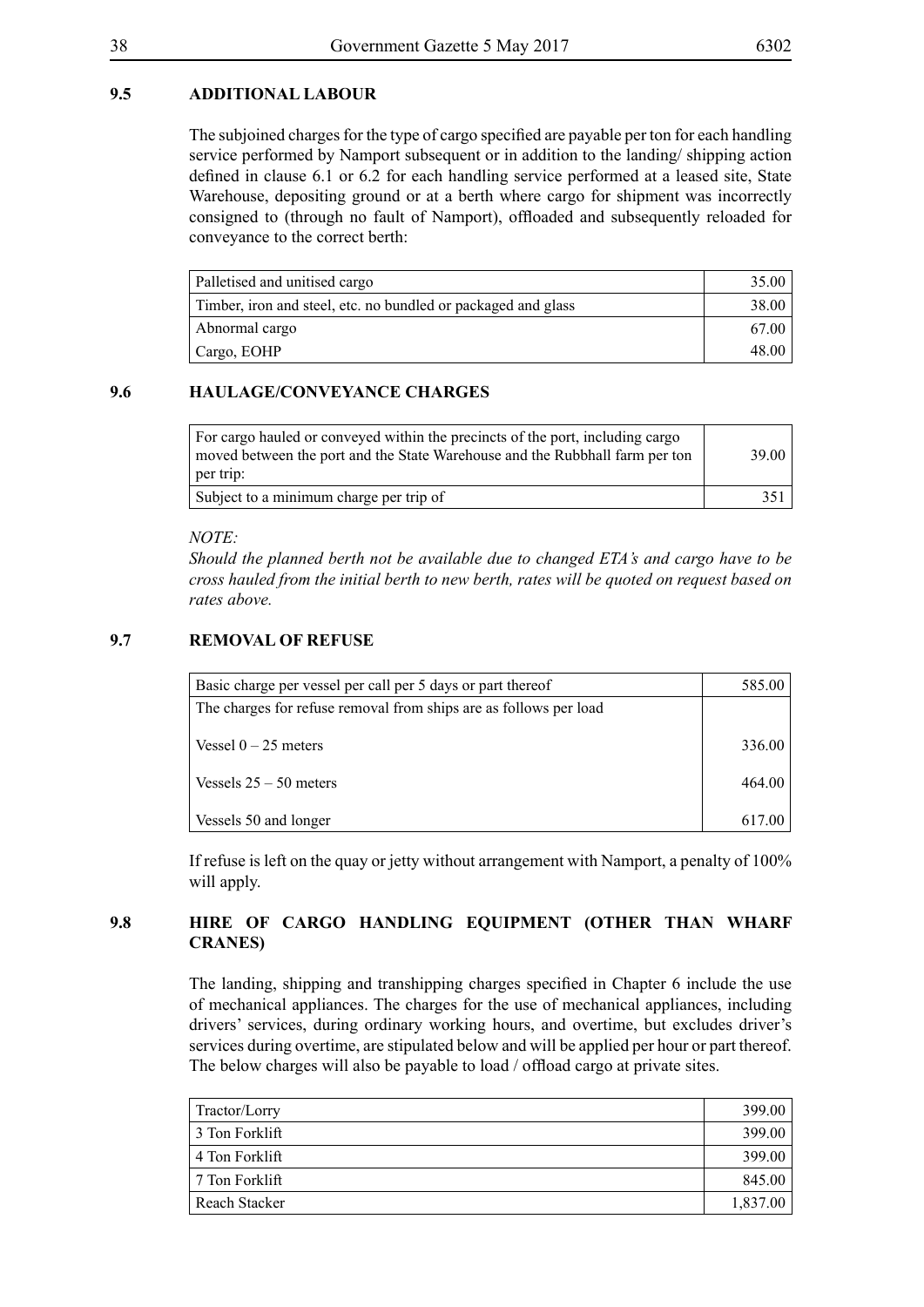| Front end Loader | 1073.00  |
|------------------|----------|
| 16 Ton Forklift  | 976.00   |
| 45 Ton Forklift  | 1,607.00 |
| Trailer          | 216.00   |

# **9.9 CARGO NOT CLEARED AND NOT MANIFESTED**

The following charges will be payable for cargo landed not Cleared and not Manifested

| Per ton of a T<br>,JUUNY |  |
|--------------------------|--|
|                          |  |

#### **9.10 LIQUIDATION OF ORDERS**

Provisional orders not liquidated within 10 working days will be charged N\$ 2120 as penalty.

#### **9.11 AMENDING/CANCELLING ORDERS**

For the acceptance of each order amending or cancelling a previous order  $\vert$  373.00

*NOTE:*

*The tendering of an amending order simultaneously with the original order is not permitted.*

# **9.12 CLAIMS FOR COMPENSATION AND FOR REFUND, OR ADJUSTMENT OF CHARGES**

9.12.1 Notwithstanding the date on which the cause of the claim is alleged to have arisen, no claim of whatever nature or for the refund of an overcharge on or rebate of the charges raised in terms of the Namport Tariff Book or any annexures thereof, shall be considered unless such claim is lodged within a period of three months from the date of invoice for the initial service is rendered by Namport. All claims should be lodged with the Executive: Marketing & Strategic Business Development.

# **9.13 VEHICLE & MOTOR CYCLES ENTRY PERMITS**

The following charges are payable per vehicle to enter the port for the purposes of delivering or uplifting cargo; or passengers.

| Per vehicle per trip, per day                                            | 91.00    |
|--------------------------------------------------------------------------|----------|
| Per financial year ending 31 March                                       | 986.00   |
| Forklift/Vehicles used for upliftment per financial year ending 31 March | 1,434.00 |
| Replacement of lost/damaged permits per permit                           | 103.00   |
| Roaming permit                                                           | 2,876.00 |
| Per motorcycle per trip, per day                                         | 46.00    |
| Per motorcycle per financial year ending 31 March                        | 493.00   |

- *a) The charge is payable irrespective of the carrying capacity of the vehicle.*
- *b) For the purpose of clause 9.14, a vehicle shall be regarded as a vehicle designed for the conveyance of cargo. A hauling unit shall be treated as a vehicle.*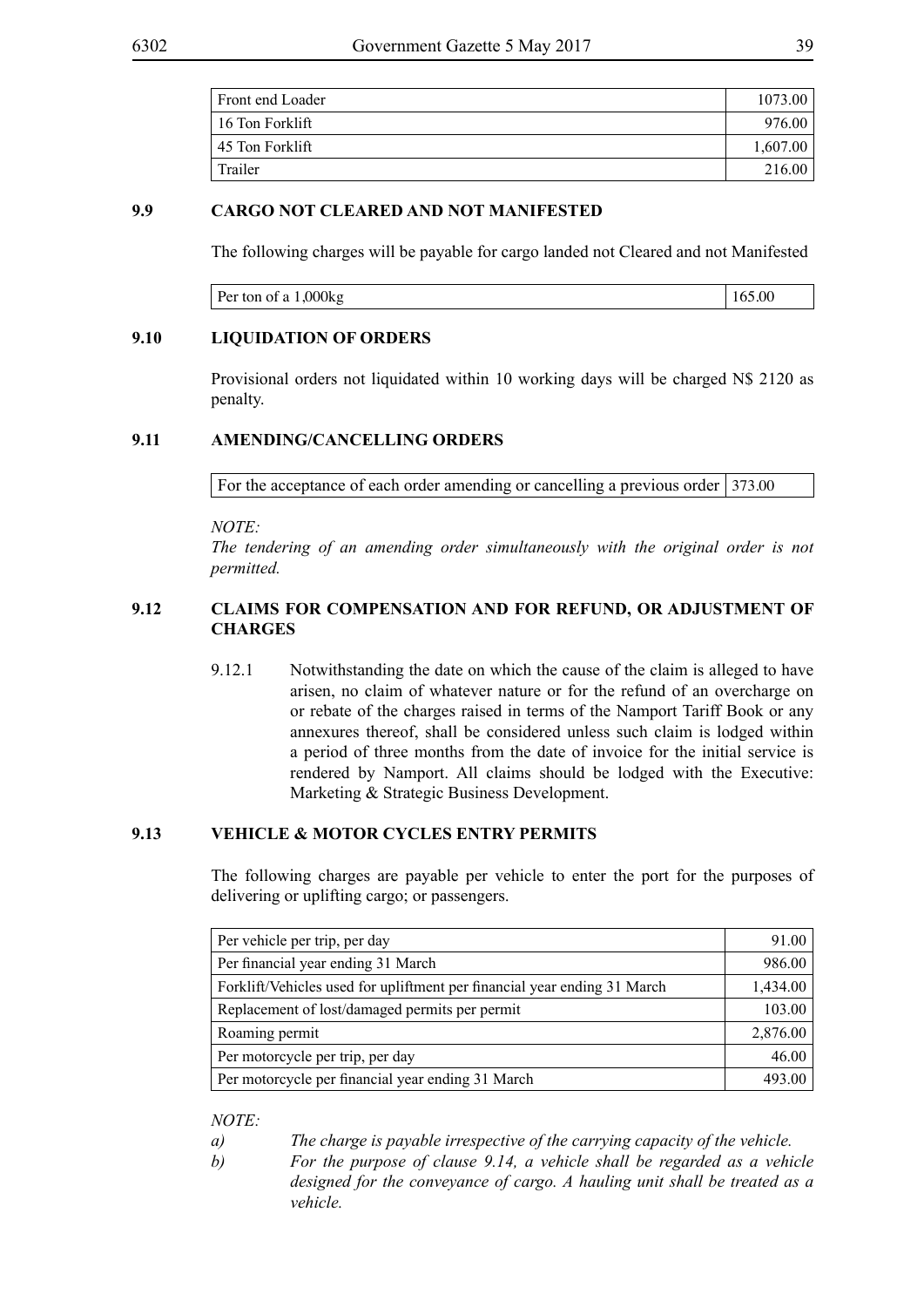- 
- *c) Permits (excluding daily permits) issued with effect from the 1st of October will be rebated by 50%.*
- *d) Roaming permits are available on request and is limited to 5 per vehicle per permit holder (only one qualifying vehicle allowed in the port at any given time).*
- *e) Vehicles used for upliftment/forklifts will only be allowed in the port on permission of the Executive: Operations and only when Namport's equipment is not suitable to effect the requested work.*

#### **9.14 DIVING SERVICES**

The following charges per hour or part thereof are payable for diving services:

| During ordinary working hours  | 2.707.00 |
|--------------------------------|----------|
| Outside ordinary working hours | 3.478.00 |

# **9.15 SECURITY SERVICES AT A PORT**

The following charges will be payable per security guard per hour or part thereof:

| During ordinary hours       | 212.00 |
|-----------------------------|--------|
| Outside ordinary hours      | 324.00 |
| Sundays and public holidays | 428.00 |

9.15.1 The following charges will be payable per security guard per hour or part thereof for oil rigs and passenger liners for a period a longer than 7 (seven) days.

| During ordinary working hours  | 82.00  |
|--------------------------------|--------|
| Outside ordinary working hours | 110.00 |
| Sunday and Public Holidays     | 147.00 |

#### **9.16 HANDLING OF PONTOON/HATCH COVERS/GEARBOXES/TWEEN DECKS**

Handling onto or from vessels, per move (The removal and subsequent replacement counting as 2 separate movements)

# **9.17 PORT SECURITY LEVY**

| Bulk/Breakbulk cargo            |  |
|---------------------------------|--|
| Per ton of a $1,000 \text{ kg}$ |  |

*NOTE:*

*Tariffs are applicable to all cargo handled at the Port of Walvis Bay and the Port of Lüderitz excluding the wet fish in Lüderitz.*

# **9.18 REPRINTS/PHOTOCOPYING CHARGES**

For the reprinting or photocopying of invoices/documents on application per page  $\vert$  16.00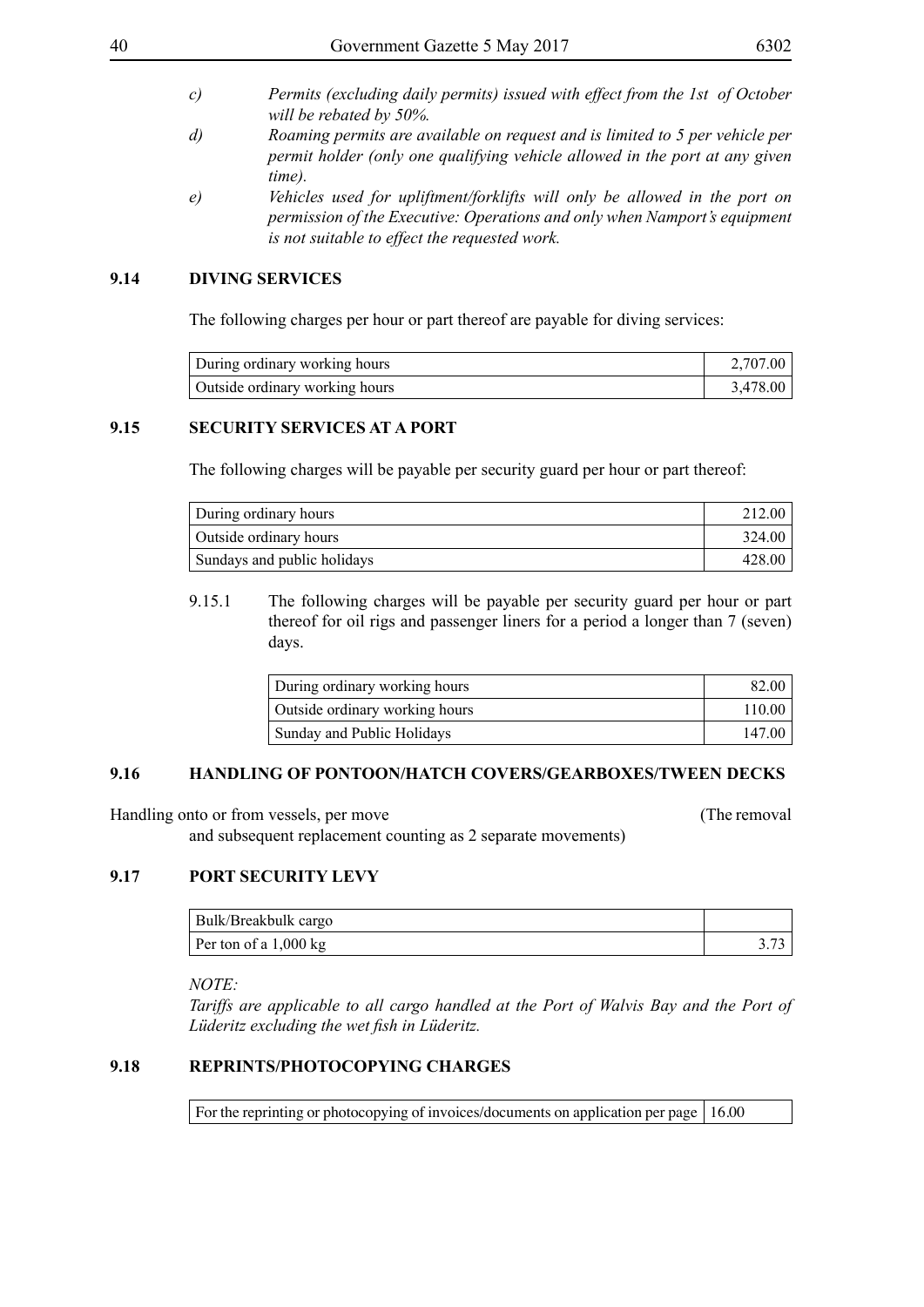## **9.19 PORT ENTRY ACCESS PERMITS/CARDS ISSUED BY NAMPORT SECURITY**

| Access per day                    |        |
|-----------------------------------|--------|
| Access per month                  |        |
| Access per year                   | 127.00 |
| Replacement for lost permits/card |        |

#### **Chapter 10 SCALE OF HARBOUR TONNAGE**

Port charges are levied on the unit of harbour tonnage as specified hereunder:

#### **10.1 ACIDS AND OTHER CORROSIVE SUBSTANCES**

500 cubic dm or 500 kg = 1 harbour ton

# **10.2 EMPTY RETURNS OF WHATEVER NATURE**

2 cubic metres = 1 harbour ton

#### **10.3 VEHICLES & AIRCRAFTS**

The unit of harbour tonnage for the following vehicles are assessed at 1 metre of length equalling 2 harbour tons:

• Mobile homes and caravans from or for both coastwise and foreign

destinations

• Motorcars, station wagons, combis, panel vans, light commercial vehicles, tractors, motor cycles, motor scooters, lorries, trucks aircrafts, helicopters, railway wagons, locomotives, bus chassis, forklift trucks, front-end loaders, graders, dump trucks and mobile cranes including agricultural earthmoving and road making machinery on own rubber wheels destined for or emanating from foreign destinations.

*NOTE:*

*Harbour tonnage on vehicles in I.S.O. containers are assessed in terms of Clause 1.3.16.*

#### **10.4 LIQUIDS IN PORTABLE TANKS**

1 kilolitre or 1 cubic metre, whichever yields the higher tonnage.

#### **10.5 BULK LIQUIDS**

1 kilolitre.

#### **10.6 ALL OTHER COMMODITIES**

1,000 kg or 1 cubic metre for commodities with a mass of less than 1,000 kg per cubic metre, see Annexure "A".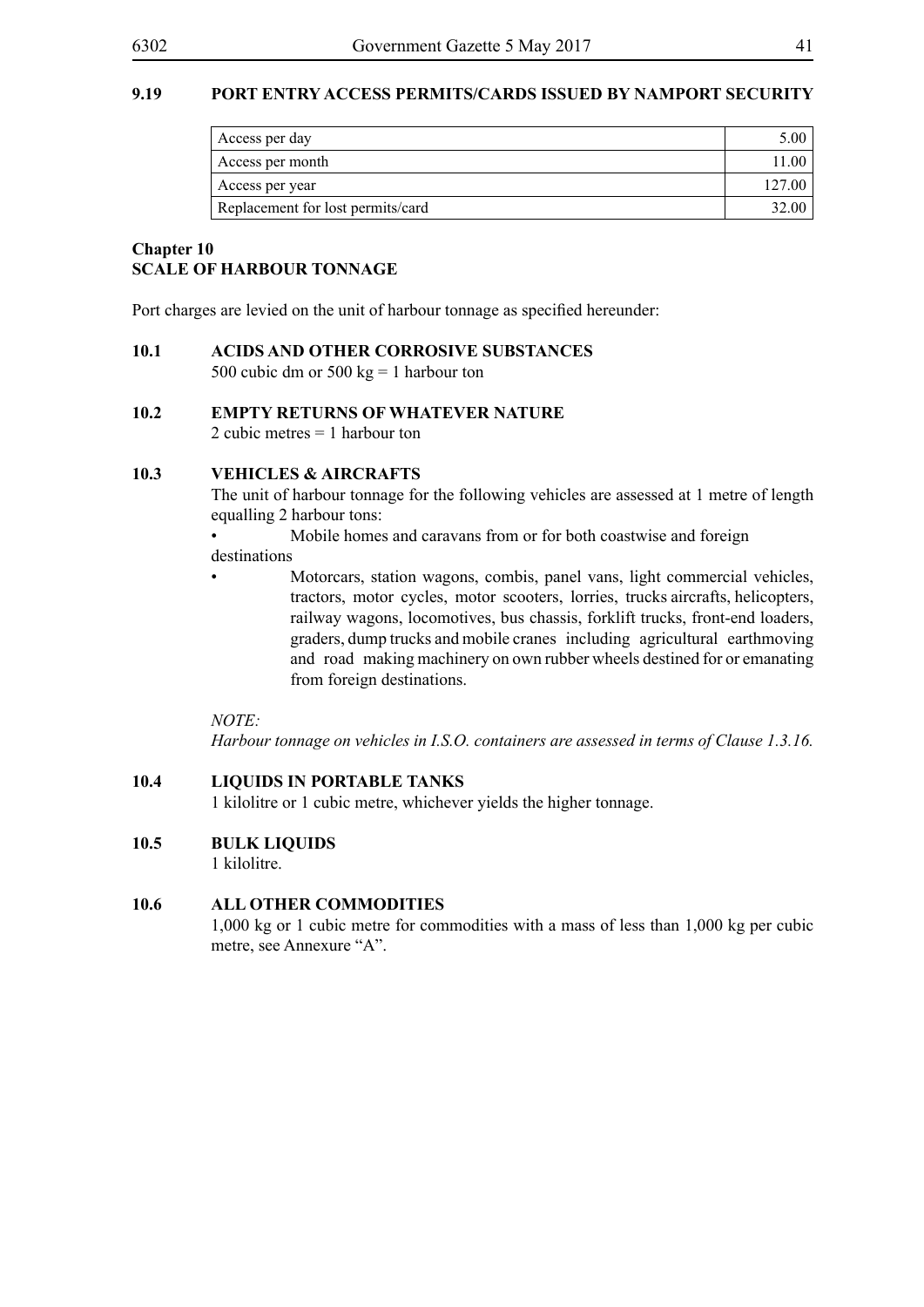# **ANNEXURE "A"** SCALE OF HARBOUR TONNAGE  $[1000 \text{ KG} = \text{HARBOUR} \text{ TON}]$

| Asbestos cement guttering, down pipes, elbows and joints in bundles | 1.33 |
|---------------------------------------------------------------------|------|
| Asbestos cement pipes, loose                                        | 2,20 |
| Bags (loose)                                                        | 2,35 |
| Beans, other than coffee                                            | 1,47 |
| Beans, coffee in bags                                               | 1,77 |
| Bricks, ordinary building                                           | 3,37 |
| Butter, cartons                                                     | 1,67 |
| Cartons, flat                                                       | 6,36 |
| Charcoal in bags                                                    | 2,65 |
| Copper                                                              | 1,06 |
| Copper concentrates                                                 | 1,06 |
| Cement in bags                                                      | 1,06 |
| Cheese                                                              | 1,92 |
| Coal in bulk                                                        | 1,06 |
| Fish in cartons                                                     | 1,33 |
| Fish on pallets                                                     | 1,86 |
| Fish, canned                                                        | 1,64 |
| Fish, dried on pallets                                              | 2,39 |
| Fish (Loose)                                                        | 1,06 |
| Fishmeal, loose in bags                                             | 1,86 |
| Fishmeal, bags on pallets                                           | 1,56 |
| Fish oil                                                            | 1,06 |
| * Fish (in bins)                                                    | 1.59 |
| Fluorspar in bulk                                                   | 1,06 |
| Fruit, canned                                                       | 1,33 |
| Grain in bags                                                       | 1,33 |
| Grain in bulk                                                       | 1,06 |
| Granite, blocks                                                     | 1,06 |
| Guano in bags                                                       | 1,56 |
| Hides and skins (dry)                                               | 2,65 |
| Hides and Skins (wet)                                               | 1,33 |
| Ice bins                                                            | 2,12 |
| Lead                                                                | 1,06 |
| Manganese ore                                                       | 1,06 |
| Meat, fresh                                                         | 1,80 |
| Meat, canned                                                        | 1,64 |
| Milk power                                                          | 1,78 |
| Petalite ore                                                        | 1,06 |
| Rice in bags                                                        | 1,75 |
| Salt in bags                                                        | 1,06 |
| Salt (bulk)                                                         | 1,06 |
| Soda ash                                                            | 1,33 |
| Sugar in bags                                                       | 1,33 |
| Timber                                                              | 3,40 |
| Tiles                                                               | 2,21 |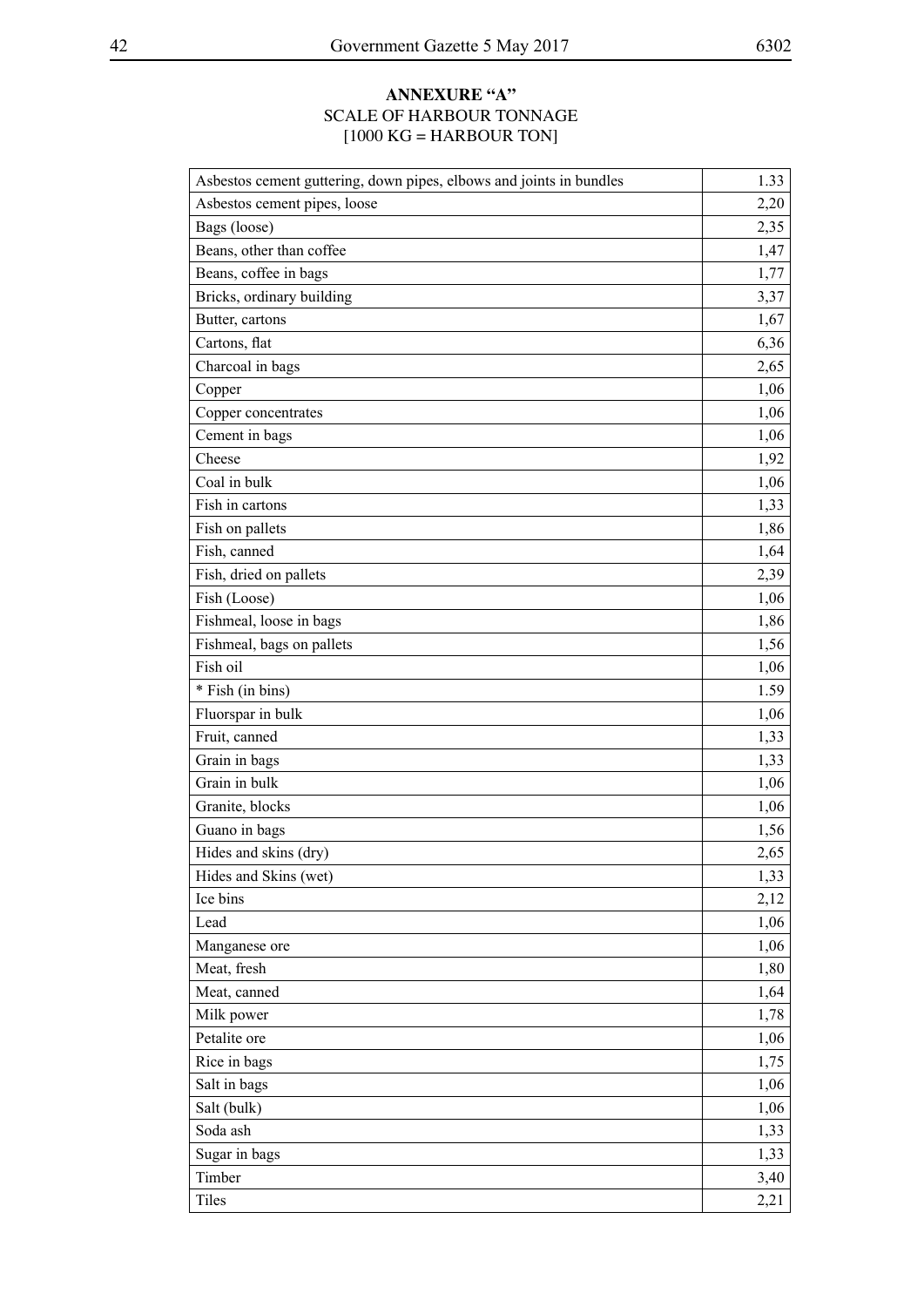| ,33                              |
|----------------------------------|
|                                  |
| 1,06                             |
|                                  |
| $1,06$ <sup><math>+</math></sup> |
|                                  |

\**\* All other fish in bins will be measured*

*NOTE: All other commodities will be measured by Namport Personnel on the basis of cubic measurements whichever is the greatest.*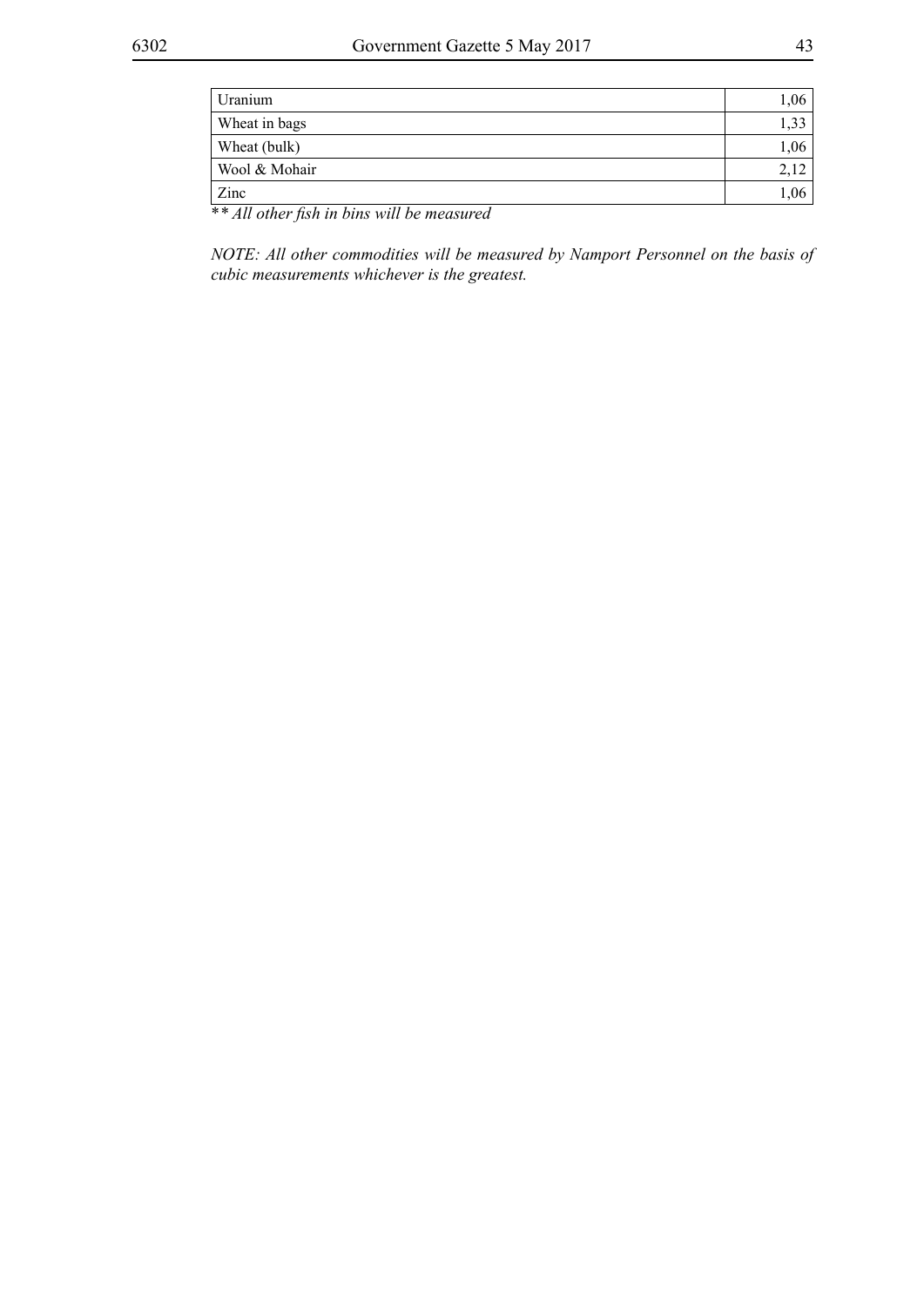# **NAMPORT**

# **TARIFF BOOK: 1 APRIL 2017**

#### **RECORD OF AMENDMENTS**

| NO. | <b>EFFECTIVE FROM</b> | CH | $\mathbf{P}\mathbf{G}$ | CL | <b>REMARKS</b> |
|-----|-----------------------|----|------------------------|----|----------------|
|     |                       |    |                        |    |                |
|     |                       |    |                        |    |                |
|     |                       |    |                        |    |                |
|     |                       |    |                        |    |                |
|     |                       |    |                        |    |                |
|     |                       |    |                        |    |                |
|     |                       |    |                        |    |                |
|     |                       |    |                        |    |                |
|     |                       |    |                        |    |                |
|     |                       |    |                        |    |                |
|     |                       |    |                        |    |                |
|     |                       |    |                        |    |                |
|     |                       |    |                        |    |                |
|     |                       |    |                        |    |                |
|     |                       |    |                        |    |                |
|     |                       |    |                        |    |                |
|     |                       |    |                        |    |                |
|     |                       |    |                        |    |                |
|     |                       |    |                        |    |                |
|     |                       |    |                        |    |                |
|     |                       |    |                        |    |                |
|     |                       |    |                        |    |                |
|     |                       |    |                        |    |                |
|     |                       |    |                        |    |                |
|     |                       |    |                        |    |                |
|     |                       |    |                        |    |                |
|     |                       |    |                        |    |                |
|     |                       |    |                        |    |                |
|     |                       |    |                        |    |                |
|     |                       |    |                        |    |                |
|     |                       |    |                        |    |                |
|     |                       |    |                        |    |                |
|     |                       |    |                        |    |                |
|     |                       |    |                        |    |                |
|     |                       |    |                        |    |                |
|     |                       |    |                        |    |                |
|     |                       |    |                        |    |                |
|     |                       |    |                        |    |                |
|     |                       |    |                        |    |                |
|     |                       |    |                        |    |                |
|     |                       |    |                        |    |                |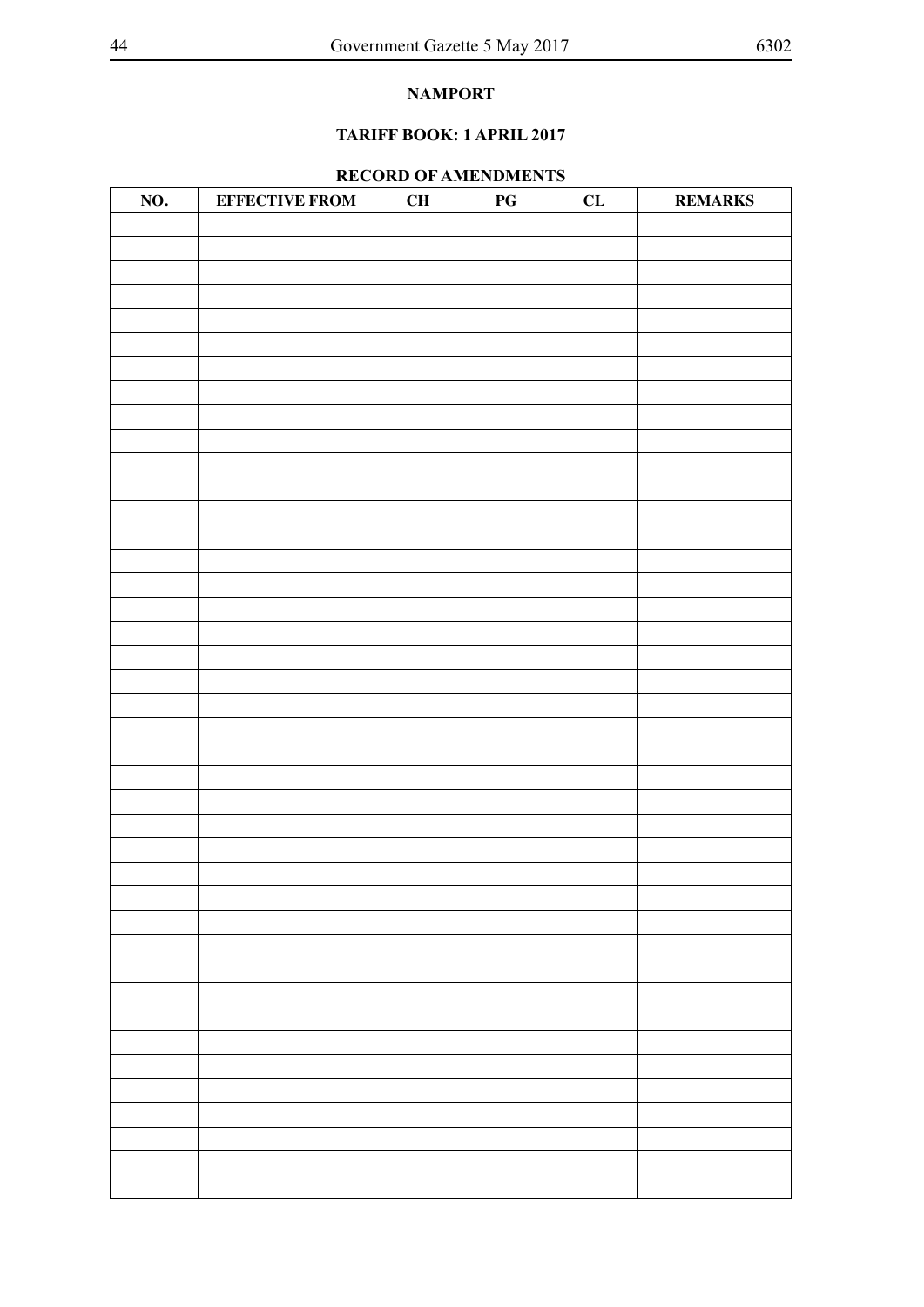#### SYNCROLIFT TARIFFS

#### Table of Contents

- 1. Interpretation of Terms
- 2 Booking Fees<br>3 Preparation Fe
- Preparation Fee
- 4 Docking and undocking of a vessel
- 5 Syncrolift Dues
- 6 Syncrolift Dues (Time sensitive bay 1-2)
- 7 Water Supply
- 8 Supply of Electricity
- 9 Site Rent
- 10 Sanitation
- 11 Miscellaneous Services
- 12 Diving Services
- 13 Combating of Pollution Charges
- 14 Removal of Refuse

Annexure – Conditions of Service

#### **SYNCROLIFT SERVICES**

#### **1 INTERPRETATION OF TERMS**

- 1.1 "ordinary working hours " shall mean MONDAYS TO FRIDAYS OTHER THAN NAMIBIAN PUBLIC HOLIDAYS: 07H00 to 13H00 14H00 to 16H30
- 1.2 CURRENCY

All the tariffs as stipulated in the Tariff Book are denoted in Namibian Dollars.

# 1.3 VALUE ADDED TAX

The services as specified in this tariff book will be subject to Value Added Tax (VAT) of 15% as per the VAT Act 2000 and are quoted exclusive of VAT.

## **2 BOOKING FEES**

Deposit required for the use of the Syncrolift when a firm booking has been 23 820.00 made, i.e. when the application form has been completed by the vessel's owner or representative and presented to Namport

- *a) Should the booking of the Syncrolift not be taken up or cancelled within seven consecutive days prior to the booked date, the deposit will be forfeited.*
- *b) In the event where the booking or cancellation is done by a third party, an appointment letter from the vessel owner must be submitted.*
- *c) For the time sensitive bay repair bay 1 and 2, the booking must be accompanied with:*
	- *i) Detail scope of work*
	- *ii) Proof or declaration that long lead items such as spares are available and will not delay the undocking*
	- *iii) Realistic work schedule allowing for day/night shift if required and also making allowance for weather delay.*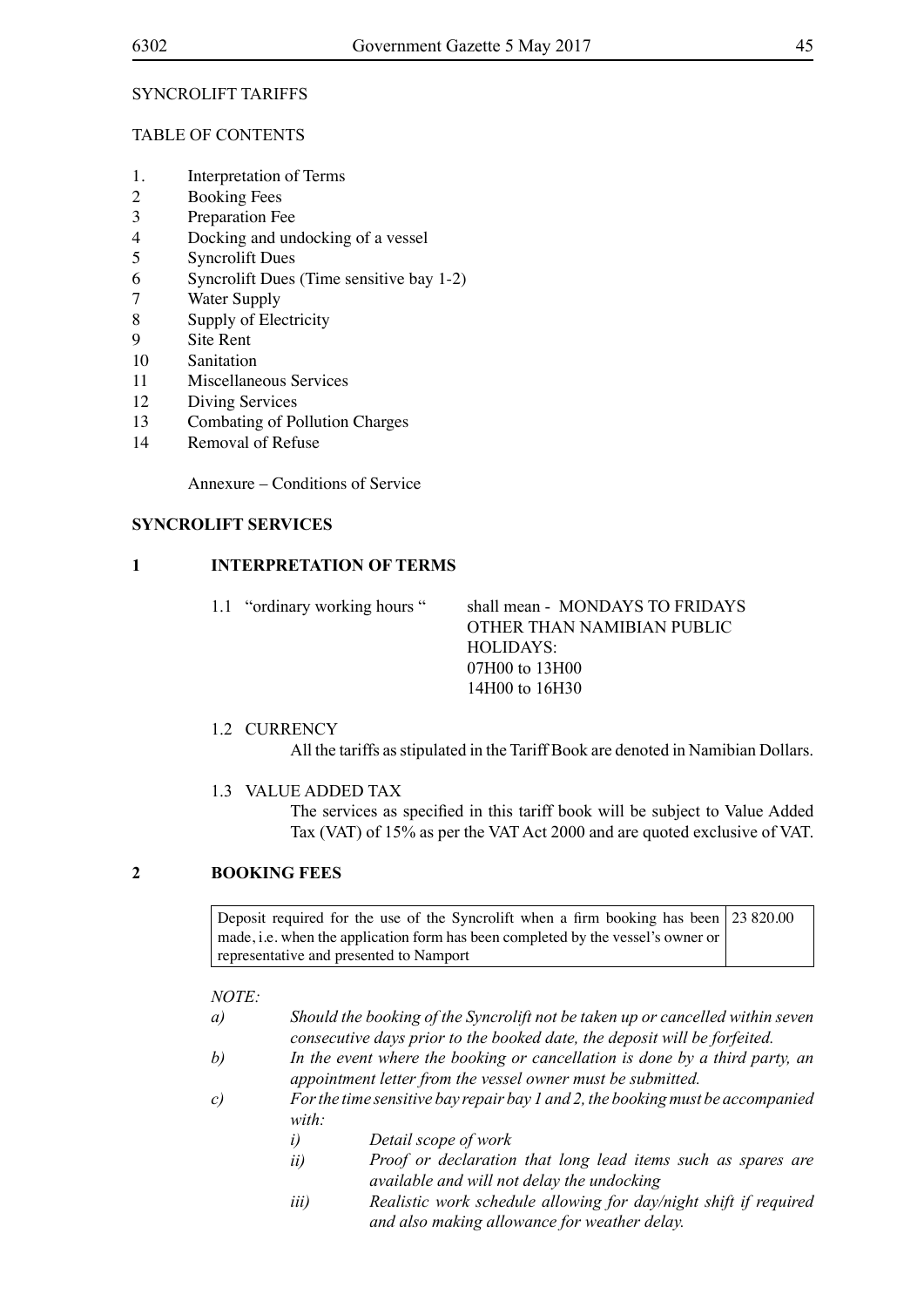The following charges will be payable for the preparation of the cradle and Syncrolift platform:

| Vessel 500 tons                           | 1.860.00  |
|-------------------------------------------|-----------|
| Vessel from 501ton to 1,000 tons          | 3,592.00  |
| Vessels from $1,001$ tons to $1,500$ tons | 7.184.00  |
| Vessels from $1,501$ ton to $2,000$ tons  | 14,364.00 |

*NOTE:*

- *(i) Should the booking of the Syncrolift be cancelled after the preparatory work has begun, the above mentioned charges are payable.*
- *(ii) The preparation charges are payable per vessel irrespective of whether more than one vessel is being placed on the Syncrolift simultaneously.*
- *(iii) If the preparation commences or terminates outside ordinary working hours, the additional charges as per clause 4.2 will be payable.*

# **4 DOCKING AND UNDOCKING OF A VESSEL**

4.1 The following charges are payable for the docking and undocking of a vessel:

| Docking of vessels up to 500 tons                  | 5,678.00  |
|----------------------------------------------------|-----------|
|                                                    |           |
| Docking of vessels from 501 tons to 1,000 tons     | 7,380.00  |
| Docking of vessels from 1,001 tons to 1,300 tons   | 9,630.00  |
| Docking of vessels from 1,301 tons to 2,000 tons   | 12,471.00 |
| Undocking of vessels up to 500 tons                | 5,678.00  |
| Undocking of vessels from 501 tons to 1,000 tons   | 7,380.00  |
| Undocking of vessels from 1,001 tons 1,300 tons    | 9,630.00  |
| Undocking of vessels from 1,301 tons to 2,000 tons | 11,765.00 |

*NOTE:*

| (i) | In the event of a service being cancelled or delayed because the vessel is not |
|-----|--------------------------------------------------------------------------------|
|     | ready for docking/undocking due to unsuitable trim, lack of crew or any other  |
|     | reason the charges as per clause 4.1 will be payable.                          |

- *(ii) In case of leakages or the vessel not being ready for undocking at the agreed time a re-docking charge of 50% will be applied.*
- 4.2 Should the docking, undocking or preparation service either commence or terminate outside ordinary working hours, the following additional charges are payable:

Additional charge for outside ordinary working hours, per hour or part thereof 5,126.50

*<sup>(</sup>i) In the event of a request for services outside ordinary working hours being cancelled after Namport staff is already on duty, the above mentioned charges are payable for the full period the staff were on duty, but in any case for a minimum of two hours.*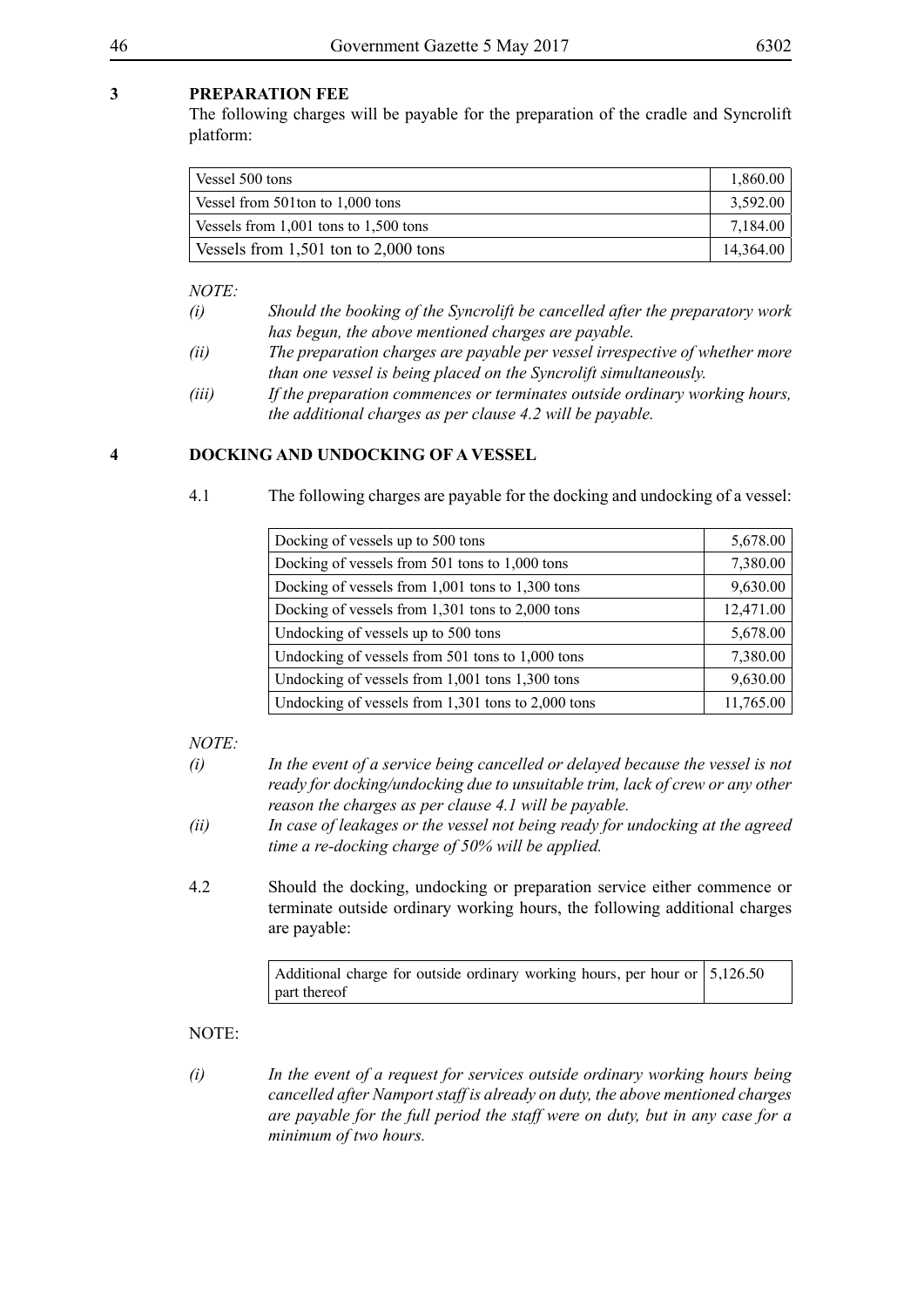#### 4.3 Shifting of Vessels

Should an owner or agent of a vessel request the shifting of a vessel to another bay a charge of N\$17.00 per metre will be levied, subject to a minimum of N\$497.00.

# **5 SYNCROLIFT DUES**

- 5.1 The following dues are payable when the Syncrolift is used:
	- 5.1.1. On Syncrolift Bays

| Per day or part thereof, per linear metre of working | 127.00 |
|------------------------------------------------------|--------|
| space utilized (including length of vessel)          |        |

#### *NOTE:*

- *a) Booked period restricted to 12 days (Vessels owners/agents have 48 hours after docking to relay changes to the scope of work to the Manager Syncrolift for approval).*
- *b) Any vessel at a Syncrolift Bay for more than 12 days will be liable to a surcharge of*
- *• 100% of the daily bay charge from the 13th day.*
- *• 150% of the daily bay charge from the 25th day.*
- *• 200% of the daily bay charge from the 28th day.*
- *c) A surcharge of 25% in the dues for the Syncrolift is payable by a vessel with a bar keel (Bar keel is defined as steel keel not wider than 10 centimetres). This surcharge will be restricted to 12 days only.*
- *d) Any vessel to be lifted by a crane will attract bay charges.*

# **6. SYNCROLIFT DUES (time sensitive bay 1and 2)**

- 6.1 The following dues are payable when the Syncrolift is used:
	- 6.1.1. On Syncrolift Bays 1and 2 Per day or part thereof, per linear metre of working space utilized (including length of vessel) 141.00

- *a) Booked period restricted to 15 days.*
- *b) Any vessel at a Syncrolift Bay for more than 15 days will be liable to a surcharge of*
	- *• 150% of the daily bay charge from the 16th day.*
		- *• 200% of the daily bay charge from the 31st day.*
	- *• 250% of the daily bay charge from the 46th day.*
- *c) A surcharge of 25% in the dues for the Syncrolift is payable by a vessel with a bar keel (Bar keel is defined as steel keel not wider than 10 centimeters). This surcharge will be restricted to 12 days only.*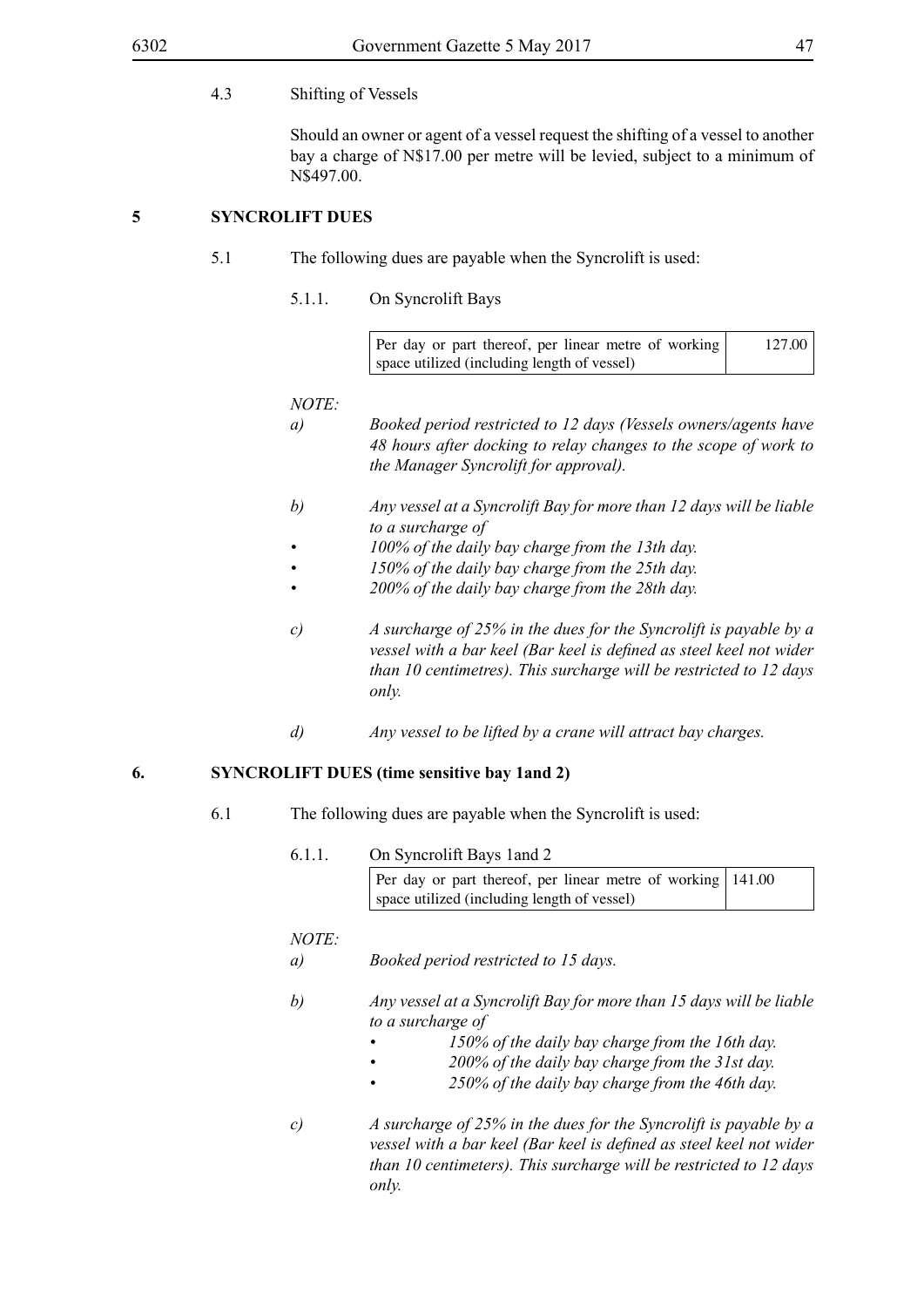- *d) Any vessel to be lifted by a crane will attract bay charges.*
- 6.1.2. At any repair jetty: Booking Fees

| Deposit required for the use of the Syncrolift repair 6,610.00 |  |
|----------------------------------------------------------------|--|
| jetties when a firm booking has been made, i.e. when           |  |
| the application form has been completed by the vessel's        |  |
| owner or representative and presented to Namport               |  |

Booking Fees (for vessels not using the repair bay)

| Deposit required for the use of the Syncrolift repair $\vert 23,8200.00 \vert$ |  |
|--------------------------------------------------------------------------------|--|
| jetties when a firm booking has been made, <i>i.e.</i> when                    |  |
| the application form has been completed by the vessel's                        |  |
| owner or representative and presented to Namport                               |  |
| Per day or part thereof, per linear metre of working   93.00                   |  |
| space utilized (including length of vessel)                                    |  |

- 6.2 Any ship causing damage of any nature to any facility or equipment on the Syncrolift shall be held liable for the cost of making good that damage.
- 6.3 Any ship that occupies a repair jetty without effective repairs (lying idle) will be shifted at the cost of the vessel owner/agent and will liable for all costs incurred.
- 6.4 Any ship that completes its repair on the syncrolift will be allowed 2 days free alongside the repair jetty before charges as per clause 5.1.2 become effective.
- 6.5 Any vessel at a repair jetty for more than 15 days will be liable to a surcharge of 100% of the daily jetty rates from the 16th day (Floating repairs will be considered on request or application to the syncrolift Manager in writing).
- 6.6. Vessels double banking or triple banking will qualify for a 50% rebate at the jetty but subject to the condition of service as per item 21.

# **7. WATER SUPPLY**

#### 7.1 FRESH WATER Charges as follows

| Basic charge                                  | 226.00 |
|-----------------------------------------------|--------|
| Charges payable per kilolitre or part thereof | 34.00  |

#### *NOTE:*

*The charge for water and electricity will be adjusted according to the municipal tariff increases from time to time without prior notice.*

#### 7.2 RECYCLED WATER

The following charges will be payable for vessels requiring recycled water for cleaning purposes, per service:

| Vessels up to 30 metres                | 412.00   |
|----------------------------------------|----------|
| Vessels from 31 metres up to 50 metres | 818.00   |
| Vessels above 50 metres                | 1,226.00 |
| Minimum charge per services            | 246.00   |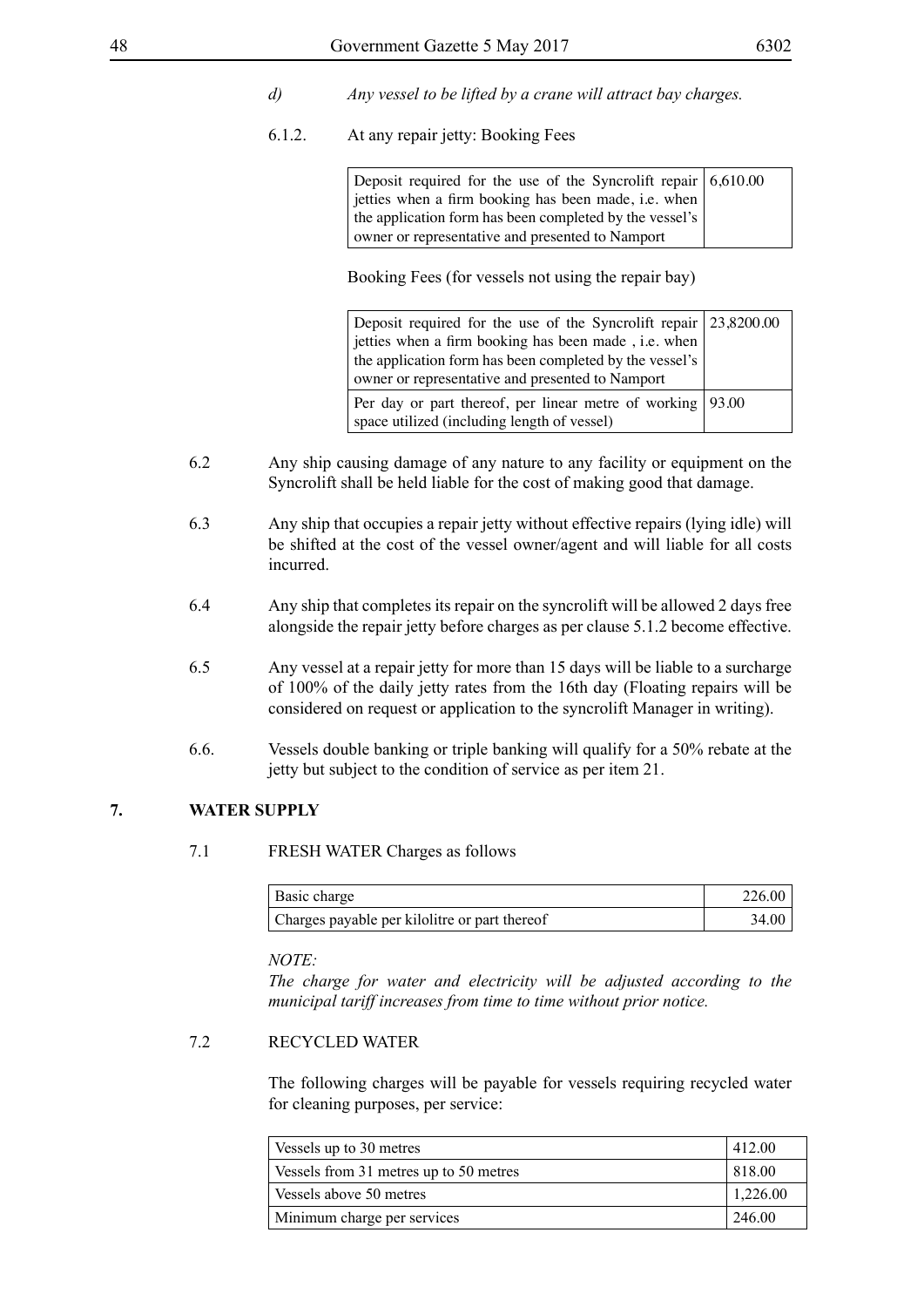#### *NOTE:*

*The charge for water and electricity will be adjusted according to the municipal tariff increases from time to time without prior notice.*

## **8. SUPPLY OF ELECTRICITY**

The following charges are payable for the supply of electrical power:

| Charge per unit                                                                              | 2.42  |
|----------------------------------------------------------------------------------------------|-------|
| Hire charge per shore supply distribution box for each period of 24 hours or part<br>thereof | 25.00 |

#### *NOTE:*

*The charge for water and electricity will be adjusted according to the municipal tariff increases from time to time without prior notice.*

## **9. SITE RENT**

The following charges are payable for the short-term rental of a designated site measured in square metres at the Syncrolift on request.

| Per week, per square metre                    | 11.00  |
|-----------------------------------------------|--------|
| Minimum charge                                | 195.00 |
| Per month, per square metre                   | 27.00  |
| Minimum charge                                | 306.00 |
| Deterrent charge, per month, per square metre | 98.00  |
| Minimum charge                                | 841.00 |

#### **10. SANITATION**

A vessel using the parking bays or repair jetty and ship repair contractors shall pay N\$279.00 for ablution facilities per week or part thereof.

# **11. MISCELLANEOUS LICENCES**

As per Chapter 2, clause 3 of the Port Regulations Book. Per calendar year ending 31 December or part thereof:

| Contractors                                                      | 26,036.00 |
|------------------------------------------------------------------|-----------|
| Service providers (Security, Surveyors, Agents, Ships Chandlers) | 8,370.00  |

*NOTE:*

- *a) Separate licenses are required for the Port of Walvis Bay, Port of Lüderitz and the Syncrolift.*
- *b) Licenses issued with effect from 1 October will only be charged at 50% of the full amount.*

# **12. DIVING SERVICES**

The following charges per hour or part thereof are payable for diving services:

| During ordinary working hours  | 2,707.00 |
|--------------------------------|----------|
| Outside ordinary working hours | 3,478,00 |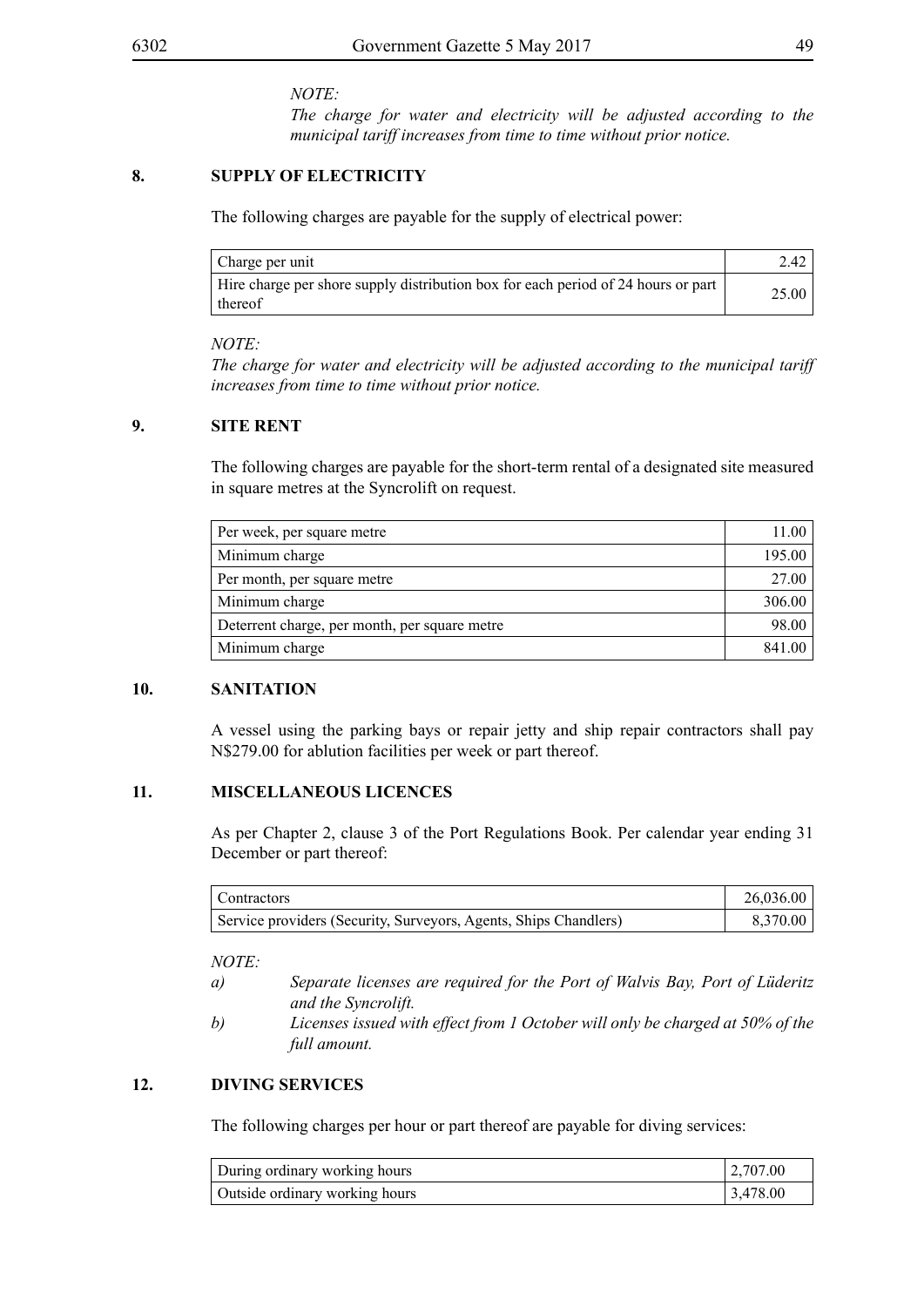# **13. COMBATING OF POLLUTION CHARGES**

Pollution is the presence of substances in concentrations sufficient to interfere with the well- being of living organisms or with full use and enjoyment of properties. A pollutant is any substance that can cause pollution.

| Type of pollution                    | Minor $1 - 10$ kg or lt                                                                                                                                                                                                               | Medium 11 - 50 kg<br>or lt                                                                                                                                                                                                            | Major 101 kg or lt<br>and more                                                                                                                                                                                                        |  |
|--------------------------------------|---------------------------------------------------------------------------------------------------------------------------------------------------------------------------------------------------------------------------------------|---------------------------------------------------------------------------------------------------------------------------------------------------------------------------------------------------------------------------------------|---------------------------------------------------------------------------------------------------------------------------------------------------------------------------------------------------------------------------------------|--|
| 13.1 Soil pollution                  | Spillage of 1 to 10<br>kg or 10 litres of a<br>pollutant                                                                                                                                                                              | Spillage of 11 kg<br>or 11 litres but less<br>than $100$ kg or $100$<br>litres of a pollutant                                                                                                                                         | Spillage of more than<br>101 kg or 101 litres<br>of a pollutant                                                                                                                                                                       |  |
|                                      | Cleanup cost subject<br>to a minimum charge<br>of N\$ 1,370.00                                                                                                                                                                        | Cleanup cost subject<br>to a minimum charge<br>of N\$ 6,850.00                                                                                                                                                                        | Cleanup cost to a to a<br>minimum charge<br>of N\$ 13,701.00                                                                                                                                                                          |  |
| 13.2 Water pollution                 | Spillage of 1 to 10<br>kg or 10 litres of a<br>pollutant                                                                                                                                                                              | Spillage of 11 kg or<br>11 litres but less than<br>100 kg or 100 litres of<br>a pollutant                                                                                                                                             | Spillage of more than<br>101 kg or 101 litres of<br>a pollutant                                                                                                                                                                       |  |
|                                      | Cleanup cost subject<br>to a minimum charge<br>of N\$ 13,699.00                                                                                                                                                                       | Cleanup cost subject<br>to a minimum charge<br>of N\$ 68,499.00                                                                                                                                                                       | Cleanup cost subject<br>to a minimum charge<br>of N\$ 136,998.00                                                                                                                                                                      |  |
| 13.3 Air pollution                   | Exceeded the limits<br>of 1/50th of the<br>threshold limit values<br>(TLV's) for ordinary<br>pollutants and<br>1/100th of the TLV<br>for carcinogens as<br>published by<br>the Labour Act 6 of<br>1992 or international<br>guidelines | Exceeded the limits<br>of 1/50th of the<br>threshold limit<br>values (TLV's) for<br>ordinary pollutants<br>and 1/100th of the<br>TLV for carcinogens<br>as published by the<br>Labour Act 6 of<br>1992 or international<br>guidelines | Exceeded the limits<br>of 1/50th of the<br>threshold limit<br>values (TLV's) for<br>ordinary pollutants<br>and 1/100th of the<br>TLV for carcinogens<br>as published by the<br>Labour Act 6 of<br>1992 or international<br>guidelines |  |
|                                      | Cleanup cost subject<br>to a minimum charge<br>of N\$ 1,370.00                                                                                                                                                                        | Cleanup cost subject<br>to a minimum charge<br>of N\$ 6,850.00                                                                                                                                                                        | Cleanup cost subject<br>to a minimum charge<br>of N\$ 13,701.00                                                                                                                                                                       |  |
| 13.4 Protective<br>surface pollution | Cleanup cost                                                                                                                                                                                                                          | Cleanup cost                                                                                                                                                                                                                          | Cleanup cost                                                                                                                                                                                                                          |  |

*NOTE:*

- *a) All charges to be recovered from the party responsible for the pollution.*
- *b) Charges for any craft used in the combating operation shall be raised separately.*
- *c) Recurrence of the same incident caused by a specific company or individual more than three times may result in the withdrawal of its port entry permits and or operators license.*

#### **14 REMOVAL OF REFUSE ( Will be changed next year only)**

| 554.00 |
|--------|
|        |
| 321.00 |
|        |
| 448.00 |
| 569.00 |
|        |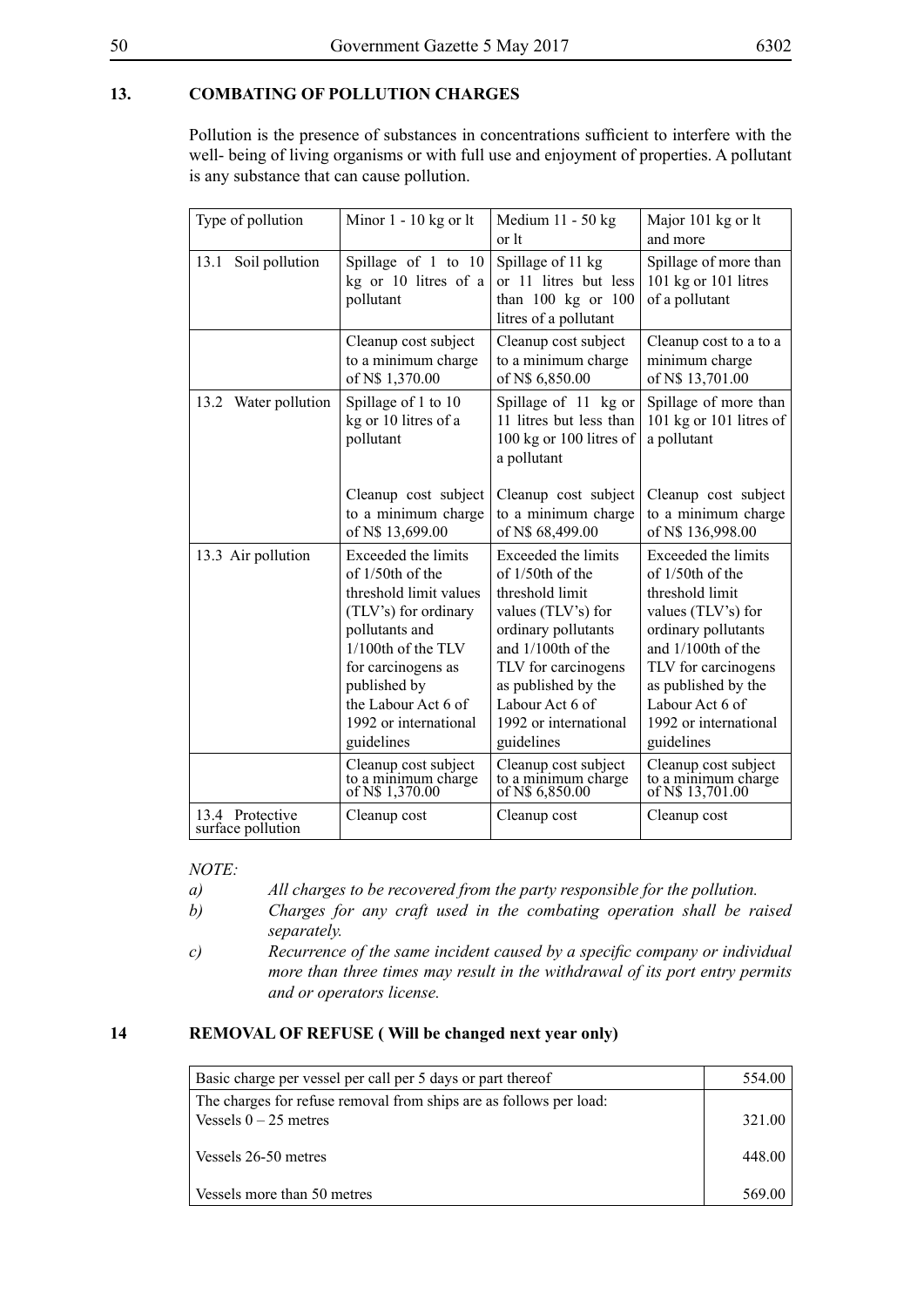If refuse is left on the Syncrolift Bay or repair jetty without arrangement with Namport, a penalty of 100% of the basic and removal charges will apply.

#### **CONDITIONS OF SERVICE**

- 1. Before a ship is admitted to the Syncrolift the name and full particulars of the ship shall be entered in a book to be kept for that purpose at the Syncrolift office, and the owner, master or agent of the ship shall sign an agreement binding himself to these conditions, and undertaking to pay the applicable charge specified in the Syncrolift Tariff Book.
- 2. When the ship may lose her turn.

Should a ship not be docked on the day duly appointed for that purpose owing to the default of the master, such ship shall, if the relevant bay be required for other ships, lose her turn in the order shown in the entry book, and the master, owner or agent of such ship shall forfeit the booking fee, if any, and pay to the Namibian Ports Authority the preparation charges which may have been incurred for the reception of such ship.

- 3. When preference may be given.
	- a) Notwithstanding any previous arrangements to the contrary, the Syncrolift Manager may give priority to any ship in a damaged or leaky condition or to a ship that requires a dry dock for a period not exceeding seventy two hours when space is available.
	- b) Emergency docking to be subjected to a surveyor's report to the condition and urgency of the emergency as per Namport Regulation Clause 30 (part 3).
- 4. No ship shall have absolute right to use Syncrolift repair bays and repair jetties.

No ship shall have absolute right to the use of the Syncrolift repair bays and repair jetties either in turn or at any other time. The decision of the Syncrolift Manager in consultation with the Port Authority Act in all cases of dispute as to turn shall be final.

5. Ships to be lifted and docked under supervision of a dockmaster.

Every ship shall be lifted and docked under the direction and supervision of the dockmaster and in the presence of the master or other responsible officer whose duty it shall be to be present at the time appointed for lifting and docking, and to remain there until such lifting and docking is completed.

6. When the ship is considered to be properly placed on the cradle.

When the dockmaster has declared a ship to have been properly and safely placed upon the cradle, the master or other responsible officer shall forthwith satisfy himself that his ship has been so properly and safely placed, whereupon the ship shall be deemed to have been properly and safely lifted. The owner, master or duly appointed agent of the vessel docked shall sign the prescribed form stating his/her acceptance of the safe docking.

7. Limit of period of occupation of a Syncrolift Bay.

The Port Authority will limit the occupation on bays to a maximum period of 12 days.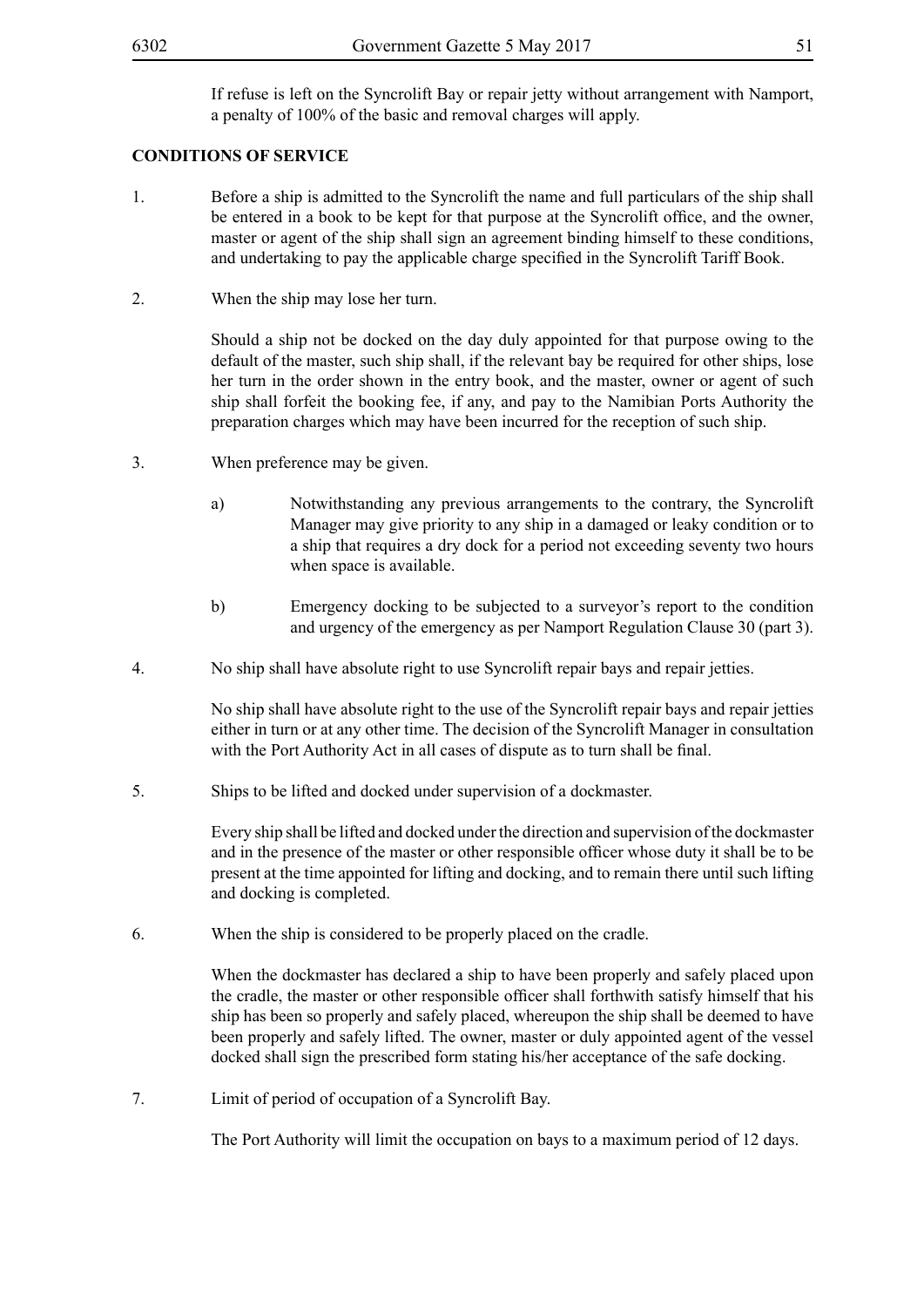## 8. Ships failing to leave the Syncrolift.

A ship which fails to leave a Syncrolift bay on the expiration of the period agreed upon may, if the bay be required by another ship, be removed at the expense of the owner of such a ship after twenty four hours written notice has been given. If the ship should not then be capable of being floated, the Port Authority may cause such ship to be made capable of being floated at the expense of its owner.

9. Master to give notice of readiness for ship to leave the Syncrolift.

The master of a ship on the Syncrolift shall give twenty-four hours notice in writing to the Syncrolift manager of his ship's readiness to leave the Syncrolift.

10. Supports not to be removed without proper authority.

No person shall remove or alter the position of any of the supports upon which a ship rests whilst on the Syncrolift, except by order of the dockmaster.

11. Displacement of weights in or upon a ship in a bay.

No person shall displace or remove any weight in or upon or connected with a ship in a bay on the Syncrolift without permission in writing from the dockmaster, and then only after proper arrangements have been made by the master to prevent damage of any kind occurring by reason of such displacement or removal. Full disclosure of material changesin weight distribution must be provided in writing by the Master or his duly appointed agent. All costs and charges connected with any such displacement or removal shall be borne by the owner of the ship.

12. Ships to pay for labour for the shifting of shores, blocks or for other purposes.

The owner of every ship in a bay on the Syncrolift, shall pay for all labour supplied by the Namibian Ports Authority for the shifting of shores, blocks or for other purposes connected with the ship after she has been blocked or shored.

13. Discharge of effluent water or refuse by a ship in a bay.

No effluent water, oil or refuse may be discharged from a ship while in a bay except by the permission in writing of the dockmaster and then only on such conditions as he may impose in the interest of safe, orderly and efficient harbour working.

14. Cleaning of bays before re-floating of ships.

The master of a ship shall, prior to the refloating of the ship, request that the bay occupied by the ship to be cleared and cleaned.

15. Articles supplied by Namibian Ports Authority

The Namibian Ports Authority will supply the following articles free of charge to every ship lifted and docked:

- Set of blocks for the length of the ship given at the time of booking.
- Bilge shores with sufficient wedges.
- First set of capping pieces.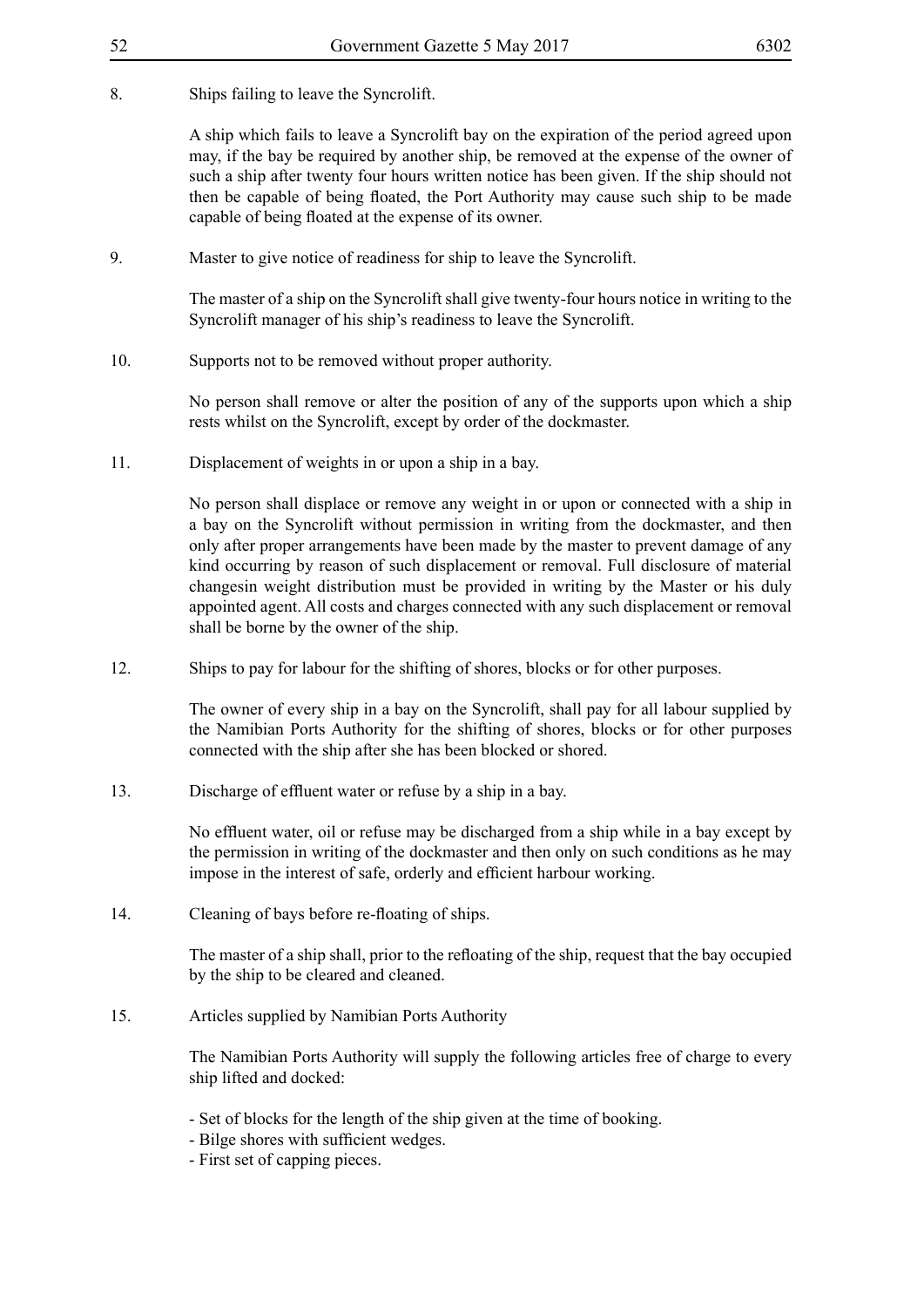Any expenses incurred by the Namibian Ports Authority in altering or adding to the keel blocks customarily supplied free of charge, shall be borne by the master or owner of the ship.

16. Trimming of vessels.

Vessels should be trimmed to the dockmaster's requirements prior to lifting. If a vessel is moved to the Syncrolift in an unsafe trim condition, the cost of moving to and from the Syncrolift and any further expense(s) shall be borne by the master or owner of the ship.

17. For the purpose of this regulation

"dockmaster" shall mean the officer appointed by the Namibian Ports Authority to take charge of and control the working of the Syncrolift, or the officer acting as such for the time being.

- 18. The prescribed indemnity, which is available on request shall be signed by the owner or his duly appointed agent before the docking procedure commences.
- 19. As part of its ISO 14001 program Namport requires all companies and individuals who operate at the Syncrolift to adhere to all the requirements as set by Namport's SHREQ policy.
- 20. Reference should be made to Port Regulations, clause 103 & 104.
- 21. Double banking will be done at the discretion of the Port Captain and Manager Syncrolift.

# **INDEMNITY**

- TO: The NAMIBIAN PORTS AUTHORITY as per the Namibian Ports Authority Act, 1994 (Act No. 2 of 1994)), herein referred to as Namport -
- I ......................................................................... the undersigned, in my capacity as the owner/owner's

representative/ charterer of the MV ......................................................................................................

agree that:

I. Neither Namport, its agents, employees, or any other person whomsoever shall be responsible, whether by virtue of any statute whatsoever which may be applicable in Namibia or any other country or under the common law of Namibia or any other country for:

> A. the loss of life, personal injury, damage to the vessel or any other vessel, damage to clothing, equipment or personal effects whether belonging to the owner/operator/ charterer or any other third party which may occur whilst the said vessel, person or equipment is on the syncrolift, or in the process of being placed on and/removed from the syncrolift, whether such damage is caused by gross negligence or otherwise:

> B. any claim for consequential damage/loss arising from the aforesaid events howsoever arising.

- II. I recognise and agree that:
	- (a) I shall be permitted to use the Syncrolift entirely at my own risk or the risk of the owner/owner's representative/charterer.
	- (b) There is no condition, representation, undertaking or warranty by Namport, expressed or implied, that the syncrolift is or will be made safe for the purposes of such use and further there is no guarantee of personal safety, safety of any crew or safety of the vessel.